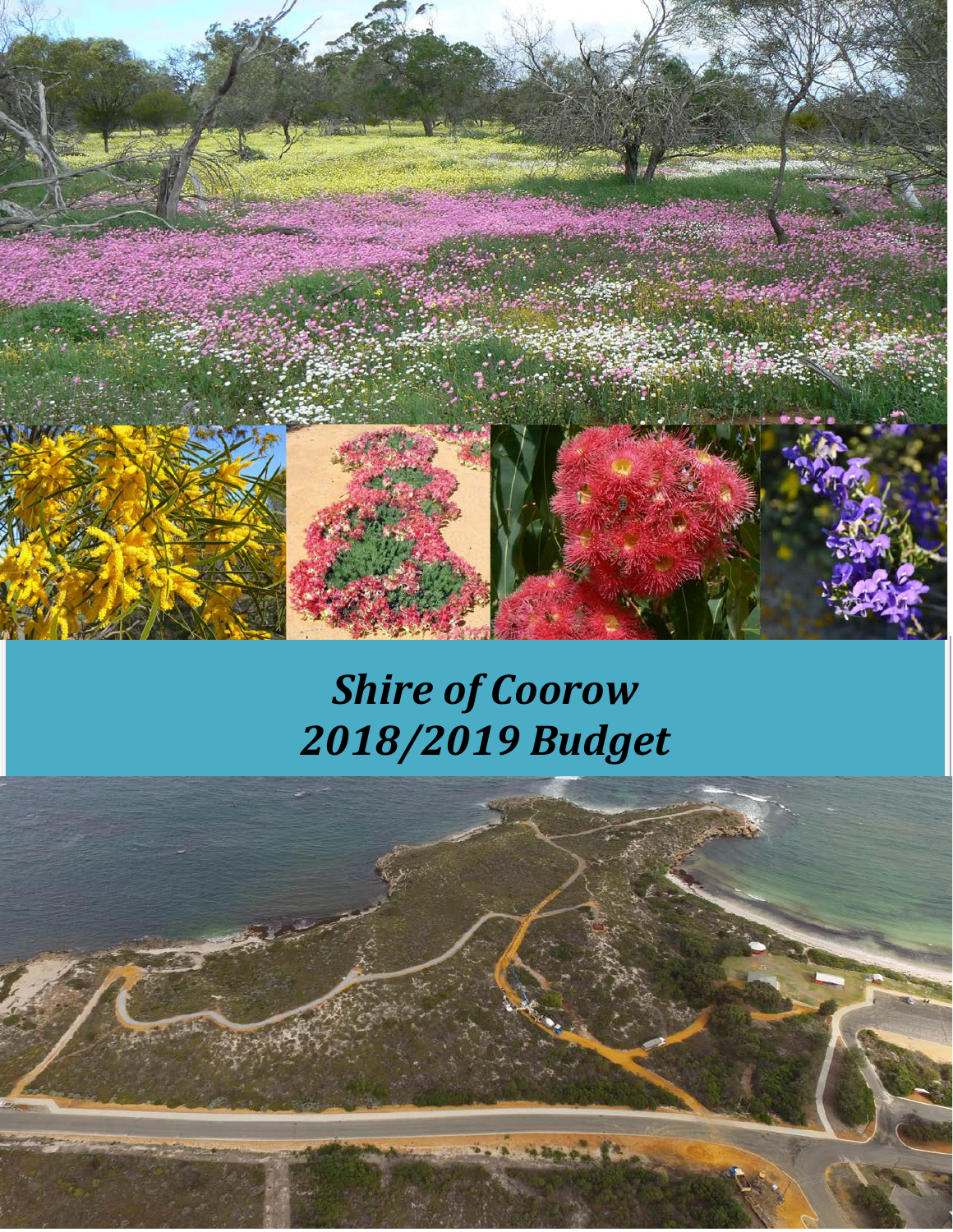### **SHIRE OF COOROW**

### **BUDGET**

### **FOR THE YEAR ENDED 30 JUNE 2019**

### **TABLE OF CONTENTS**

| Statement of Comprehensive Income by Nature or Type | $\overline{2}$ |
|-----------------------------------------------------|----------------|
| <b>Basis of Preparation</b>                         | 3              |
| Statement of Comprehensive Income by Program        | 4              |
| <b>Statement of Cash Flows</b>                      | 6              |
| Rate Setting Statement by Program                   | $\overline{7}$ |
| Rate Setting Statement by Nature or Type            | 8              |
| Rates and Service Charges                           | 9              |
| <b>Net Current Assets</b>                           | 12             |
| Reconciliation of Cash                              | 14             |
| <b>Fixed Assets</b>                                 | 15             |
| <b>Asset Depreciation</b>                           | 16             |
| <b>Borrowings</b>                                   | 18             |
| <b>Cash Backed Reserves</b>                         | 20             |
| Fees and Charges                                    | 21             |
| <b>Grant Revenue</b>                                | 21             |
| Other Information                                   | 22             |
| <b>Major Land Transactions</b>                      | 22             |
| <b>Trust</b>                                        | 23             |
| <b>Budget Ratios</b>                                | 24             |
| <b>Significant Accounting Policies - Other</b>      | 25             |

### **SHIRE'S VISION**

The Shire of Coorow will be a sustainable, progressive, desirable and caring community, which recognises and values its diversity.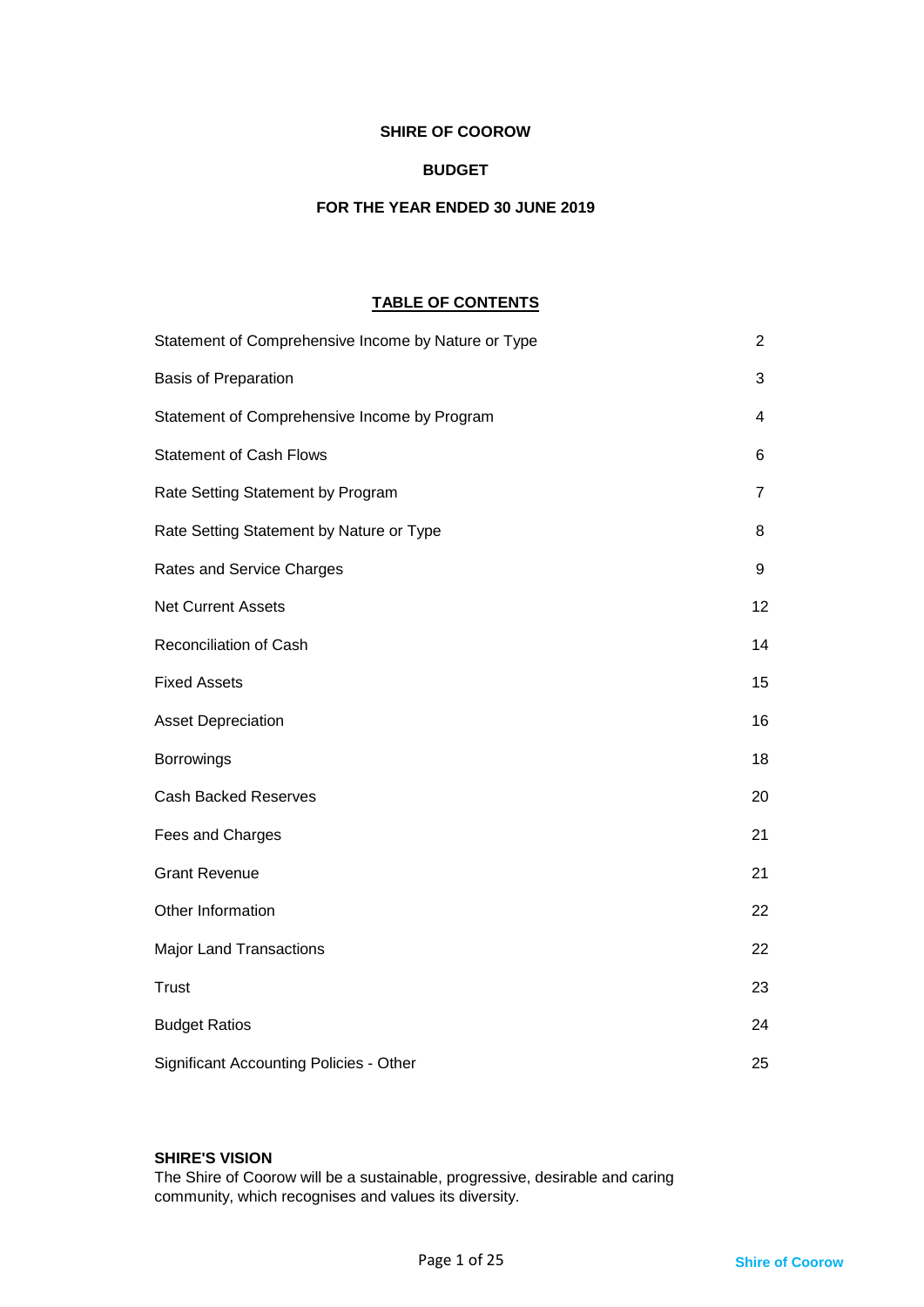### **STATEMENT OF COMPREHENSIVE INCOME FOR THE YEAR ENDED 30TH JUNE 2019 BY NATURE OR TYPE**

|                                     | <b>NOTE</b> | 2018/19<br><b>Budget</b> | 2017/18<br><b>Actual</b> | 2017/18<br><b>Budget</b> |
|-------------------------------------|-------------|--------------------------|--------------------------|--------------------------|
|                                     |             | \$                       | \$                       | \$                       |
| <b>Revenue</b>                      |             |                          |                          |                          |
| Rates                               | 1           | 3,239,523                | 3,121,552                | 3,122,248                |
| Operating grants, subsidies and     |             |                          |                          |                          |
| contributions                       | 9           | 1,251,729                | 1,846,463                | 1,796,365                |
| Fees and charges                    | 8           | 552,355                  | 568,667                  | 534,785                  |
| Interest earnings                   | 10(a)       | 112,406                  | 127,189                  | 70,764                   |
| Other revenue                       | 10(b)       | 15,250                   | 146,995                  | 518,522                  |
|                                     |             | 5,171,263                | 5,810,866                | 6,042,684                |
|                                     |             |                          |                          |                          |
| <b>Expenses</b><br>Employee costs   |             | (2,294,693)              | (2,048,456)              | (1,762,577)              |
| Materials and contracts             |             | (1,243,820)              | (1,236,998)              | (2,253,568)              |
| Utility charges                     |             | (171, 640)               | (195, 025)               | (230, 500)               |
| Depreciation on non-current assets  | 5           | (6, 172, 980)            | (6, 168, 915)            | (6,051,277)              |
| Interest expenses                   | 10(c)       | (10, 431)                | (10, 861)                | (10, 861)                |
| Insurance expenses                  |             | (187,968)                | (209, 811)               | (200, 506)               |
| Other expenditure                   |             | (58, 250)                | (163, 183)               | (64, 560)                |
|                                     |             | (10, 139, 782)           | (10, 033, 249)           | (10, 573, 849)           |
|                                     |             | (4,968,519)              | (4, 222, 383)            | (4,531,165)              |
|                                     |             |                          |                          |                          |
| Non-operating grants, subsidies and |             |                          |                          |                          |
| contributions                       | 9           | 1,585,292                | 1,653,712                | 1,177,694                |
| Profit on asset disposals           | 4(b)        | 22,298                   | 13,511                   | 0                        |
| Loss on asset disposals             | 4(b)        | (27, 267)                | (6, 877)                 | (18, 398)                |
| <b>Net result</b>                   |             | (3,388,196)              | (2, 562, 037)            | (3,371,869)              |
| Other comprehensive income          |             |                          |                          |                          |
| Total other comprehensive income    |             | $\bf{0}$                 | $\mathbf 0$              | $\mathbf 0$              |
|                                     |             |                          |                          |                          |
| <b>Total comprehensive income</b>   |             | (3,388,196)              | (2, 562, 037)            | (3,371,869)              |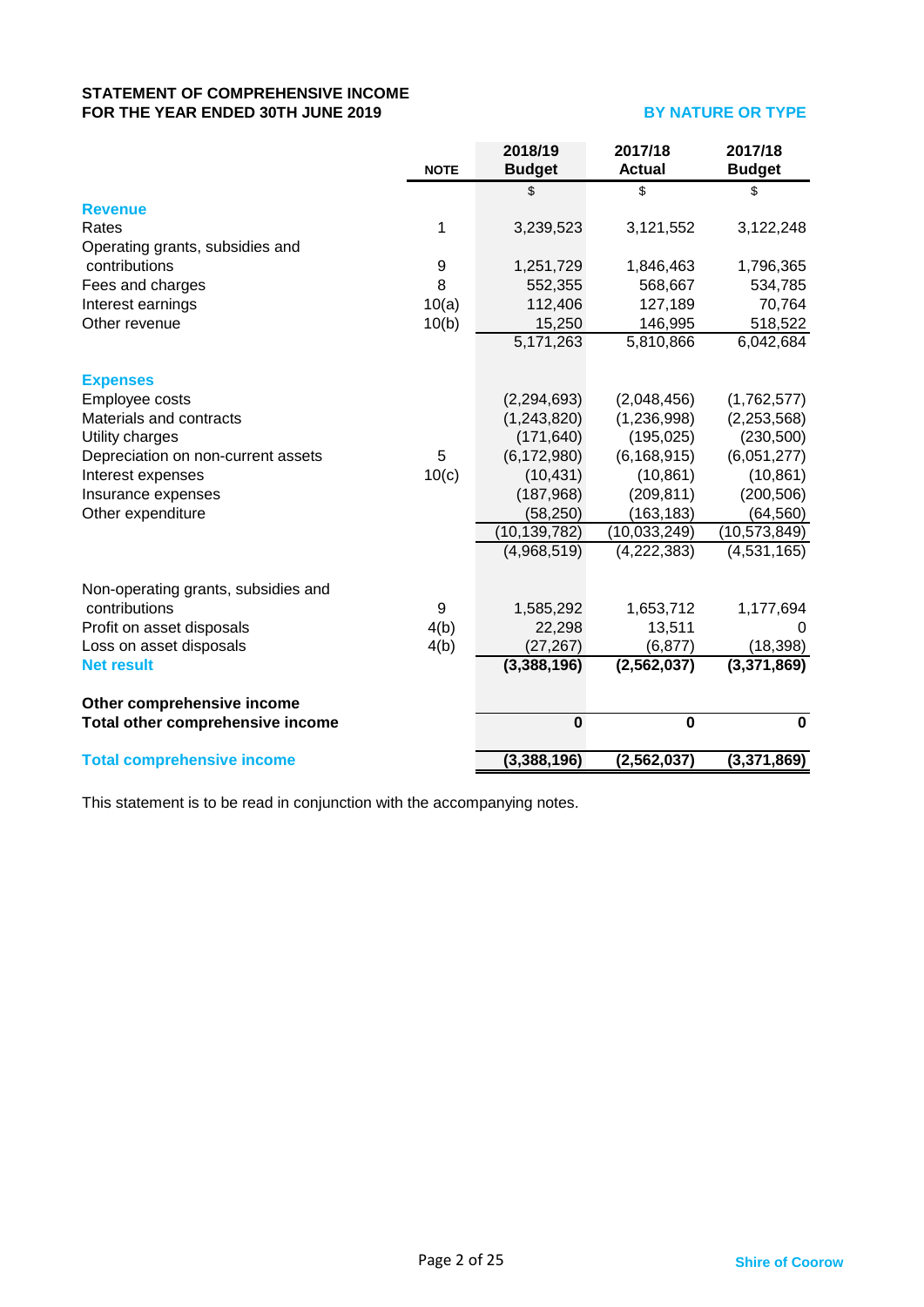### **FOR THE YEAR ENDED 30TH JUNE 2019**

The budget has been prepared in accordance with applicable **FEES AND CHARGES** Australian Accounting Standards (as they apply to local government and not-for-profit entities), Australian Accounting Interpretations, other authorative pronouncements of the Australian Accounting<br>Standards Board, the Local Government Act 1995 and accompanying regulations. Material accounting policies which have been adopted in the preparation of this budget are presented detail such as rubbish collection fees, rental of property, fines and below and have been consistently applied unless stated penalties, other fees and charges. otherwise.

Except for cash flow and rate setting information, the budget has also been prepared on the accrual basis and is based on historical and investment accounts, interest on rate instalments, interest costs. modified, where applicable, by the measurement at fair value on rate arrears and int costs, modified, where applicable, by the measurement at fair value of selected non-current assets, financial assets and liabilities.

resources to carry on its functions have been included in the financial statements forming part of this budget. **EXPENSES**

In the process of reporting on the local government as a single unit, All costs associated with the employment of person such as all transactions and balances between those Funds (for example, salaries, wages, allowances, benefits such as vehicle and

statements. A separate statement of those monies appears at Note 14 to the budget.

### **RATES**

All rates levied under the *Local Government Act 1995* . Includes **UTILITIES (GAS, ELECTRICITY, WATER, ETC.)** general, differential, specific area rates, minimum rates, interim Expenditures made to the respective agencies for the provision<br>
rates, back rates, ex-gratia rates, less discounts offered. Exclude of power, gas or water. administration fees, interest on instalments, interest on arrears and service charges.

Service charges imposed under Division 6 of Part 6 of the Local *Government Act 1995* . Regulation 54 of the *Local Government (Financial Management) Regulations 1996* identifies these **LOSS ON ASSET DISPOSAL** as television and radio broadcasting, underground electricity and Loss on the disposal of fixed assets includes loss on disposal neighbourhood surveillance services. Exclude rubbish removal of long term investments. charges. Interest and other items of a similar nature received from bank and investment accounts, interest on rate instalments, **DEPRECIATION ON NON-CURRENT ASSETS**

**PROFIT ON ASSET DISPOSAL**<br>**Profit on the disposal of assets including gains on the disposal of linterest and other costs of finance paid, including costs of** Profit on the disposal of assets including gains on the disposal of long term investments. Losses are disclosed under the expenditure finance for loan debentures, overdraft accommodation and classifications. The contraction of the contraction of the contraction of the contraction of the contraction of the contraction of the contraction of the contraction of the contraction of the contraction of the contraction

## **OPERATING GRANTS, SUBSIDIES AND <b>OTHER EXPENDITURE**<br> **CONTRIBUTIONS** CONTRIBUTIONS

contributions that are not non-operating grants.

### **NON-OPERATING GRANTS, SUBSIDIES AND CONTRIBUTIONS**

Amounts received specifically for the acquisition, construction of new or the upgrading of non-current assets paid to a local government, irrespective of whether these amounts are received as capital grants, subsidies, contributions or donations.

### **BASIS OF PREPARATION REVENUES (CONTINUED)**

and charges made for local government services, sewerage rates, rentals, hire charges, fee for service, photocopying charges, licences, sale of goods or information, fines, penalties and<br>administration fees. Local governments may wish to disclose more

**INTEREST EARNINGS**<br>Interest and other items of a similar nature received from bank

### **OTHER REVENUE / INCOME**

**THE LOCAL GOVERNMENT REPORTING ENTITY** Other revenue, which can not be classified under the above All funds through which the Shire of Coorow controls beadings, includes dividends, discounts, rebates etc. headings, includes dividends, discounts, rebates etc.

### **EMPLOYEE COSTS**

housing, superannuation, employment expenses, removal expenses, relocation expenses, worker's compensation All monies held in the Trust Fund are excluded from the financial insurance, training costs, conferences, safety expenses, medical statements. A separate statement of those monies appears at examinations, fringe benefit ta

### **MATERIALS AND CONTRACTS**

**2017/18 ACTUAL BALANCES All expenditures on materials, supplies and contracts not Balances shown in this budget as 2017/18 Actual are <b>All expenditures on materials, supplies and contracts not Balances shown in this b** Balances shown in this budget as 2017/18 Actual are classified under other headings. These include supply of goods as forecast at the time of budget preparation and are and materials, legal expenses, consultancy, maintenan as forecast at the time of budget preparation and are and materials, legal expenses, consultancy, maintenance<br>subject to final adjustments.<br>
agreements, communication expenses, advertising expen agreements, communication expenses, advertising expenses, membership, periodicals, publications, hire expenses, rental, **KEY TERMS AND DEFINITIONS - NATURE OR TYPE** leases, postage and freight etc. Local governments may wish to disclose more detail such as contract services, consultancy, **REVENUES information technology, rental or lease expenditures. information technology, rental or lease expenditures.** 

of power, gas or water. Exclude expenditures incurred for the reinstatement of roadwork on behalf of these agencies.

### **INSURANCE**

**SERVICE CHARGES** All insurance other than worker's compensation and health<br>Service charges imposed under Division 6 of Part 6 of the *Local* benefit insurance included as a cost of employment.

Depreciation expense raised on all classes of assets.

Statutory fees, taxes, provision for bad debts, member's fees or Refer to all amounts received as grants, subsidies and State taxes. Donations and subsidies made to community groups.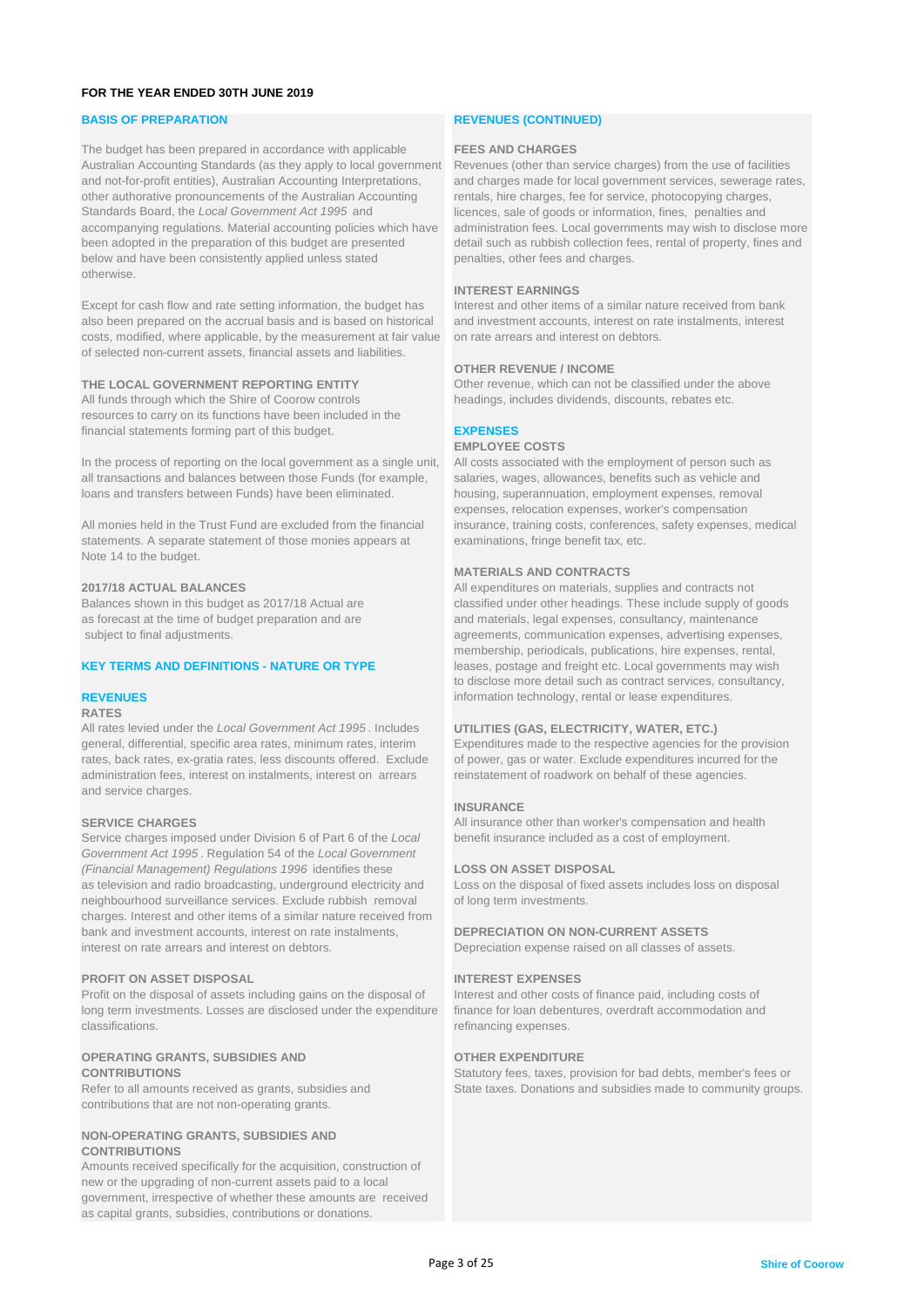### **STATEMENT OF COMPREHENSIVE INCOME FOR THE YEAR ENDED 30TH JUNE 2019 BY PROGRAM**

|                                                   |                     | 2018/19                 | 2017/18        | 2017/18        |
|---------------------------------------------------|---------------------|-------------------------|----------------|----------------|
|                                                   | <b>NOTE</b>         | <b>Budget</b>           | <b>Actual</b>  | <b>Budget</b>  |
| <b>Revenue</b>                                    | 1, 8, 9, 10(a), (b) | \$                      | \$             | \$             |
| Governance                                        |                     | 0                       | 7,454          | 16,050         |
| General purpose funding                           |                     | 4,031,743               | 4,653,040      | 3,934,508      |
| Law, order, public safety                         |                     | 66,430                  | 85,035         | 76,960         |
| Health                                            |                     | 3,425                   | 5,543          | 4,194          |
| Education and welfare                             |                     | 27,760                  | 28,991         | 27,660         |
| Housing                                           |                     | 92,000                  | 97,291         | 97,061         |
| Community amenities                               |                     | 312,163                 | 319,566        | 796,743        |
| Recreation and culture                            |                     | 387,220                 | 241,654        | 786,741        |
| Transport                                         |                     | 92,314                  | 95,819         | 127,660        |
| Economic services                                 |                     | 77,008                  | 89,750         | 79,807         |
| Other property and services                       |                     | 81,200                  | 186,724        | 95,300         |
|                                                   |                     | 5,171,263               | 5,810,867      | 6,042,684      |
| <b>Expenses excluding finance costs</b>           | 5,10(c),(e),(f)     |                         |                |                |
| Governance                                        |                     | (557, 148)              | (554, 392)     | (566, 337)     |
| General purpose funding                           |                     | (259, 633)              | (326, 975)     | (292, 933)     |
| Law, order, public safety                         |                     | (452, 310)              | (533, 975)     | (406, 204)     |
| Health                                            |                     | (136, 607)              | (130, 695)     | (184, 042)     |
| <b>Education and welfare</b>                      |                     | (105, 409)              | (97, 778)      | (112,989)      |
| Housing                                           |                     | (17, 883)               | (26, 289)      | (3,862)        |
| Community amenities                               |                     | (793, 750)              | (751, 164)     | (899, 863)     |
| Recreation and culture                            |                     | (1,686,750)             | (1,742,726)    | (1,733,291)    |
| Transport                                         |                     | (5,803,988)             | (5,528,227)    | (5,755,335)    |
| Economic services                                 |                     | (290, 935)              | (210, 076)     | (254, 029)     |
| Other property and services                       |                     | (24, 938)               | (120, 091)     | (354, 103)     |
|                                                   |                     | (10, 129, 351)          | (10,022,388)   | (10, 562, 988) |
| <b>Finance costs</b>                              | 6, 10(d)            |                         |                |                |
| Housing                                           |                     | (2,799)                 | (9,991)        | (9,991)        |
| Recreation and culture                            |                     | 0                       | (870)          | (870)          |
| Economic services                                 |                     | (7,632)                 | 0              | 0              |
|                                                   |                     | (10, 431)               | (10, 861)      | (10, 861)      |
|                                                   |                     | (4,968,519)             | (4,222,382)    | (4,531,165)    |
| Non-operating grants, subsidies and contributions | 9                   | 1,585,292               | 1,653,712      | 1,177,694      |
| Profit on disposal of assets                      | 4(b)                | 22,298                  | 13,511         |                |
| (Loss) on disposal of assets                      | 4(b)                | (27, 267)               | (6, 877)       | (18, 398)      |
| <b>Net result</b>                                 |                     | (3,388,196)             | (2, 562, 036)  | (3,371,869)    |
| Other comprehensive income                        |                     |                         |                |                |
| Changes on revaluation of non-current assets      |                     | 0                       | 0              | 0              |
| Total other comprehensive income                  |                     | $\overline{\mathbf{0}}$ | $\overline{0}$ | $\overline{0}$ |
| <b>Total comprehensive income</b>                 |                     | (3,388,196)             | (2,562,036)    | (3,371,869)    |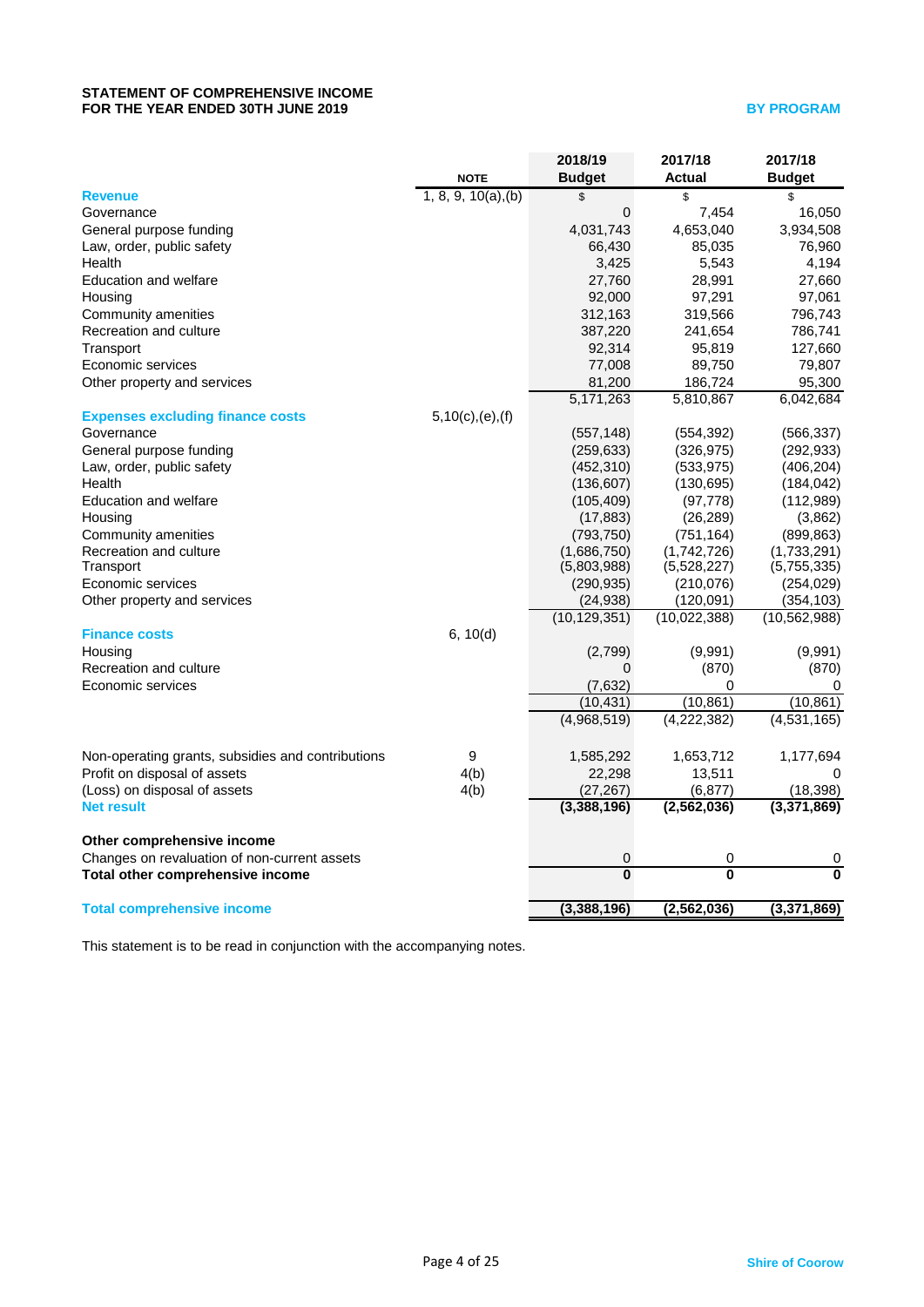### **FOR THE YEAR ENDED 30TH JUNE 2019**

### **KEY TERMS AND DEFINITIONS - REPORTING PROGRAMS**

In order to discharge its responsibilities to the community, Council has developed a set of operational and financial objectives. These objectives have been established both on an overall basis, reflected by the Shire's Community Vision, and for each of its broad activities/programs.

| <b>PROGRAM NAME</b><br><b>GOVERNANCE</b>     | <b>OBJECTIVE</b><br>Provide the greatest level of administrative<br>support to all Council functions and activities as<br>well as to elected members.                                                                                                  | <b>ACTIVITIES</b><br>Delivering administration services to elected members.<br>Coordinating external audits of the Shire's finances and administrative<br>processes.<br>Administering and operating Council's facilities and services.                                                                                                                                                                                                  |
|----------------------------------------------|--------------------------------------------------------------------------------------------------------------------------------------------------------------------------------------------------------------------------------------------------------|-----------------------------------------------------------------------------------------------------------------------------------------------------------------------------------------------------------------------------------------------------------------------------------------------------------------------------------------------------------------------------------------------------------------------------------------|
| <b>GENERAL PURPOSE</b><br><b>FUNDING</b>     | Provide a solid financial platform by good<br>financial management in order to provide a level<br>of services expected by electors.                                                                                                                    | Administering the Rates function, interest on investments and the<br>receipt of grant funds.                                                                                                                                                                                                                                                                                                                                            |
| LAW, ORDER, PUBLIC<br><b>SAFETY</b>          | Ensure residents enjoy a standard of living as<br>free as possible from the threat of bushfires and<br>public nuisance (eg dog attacks).                                                                                                               | Assisting Volunteer Bushfire Brigades to prevent fire, preserve life and<br>protect property.<br>Registering of dogs and cats.<br>Enforcing local laws and miscellaneous legislation.                                                                                                                                                                                                                                                   |
| <b>HEALTH</b>                                | Maintain a high standard of health control for the<br>benefit of residents by ensuring compliance with<br>all relevant legislation and regular testing by<br>health staff.                                                                             | Managing rubbish disposal and controlling industrial emissions.<br>Inspecting premises where food is prepared for or sold to the public,<br>and testing the food.<br>Controlling mosquitoes and flies.<br>Maintaining the Doctor's surgery in Coorow and subsidising GP<br>Services.                                                                                                                                                    |
| <b>EDUCATION AND</b><br><b>WELFARE</b>       | Provide a range of services to protect the welfare<br>of various segments within the community,<br>including children and the aged, and assist local<br>Community Resource Centres to offer limited<br>education/training services to local residents. | Maintaining facilities as child minding centres, encouraging other<br>parties to offer this service.<br>Providing aged persons' accommodation.<br>Contributing to Community Resource Centres.                                                                                                                                                                                                                                           |
| <b>HOUSING</b>                               | Provide and maintain a range of Council-owned<br>residences to the Shire employees to encourage<br>and retain high quality staff and management.                                                                                                       | Renting properties to Shire employees.<br>Maintaining an optimum mix of different properties to suit Council's<br>future needs.                                                                                                                                                                                                                                                                                                         |
| <b>COMMUNITY AMENITIES</b>                   | Provide high quality community amenities (eg<br>waste management and public conveniences) for<br>use by both residents and visitors as well as<br>manage the Town Planning Scheme to<br>encourage and foster development within the<br>Shire.          | Managing the collection of rubbish and maintaining tips and transfer<br>stations.<br>Inspecting septic tanks.<br>Providing public toilets and ablutions.<br>Maintaining a coastal public cemetery and contributing financially to the<br>Winchester cemetery.<br>Administering and reviewing town planning and regional development.<br>Protecting the coastal environment and maintaining urban stormwater<br>drainage infrastructure. |
| <b>RECREATION AND</b><br><b>CULTURE</b>      | Provide cost effective recreation and culture<br>facilities of a high standard for use by residents<br>and visitors and help ensure that the use of these<br>facilities is maximised.                                                                  | Administering and operating public halls and community centres.<br>Administering and/or operating beaches, foreshores and the Coorow<br>Swimming Pool.<br>Administering and operating ovals, recreation centres and other<br>sporting facilities.<br>Providing boat ramp facilities, library services and limited radio<br>rebroadcasting.<br>Encouraging other cultural activities both to and within the Shire.                       |
| <b>TRANSPORT</b>                             | Construct and maintain a high quality road<br>network in an efficient manner, which is designed<br>to meet the transport requirements of residents,<br>local industry and visitors.                                                                    | Constructing and maintaining streets, roads, parking facilities and<br>footpaths.<br>Maintaining the Shire works depots and the Leeman airstrip.<br>Purchasing and maintaining Road plant.<br>Providing Police licensing services.                                                                                                                                                                                                      |
| <b>ECONOMIC SERVICES</b>                     | Provide support for local industry to encourage<br>and foster economic development within the<br>Shire and the Midwest Region.                                                                                                                         | Controlling vermin, noxious weeds and other flora and fauna pests.<br>Promoting the Shire as a tourist destination.<br>Operating and maintaining the Coorow Caravan Park and Milligan<br>Island Camping Node.<br>Administering building control legislation, including licensing of caravan<br>parks.<br>Administering and operating a water standpipes system in the Coorow<br>Shire.                                                  |
| <b>OTHER PROPERTY AND</b><br><b>SERVICES</b> | Maintain the fleet of plant and equipment in good<br>working order and provide additional income by<br>utilising downtime to perform private works.                                                                                                    | Producing income by providing Shire plant and labour for private works<br>projects.<br>Administering administration and public works overheads and plant<br>operation costs.<br>Administering the stock (materials in store) system.                                                                                                                                                                                                    |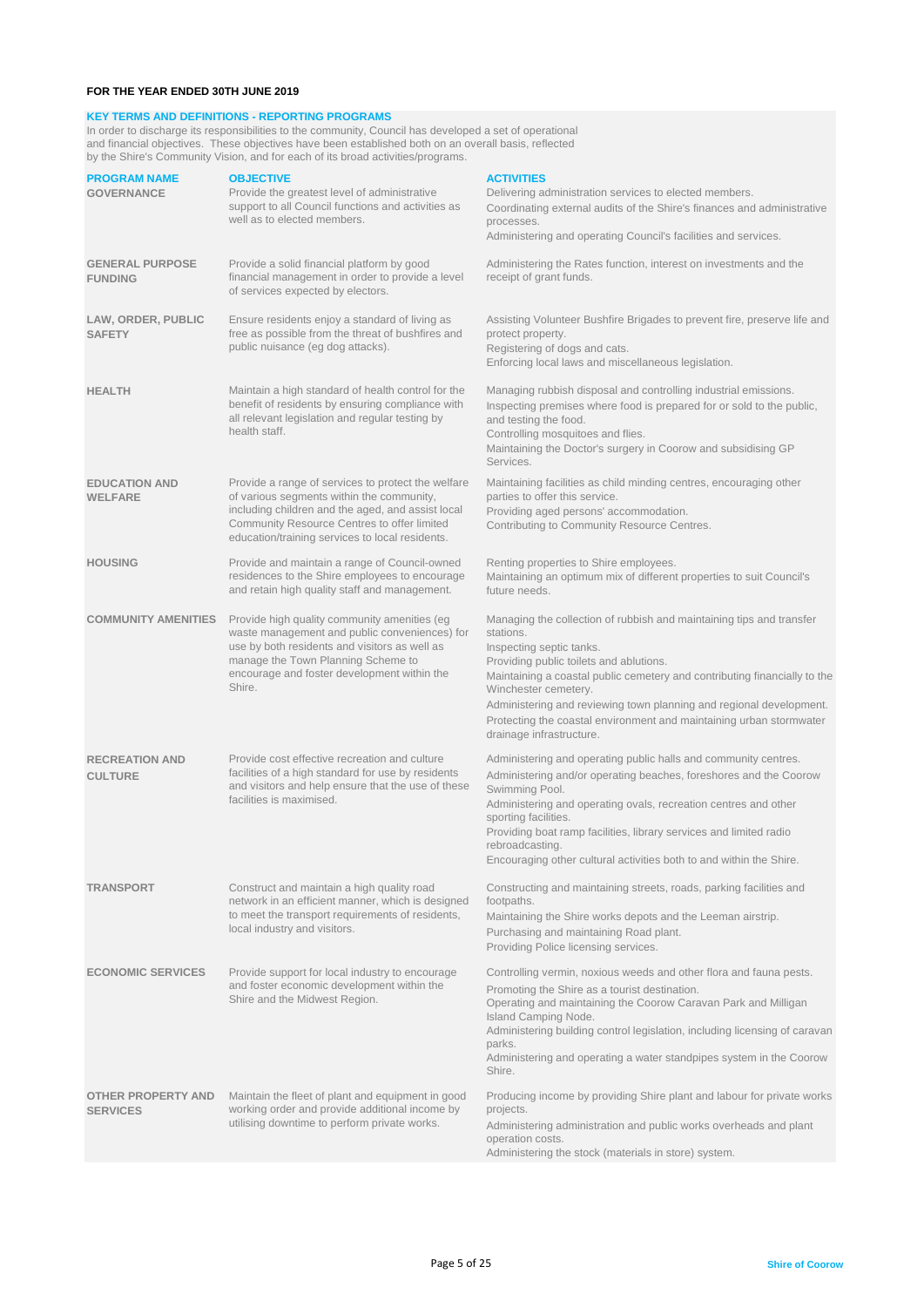### **STATEMENT OF CASH FLOWS FOR THE YEAR ENDED 30TH JUNE 2019**

### **BY NATURE OR TYPE**

|                                             |             | 2018/19       | 2017/18       | 2017/18               |
|---------------------------------------------|-------------|---------------|---------------|-----------------------|
|                                             | <b>NOTE</b> | <b>Budget</b> | <b>Actual</b> | <b>Budget</b>         |
|                                             |             | \$            | \$            | \$                    |
| <b>CASH FLOWS FROM OPERATING ACTIVITIES</b> |             |               |               |                       |
| <b>Receipts</b><br>Rates                    |             | 3,311,865     |               |                       |
| Operating grants, subsidies and             |             |               | 3,083,166     | 3,172,248             |
| contributions                               |             | 1,204,385     | 1,846,463     | 1,801,352             |
| Fees and charges                            |             | 552,355       | 612,691       | 534,785               |
| Interest earnings                           |             | 112,406       | 127,189       | 70,764                |
| Goods and services tax                      |             | 160,287       | 18,654        | 0                     |
| Other revenue                               |             | 15,250        | 146,995       | 518,522               |
|                                             |             | 5,356,548     | 5,835,158     | 6,097,671             |
| <b>Payments</b>                             |             |               |               |                       |
| Employee costs                              |             | (2,319,693)   | (2,020,322)   | (1,762,577)           |
| Materials and contracts                     |             | (1,542,090)   | (1, 132, 901) | (2, 133, 568)         |
| Utility charges                             |             | (171, 640)    | (195, 025)    | (230, 500)            |
| Interest expenses                           |             | (10, 431)     | (16, 581)     | (10, 861)             |
| Insurance expenses                          |             | (187,968)     | (209, 811)    | (200, 506)            |
| Goods and services tax                      |             | (160, 287)    | 0             |                       |
| Other expenditure                           |             | (58, 250)     | (163, 183)    | (64, 560)             |
|                                             |             | (4, 450, 359) | (3,737,823)   | (4,402,572)           |
| Net cash provided by (used in)              |             |               |               |                       |
| operating activities                        | 3           | 906,189       | 2,097,335     | 1,695,099             |
| <b>CASH FLOWS FROM INVESTING ACTIVITIES</b> |             |               |               |                       |
| Payments for purchase of                    |             |               |               |                       |
| property, plant & equipment                 | 4(a)        | (1, 115, 275) | (724, 806)    | (1,064,097)           |
| Payments for construction of                |             |               |               |                       |
| infrastructure                              | 4(a)        | (4,053,827)   | (2,437,874)   | (3,472,583)           |
| Non-operating grants,                       |             |               |               |                       |
| subsidies and contributions                 |             |               |               |                       |
| used for the development of assets          | 9           | 1,585,292     | 1,653,712     | 1,177,694             |
| Proceeds from sale of                       |             |               |               |                       |
| plant & equipment                           | 4(b)        | 187,379       | 85,045        | 185,843               |
| Net cash provided by (used in)              |             |               |               |                       |
| investing activities                        |             | (3,396,431)   | (1,423,923)   | (3, 173, 143)         |
| <b>CASH FLOWS FROM FINANCING ACTIVITIES</b> |             |               |               |                       |
| Repayment of borrowings                     | 6           | (126, 584)    | (137, 203)    | (137, 203)            |
| Advances to community groups                | 6           | (250,000)     | 0             |                       |
| Proceeds from self supporting loans         | 6(a)        | 21,663        | 0             | 0<br>$\boldsymbol{0}$ |
| Proceeds from new borrowings                | 6(b)        | 750,000       | 0             | 0                     |
| Net cash provided by (used in)              |             |               |               |                       |
| financing activities                        |             | 395,079       | (137, 203)    | (137, 203)            |
|                                             |             |               |               |                       |
| Net increase (decrease) in cash held        |             | (2,095,163)   | 536,209       | (1,615,247)           |
| Cash at beginning of year                   |             | 3,788,797     | 3,252,588     | 3,252,764             |
| <b>Cash and cash equivalents</b>            | 3           |               |               |                       |
| at the end of the year                      |             | 1,693,634     | 3,788,797     | 1,637,517             |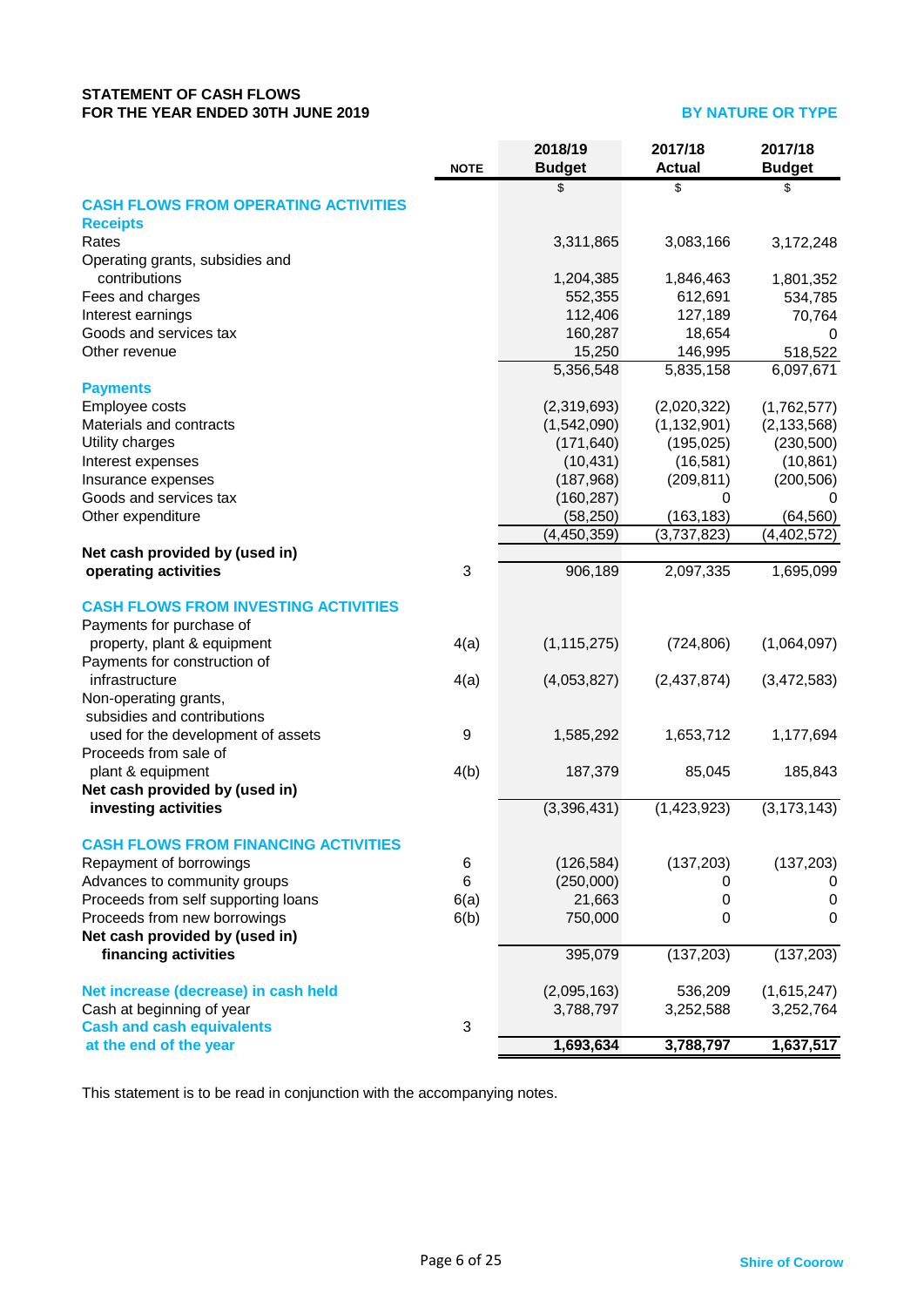### **RATES SETTING STATEMENT FOR THE YEAR ENDED 30TH JUNE 2019 BY REPORTING PROGRAM**

|                                                                                                  | <b>NOTE</b>             | 2018/19<br><b>Budget</b> | 2017/18<br><b>Actual</b> | 2017/18<br><b>Budget</b> |
|--------------------------------------------------------------------------------------------------|-------------------------|--------------------------|--------------------------|--------------------------|
|                                                                                                  |                         | \$                       | \$                       | \$                       |
| <b>OPERATING ACTIVITIES</b><br>Net current assets at start of financial year - surplus/(deficit) | 2                       | 1,933,486                | 2,030,684                | 1,963,417                |
|                                                                                                  |                         | 1,933,486                | 2,030,684                | 1,963,417                |
| <b>Revenue from operating activities (excluding rates)</b>                                       |                         |                          |                          |                          |
| Governance                                                                                       |                         | 0                        | 7,454                    | 16,050                   |
| General purpose funding                                                                          |                         | 792,220                  | 1,531,488                | 812,260                  |
| Law, order, public safety                                                                        |                         | 66,430                   | 95,199                   | 76,960                   |
| Health<br><b>Education and welfare</b>                                                           |                         | 3,425<br>27,760          | 5,543<br>28,991          | 4,194<br>27,660          |
| Housing                                                                                          |                         | 105,339                  | 97,291                   | 97,061                   |
| Community amenities                                                                              |                         | 312,163                  | 319,566                  | 796,743                  |
| Recreation and culture                                                                           |                         | 387,220                  | 241,654                  | 786,741                  |
| Transport                                                                                        |                         | 94,980                   | 99,165                   | 127,660                  |
| Economic services                                                                                |                         | 77,008                   | 89,750                   | 79,807                   |
| Other property and services                                                                      |                         | 87,493                   | 186,724                  | 95,300                   |
|                                                                                                  |                         | 1,954,038                | 2,702,825                | 2,920,436                |
| <b>Expenditure from operating activities</b>                                                     |                         |                          |                          |                          |
| Governance                                                                                       |                         | (557, 148)               | (554, 842)<br>(326, 975) | (566, 337)<br>(292, 933) |
| General purpose funding<br>Law, order, public safety                                             |                         | (259, 633)<br>(452, 310) | (533, 975)               | (406, 204)               |
| Health                                                                                           |                         | (136, 607)               | (137, 122)               | (186, 895)               |
| Education and welfare                                                                            |                         | (105, 409)               | (97, 778)                | (112,989)                |
| Housing                                                                                          |                         | (20, 682)                | (36, 280)                | (13, 853)                |
| Community amenities                                                                              |                         | (793, 750)               | (751, 164)               | (899, 863)               |
| Recreation and culture                                                                           |                         | (1,686,750)              | (1,743,596)              | (1,734,161)              |
| Transport                                                                                        |                         | (5,831,255)              | (5,528,227)              | (5,770,880)              |
| Economic services                                                                                |                         | (298, 567)               | (210, 076)               | (254, 029)               |
| Other property and services                                                                      |                         | (24, 938)                | (120,091)                | (354, 103)               |
|                                                                                                  |                         | (10, 167, 049)           | (10,040,126)             | (10, 592, 247)           |
| <b>Operating activities excluded from budget</b><br>(Profit) on asset disposals                  | 4(b)                    | (22, 298)                | (13, 511)                | 0                        |
| Loss on disposal of assets                                                                       | 4(b)                    | 27,267                   | 6,877                    | 18,398                   |
| Depreciation on assets                                                                           | 5                       | 6,172,980                | 6,168,915                | 6,051,277                |
| Movement in employee benefit provisions (non-current)                                            |                         | 4,594                    | 4,296                    | 3,441                    |
| Amount attributable to operating activities                                                      |                         | (96, 982)                | 859,960                  | 364,722                  |
| <b>INVESTING ACTIVITIES</b>                                                                      |                         |                          |                          |                          |
| Non-operating grants, subsidies and contributions                                                | 9                       | 1,585,292                | 1,653,712                | 1,177,694                |
| Purchase property, plant and equipment                                                           | 4(a)                    | (1, 115, 275)            | (724, 806)               | (1,064,097)              |
| Purchase and construction of infrastructure                                                      | 4(a)                    | (4,053,827)              | (2,437,874)              | (3,472,583)              |
| Proceeds from disposal of assets                                                                 | 4(a)                    | 187,379                  | 85,045                   | 185,843                  |
| Amount attributable to investing activities                                                      |                         | (3,396,431)              | (1,423,923)              | (3, 173, 143)            |
| <b>FINANCING ACTIVITIES</b>                                                                      |                         |                          |                          |                          |
| Repayment of borrowings                                                                          | 6(a)                    | (126, 584)               | (137, 203)               | (137, 203)               |
| Proceeds from new borrowings                                                                     | 6(b)                    | 750,000                  | 0                        |                          |
| Advance to community groups                                                                      |                         | (250,000)                |                          |                          |
| Proceeds from self supporting loans                                                              | 6(a)                    | 21,663                   | 0                        | 0                        |
| Transfers to/from restricted cash (unspent grants)                                               |                         | 190,406                  | (115,902)                | 71,777                   |
| Transfers to cash backed reserves (restricted assets)                                            | 7(a)                    | (338, 726)               | (439, 640)               | (286, 596)               |
| Transfers from cash backed reserves (restricted assets)                                          | 7(a)                    | 7,131                    | 68,642                   | 38,195                   |
| Amount attributable to financing activities                                                      |                         | 253,890                  | (624, 103)               | (313, 827)               |
| <b>Budgeted deficiency before general rates</b>                                                  |                         | (3,239,523)              | (1, 188, 066)            | (3, 122, 248)            |
| Estimated amount to be raised from general rates                                                 | 1                       | 3,239,523                | 3,121,552                | 3,122,248                |
| Net current assets at end of financial year - surplus/(deficit)                                  | $\overline{\mathbf{c}}$ | 0                        | 1,933,486                | 0                        |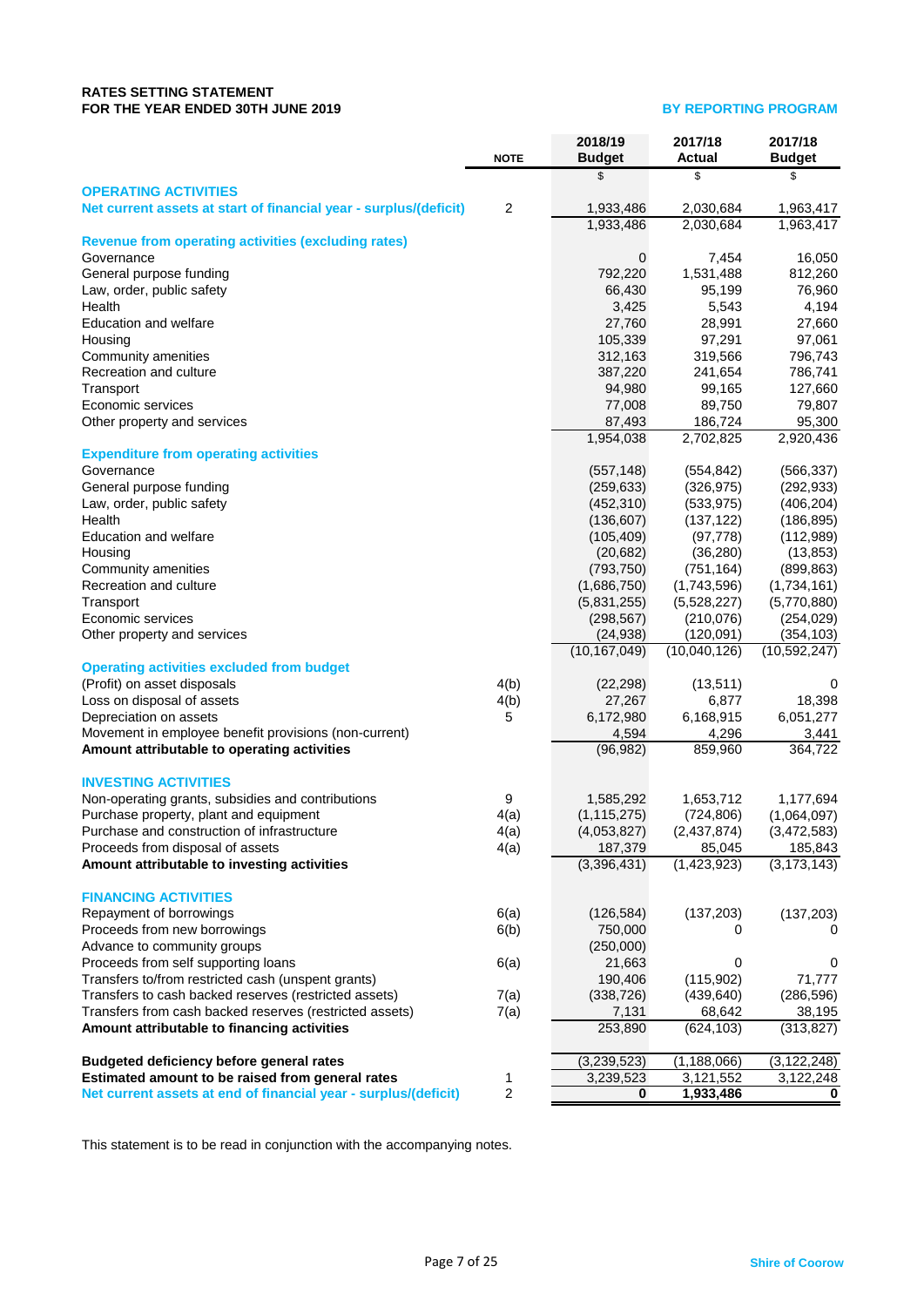### **RATES SETTING STATEMENT FOR THE YEAR ENDED 30TH JUNE 2019 BY NATURE OR TYPE**

|                                                                                 | <b>NOTE</b>    | 2018/19<br><b>Budget</b> | 2017/18<br>Actual          | 2017/18<br><b>Budget</b>   |
|---------------------------------------------------------------------------------|----------------|--------------------------|----------------------------|----------------------------|
|                                                                                 |                | \$                       | \$                         | \$                         |
| <b>OPERATING ACTIVITIES</b>                                                     |                |                          |                            |                            |
| Net current assets at start of financial year - surplus/(deficit)               | 2              | 1,933,486                | 2,030,684                  | 1,963,417                  |
|                                                                                 |                | 1,933,486                | 2,030,684                  | 1,963,417                  |
| <b>Revenue from operating activities (excluding rates)</b>                      |                |                          |                            |                            |
| Operating grants, subsidies and                                                 | 9              |                          |                            |                            |
| contributions                                                                   |                | 1,251,729                | 1,846,463                  | 1,796,365                  |
| Fees and charges                                                                | 8              | 552,355                  | 568,667                    | 534,785                    |
| Interest earnings                                                               | 10(a)          | 112,406                  | 127,189                    | 70,764                     |
| Other revenue                                                                   | 10(b)          | 15,250                   | 146,995                    | 518,522                    |
| Profit on asset disposals                                                       | 4(b)           | 22,298                   | 13,511                     | 0                          |
|                                                                                 |                | 1,954,038                | 2,702,825                  | 2,920,436                  |
| <b>Expenditure from operating activities</b>                                    |                |                          |                            |                            |
| Employee costs                                                                  |                | (2, 294, 693)            | (2,048,456)                | (1,762,577)                |
| Materials and contracts                                                         |                | (1,243,820)              | (1,236,998)                | (2,253,568)                |
| Utility charges                                                                 |                | (171, 640)               | (195, 025)                 | (230, 500)                 |
| Depreciation on non-current assets                                              | 5              | (6, 172, 980)            | (6, 168, 915)              | (6,051,277)                |
| Interest expenses                                                               | 10(c)          | (10, 431)                | (10, 861)                  | (10, 861)                  |
| Insurance expenses                                                              |                | (187,968)                | (209, 811)                 | (200, 506)                 |
| Other expenditure                                                               |                | (58, 250)                | (163, 183)                 | (64, 560)                  |
| Loss on asset disposals                                                         | 4(b)           | (27, 267)                | (6, 877)                   | (18, 398)                  |
|                                                                                 |                | (10, 167, 049)           | (10,040,126)               | (10, 592, 247)             |
| <b>Operating activities excluded from budget</b><br>(Profit) on asset disposals |                |                          |                            | 0                          |
| Loss on disposal of assets                                                      | 4(b)<br>4(b)   | (22, 298)<br>27,267      | (13, 511)<br>6,877         | 18,398                     |
| Depreciation on assets                                                          | 5              | 6,172,980                | 6,168,915                  | 6,051,277                  |
| Movement in employee benefit provisions (non-current)                           |                | 4,594                    | 4,296                      | 3,441                      |
| Amount attributable to operating activities                                     |                | (96, 982)                | 859,960                    | 364,722                    |
|                                                                                 |                |                          |                            |                            |
| <b>INVESTING ACTIVITIES</b>                                                     |                |                          |                            |                            |
| Non-operating grants, subsidies and contributions                               | 9              | 1,585,292                | 1,653,712                  | 1,177,694                  |
| Purchase property, plant and equipment                                          | 4(a)           | (1, 115, 275)            | (724, 806)                 | (1,064,097)                |
| Purchase and construction of infrastructure                                     | 4(a)           | (4,053,827)              | (2,437,874)                | (3,472,583)                |
| Proceeds from disposal of assets                                                | 4(b)           | 187,379                  | 85,045                     | 185,843                    |
| Amount attributable to investing activities                                     |                | (3,396,431)              | (1,423,923)                | (3, 173, 143)              |
| <b>FINANCING ACTIVITIES</b>                                                     |                |                          |                            |                            |
| Repayment of borrowings                                                         | 6(a)           | (126, 584)               | (137, 203)                 | (137, 203)                 |
| Proceeds from new borrowings                                                    | 6              | 750,000                  | 0                          | 0                          |
| Advance to community groups                                                     |                | (250,000)                | 0                          | 0                          |
| Proceeds from self supporting loans                                             | 6(a)           | 21,663                   | 0                          | 0                          |
| Transfers to/from restricted cash (unspent grants)                              |                | 190,406                  | (115,902)                  | 71,777                     |
| Transfers to cash backed reserves (restricted assets)                           | 7(a)           | (338, 726)               | (439, 640)                 | (286, 596)                 |
| Transfers from cash backed reserves (restricted assets)                         | 7(a)           | 7,131                    | 68,642                     | 38,195                     |
| Amount attributable to financing activities                                     |                | 253,890                  | (624, 103)                 | (313, 827)                 |
| Budgeted deficiency before general rates                                        |                |                          |                            |                            |
| Estimated amount to be raised from general rates                                | 1              | (3,239,523)<br>3,239,523 | (1, 188, 066)<br>3,121,552 | (3, 122, 248)<br>3,122,248 |
| Net current assets at end of financial year - surplus/(deficit)                 | $\overline{c}$ | 0                        | 1,933,486                  | 0                          |
|                                                                                 |                |                          |                            |                            |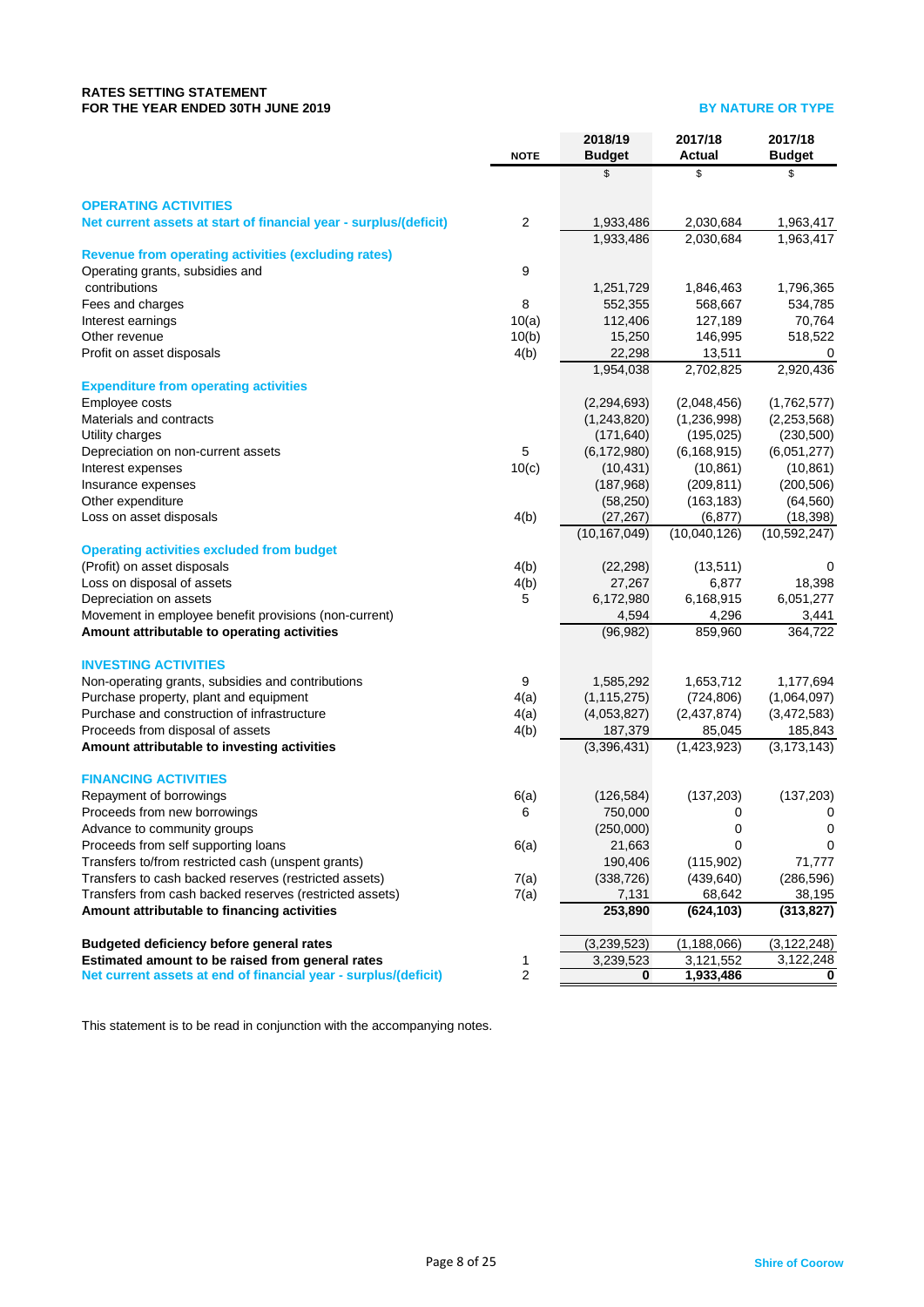### **1. RATES AND SERVICE CHARGES**

### **(a) Rating Information**

| <b>RATE TYPE</b>                              | Rate in        | <b>Number</b><br>оf<br>properties | Rateable<br>value | 2018/19<br><b>Budgeted</b><br>rate<br>revenue | 2018/19<br><b>Budgeted</b><br>interim<br>rates | 2018/19<br><b>Budgeted</b><br>back<br>rates | 2018/19<br><b>Budgeted</b><br>total<br>revenue | 2017/18<br>Actual<br>Revenue |
|-----------------------------------------------|----------------|-----------------------------------|-------------------|-----------------------------------------------|------------------------------------------------|---------------------------------------------|------------------------------------------------|------------------------------|
|                                               |                |                                   | \$                | \$                                            | S                                              | S                                           |                                                |                              |
| <b>Differential general rate</b>              |                |                                   |                   |                                               |                                                |                                             |                                                |                              |
| UV - Agriculture                              | 0.016672       | 198                               | 121,085,473       | 2,018,738                                     | 0                                              | 0                                           | 2,018,738                                      | 1,938,675                    |
| UV - Mining                                   | 0.167738       | 15                                | 607,680           | 101,931                                       |                                                |                                             | 101,931                                        | 101,060                      |
| UV - Mining Exploration                       | 0.115831       |                                   | 50,064            | 5,799                                         |                                                |                                             | 5,799                                          | 2,254                        |
| <b>GRV</b> - Townsites                        | 0.124871       | 747                               | 8,256,953         | 1,031,054                                     |                                                |                                             | 1,031,054                                      | 975,083                      |
| <b>Sub-Totals</b>                             |                | 966                               | 130,000,170       | 3,157,522                                     | 0                                              | 0                                           | 3,157,522                                      | 3,017,072                    |
|                                               | <b>Minimum</b> |                                   |                   |                                               |                                                |                                             |                                                |                              |
| <b>Minimum payment</b>                        |                |                                   |                   |                                               |                                                |                                             |                                                |                              |
| UV - Agriculture                              | 815            | 9                                 | 106,827           | 7,335                                         | 0                                              | 0                                           | 7,335                                          | 7,335                        |
| UV - Mining                                   | 815            | 10                                | 19,595            | 8,150                                         |                                                |                                             | 8,150                                          | 8,150                        |
| UV - Mining Exploration                       | 300            |                                   | 5,124             | 1,500                                         |                                                |                                             | 1,500                                          | 1,500                        |
| <b>GRV</b> - Townsites                        | 815            | 183                               | 842,785           | 149,145                                       |                                                |                                             | 149,145                                        | 164,630                      |
| <b>Sub-Totals</b>                             |                | 207                               | 974,331           | 166,130                                       | 0                                              | 0                                           | 166,130                                        | 181,615                      |
|                                               |                | 1,173                             | 130,974,501       | 3,323,652                                     | 0                                              | 0                                           | 3,323,652                                      | 3,198,687                    |
| Ex-Gratia Rates                               |                |                                   |                   |                                               |                                                |                                             | 11,371                                         | 10,978                       |
| Rates Adjustments                             |                |                                   |                   |                                               |                                                |                                             | (500)                                          | 2,019                        |
| Discounts/concessions (Refer note 1(h))       |                |                                   |                   |                                               |                                                |                                             | (95,000)                                       | (90, 132)                    |
| <b>Total amount raised from general rates</b> |                |                                   |                   |                                               |                                                |                                             | 3,239,523                                      | 3,121,552                    |
| Specified area rates (Refer note 1(f))        |                |                                   |                   |                                               |                                                |                                             |                                                | $\Omega$                     |
| <b>Total rates</b>                            |                |                                   |                   |                                               |                                                |                                             | 3,239,523                                      | 3,121,552                    |

All land (other than exempt land) in the Shire of Coorow is rated according to its Gross Rental Value (GRV) in townsites or Unimproved Value (UV) in the remainder of the Shire of Coorow.

The general rates detailed for the 2018/19 financial year have been determined by Council on the basis of raising the revenue required to meet the deficiency between the total estimated expenditure proposed in the budget and the estimated revenue to be received from all sources other than rates and also considering the extent of any increase in rating over the level adopted in the previous year.

The minimum rates have been determined by Council on the basis that all ratepayers must make a reasonable contribution to the cost of local government services/facilities.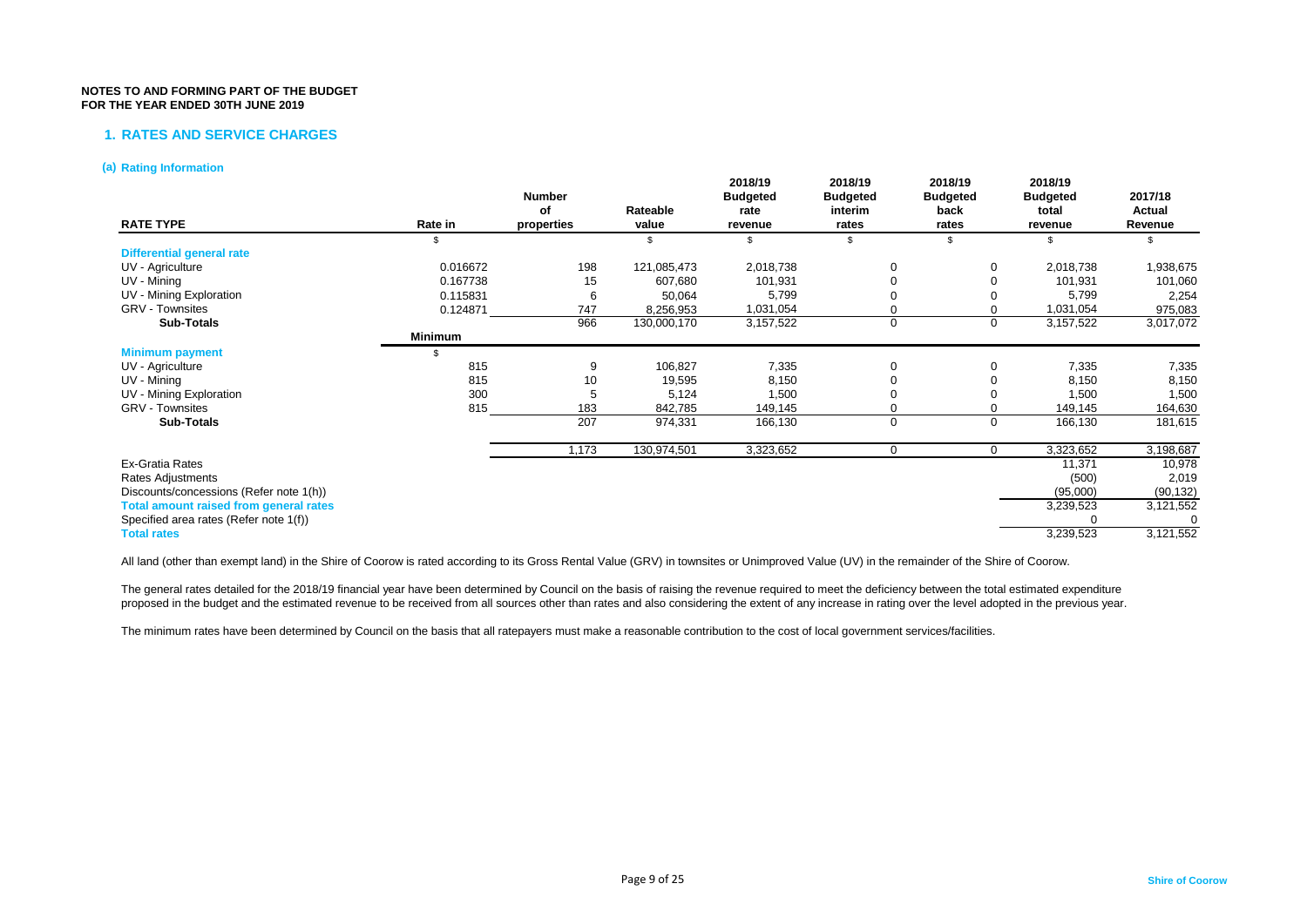### **1. RATES AND SERVICE CHARGES (CONTINUED)**

### **(b) Interest Charges and Instalments - Rates and Service Charges**

The following instalment options are available to ratepayers for the payment of rates and service charges.

| Instalment options                              | Date due   | Instalment plan<br>admin charge | Instalment plan<br>interest rate        | <b>Unpaid rates</b><br>interest rates |
|-------------------------------------------------|------------|---------------------------------|-----------------------------------------|---------------------------------------|
|                                                 |            | \$                              | %                                       | %                                     |
| Option one                                      |            |                                 |                                         |                                       |
| Payment in full                                 | 3/09/2018  | 0                               | 0.00%                                   | 11.00%                                |
| Option two                                      |            |                                 |                                         |                                       |
| Two instalments                                 | 3/09/2018  | 5                               | 5.50%                                   | 11.00%                                |
|                                                 | 7/01/2019  |                                 |                                         |                                       |
| Option three                                    |            |                                 |                                         |                                       |
| Four instalments                                | 3/09/2018  | 15                              | 5.50%                                   | 11.00%                                |
|                                                 | 5/11/2018  |                                 |                                         |                                       |
|                                                 | 7/01/2019  |                                 |                                         |                                       |
|                                                 | 11/03/2019 |                                 |                                         |                                       |
|                                                 |            |                                 | 2018/19 Budget<br><b>Budget revenue</b> | 2017/18<br>Actual                     |
|                                                 |            |                                 | \$                                      | \$                                    |
| Instalment plan admin charge revenue            |            |                                 | 2,200                                   | 2,360                                 |
| Instalment plan interest earned                 |            |                                 | 7,500                                   | 7,610                                 |
| Unpaid rates and service charge interest earned |            |                                 | 18,100                                  | 26,539                                |
|                                                 |            |                                 | 27,800                                  | 36,509                                |

### **(c) Objectives and Reasons for Differential Rating**

To provide equity in the rating of properties across the Shire the following rate categories have been determined for the implementation of differential rating.

### **Differential general rate**

| <b>Description</b> | <b>Characteristics</b>                                                | <b>Objects</b>                                                                                           |
|--------------------|-----------------------------------------------------------------------|----------------------------------------------------------------------------------------------------------|
| UV - Agricultural  | Properties used predominantly for agricultural<br>purposes            | To ensure all ratepayers contribute an equitable share to<br>maintaining the Shire's assets and services |
| UV - Mining        | Properties with a land use associated with<br>mining leases/tenements | To ensure all ratepayers contribute an equitable share to<br>maintaining the Shire's assets and services |
| UV - Exploration   | Properties with a land use associated with<br>mining exploration      | To ensure all ratepayers contribute an equitable share to<br>maintaining the Shire's assets and services |

The adopted rate in the dollar for UV - Agricultural is different to what was advertised as the UV Revaluations were received after advertising had commenced and resulted in a reduction in valuations of \$693,500. The UV - Agricultural rate in the dollar was increased to 1.6672 to ensure that the total rates raised remained the same.

### **(d) Differential Minimum Payment**

| <b>Description</b> | <b>Characteristics</b>                                                | <b>Objects</b>                                                                            |
|--------------------|-----------------------------------------------------------------------|-------------------------------------------------------------------------------------------|
| UV - Agricultural  | Properties used predominantly for agricultural<br>purposes            | This rate is considered the minimum contribution for basic<br>services and infrastructure |
| UV - Mining        | Properties with a land use associated with<br>mining leases/tenements | This rate is considered the minimum contribution for basic<br>services and infrastructure |
| UV - Exploration   | Properties with a land use associated with<br>mining exploration      | To cover basic costs of administering a rate assessment                                   |

### **(e) Variation in Adopted Differential Rates to Local Public Notice**

The following rates and minimum payments were previously set out in the local public notice giving notice of the intention to charge differential rates.

| Differential general rate or general rate | Proposed Rate in \$                    | Adopted Rate in \$ | Reasons for the difference            |
|-------------------------------------------|----------------------------------------|--------------------|---------------------------------------|
| UV - Agricultural                         | 0.016577                               |                    | 0.016672 Offset impact of revaluation |
| UV - Mining                               | 0.167738                               |                    | 0.167738 No difference                |
| UV - Mining Exploration                   | 0.115831                               |                    | 0.115831 No difference                |
| Minimum payment                           | Proposed Minimum \$ Adopted Minimum \$ |                    | <b>Reasons for the difference</b>     |
| UV - Agricultural                         | 815                                    |                    | 815 No difference                     |
| UV - Mining                               | 815                                    |                    | 815 No difference                     |
| UV - Mining Exploration                   | 300                                    |                    | 300 No difference                     |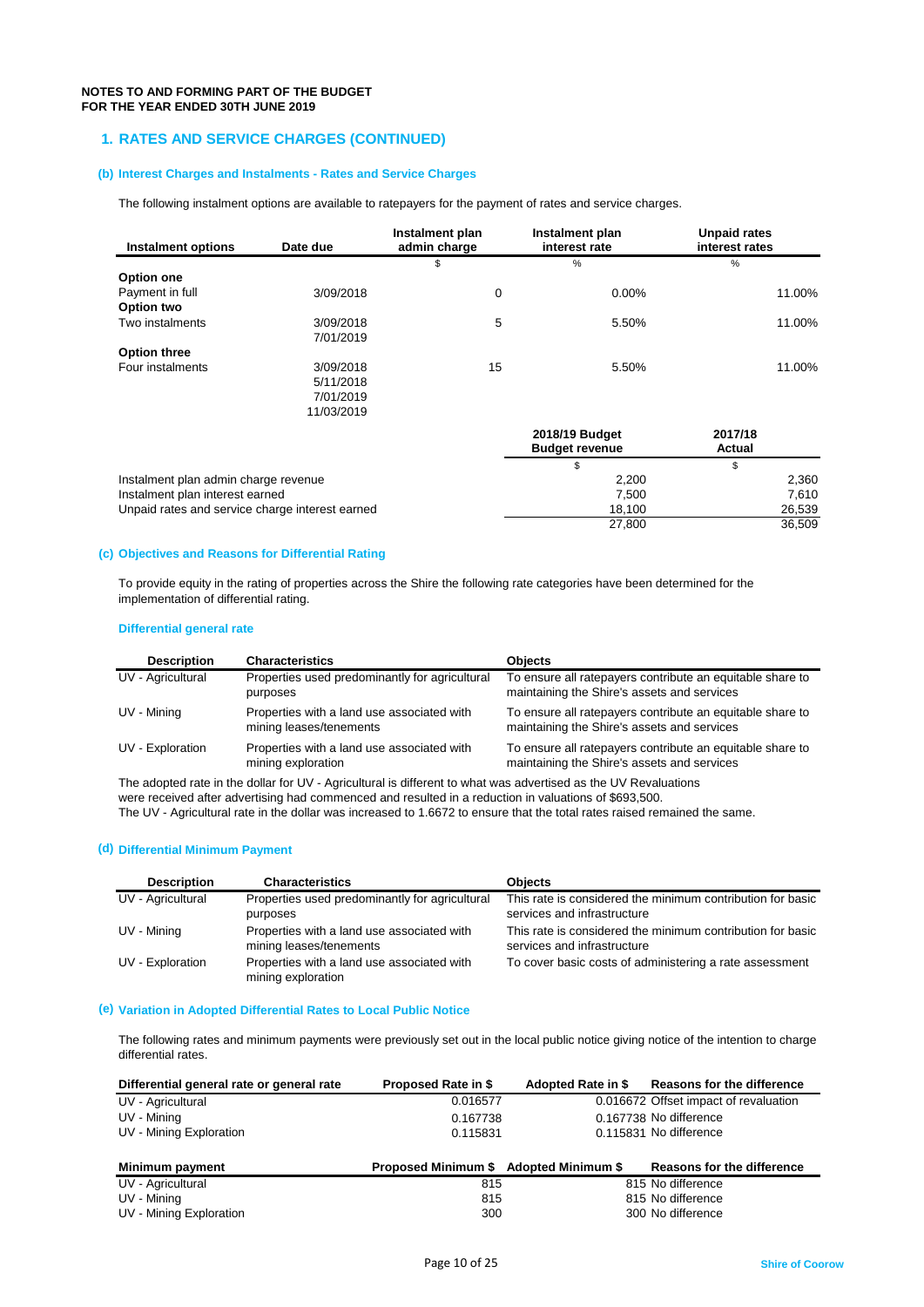### **1. RATES AND SERVICE CHARGES (CONTINUED)**

### **(f) Specified Area Rate**

The Shire did not raise specified area rates for the year ended 30th June 2019.

### **(g) Service Charges**

The Shire did not raise service charges for the year ended 30th June 2019.

### **(h) Rates discounts**

|                                             | Disc %            |                          |                          |                                                                   |
|---------------------------------------------|-------------------|--------------------------|--------------------------|-------------------------------------------------------------------|
| Rate or fee to which<br>discount is granted | or<br>Amount (\$) | 2018/19<br><b>Budget</b> | 2017/18<br><b>Actual</b> | Circumstances in which discount is granted                        |
|                                             |                   |                          |                          |                                                                   |
| <b>Municipal Rates</b>                      | 4%                | 95,000                   |                          | 90,132 When rates are paid in full within 35 days of being levied |
|                                             |                   | 95,000                   | 90,132                   |                                                                   |

### **(i) Waivers or concessions**

The Shire does not anticipate any waivers or concessions for the year ended 30th June 2019.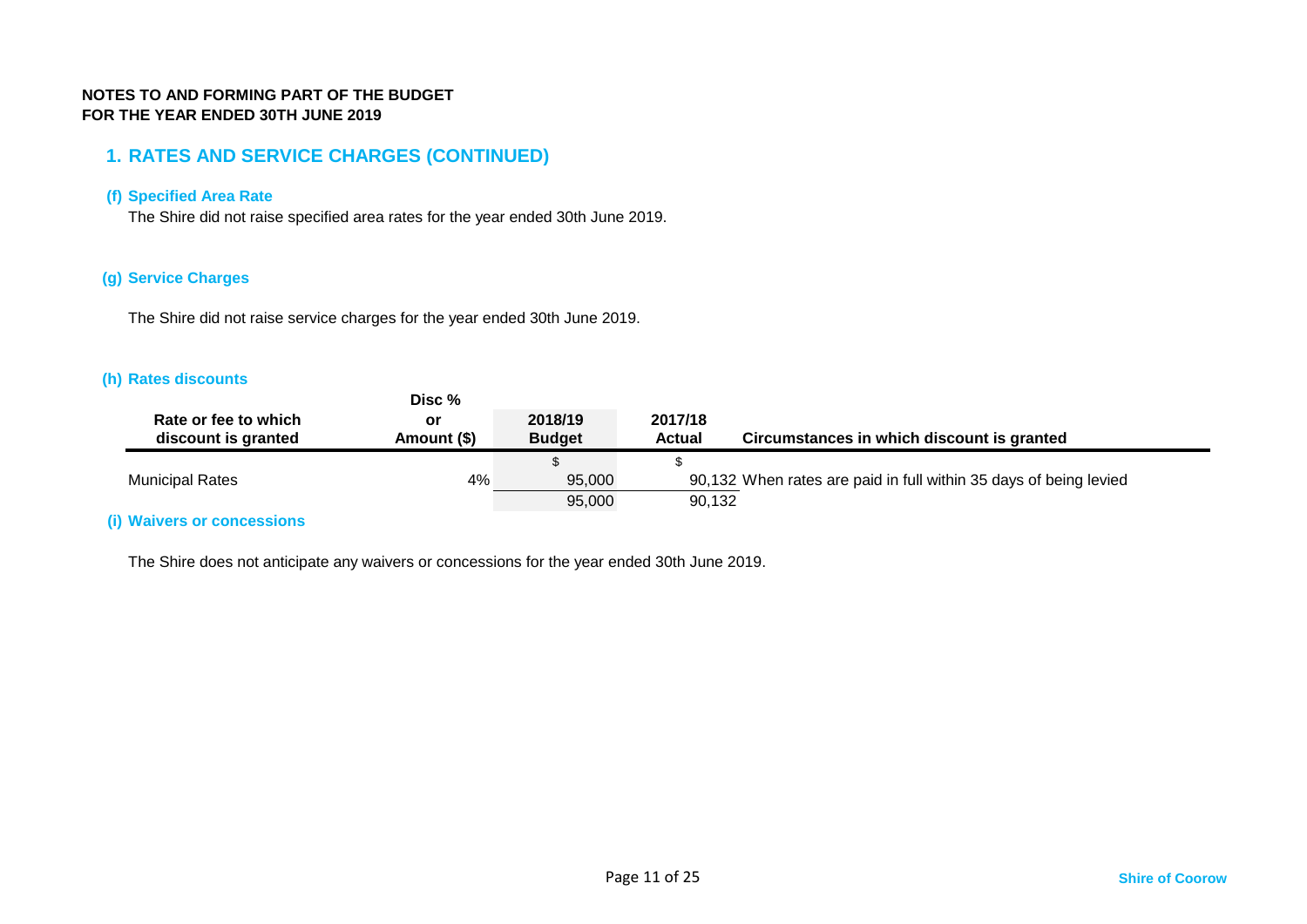### **2. NET CURRENT ASSETS**

|                                                          |             | 2018/19       | 2017/18       |
|----------------------------------------------------------|-------------|---------------|---------------|
|                                                          | <b>Note</b> | <b>Budget</b> | <b>Actual</b> |
|                                                          |             | \$            | \$            |
| <b>Composition of estimated net current assets</b>       |             |               |               |
| <b>Current assets</b>                                    |             |               |               |
| Cash - unrestricted                                      | 3           | 226,407       | 2,653,164     |
| Cash - restricted reserves                               | 3           | 1,467,229     | 1,135,633     |
| Receivables                                              |             | 244,728       | 269,726       |
| Inventories                                              |             | 16,607        | 16,607        |
|                                                          |             | 1,954,971     | 4,075,130     |
| <b>Less: current liabilities</b>                         |             |               |               |
| Trade and other payables                                 |             | (252, 300)    | (575, 570)    |
| Long term borrowings                                     |             | (72, 699)     | (104, 921)    |
| Provisions                                               |             | (416, 710)    | (416, 710)    |
|                                                          |             | (741, 709)    | (1,097,201)   |
| <b>Unadjusted net current assets</b>                     |             | 1,213,262     | 2,977,929     |
| <b>Adjustments</b>                                       |             |               |               |
| Less: Cash - restricted reserves                         | 3           | (1,467,229)   | (1, 135, 633) |
| Less: Restricted Cash - Unspent Grants                   |             | $\Omega$      | (190, 405)    |
| Add: Current portion of borrowings                       |             | 72,699        | 104,921       |
| Add: Component Leave Liability not required to be funded |             | 181,268       | 176,674       |
| Adjusted net current assets - surplus/(deficit)          |             | 0             | 1,933,486     |

### **Reason for Adjustments**

The differences between the net current assets at the end of each financial year in the rate setting statement and net current assets detailed above arise from amounts which have been excluded when calculating the budget deficiency in accordance with *Local Government (Financial Management) Regulation 32* as movements for these items have been funded within the budget estimates. These differences are disclosed as adjustments above.

### **SIGNIFICANT ACCOUNTING POLICIES**

current or non-current, consideration is given to the ratepayers for unpaid rates and service charges and if it is expected to be settled within the next 12 months, being the Shire of Coorow's Receivables expected to be collected within 12 months operational cycle. In the case of liabilities where the of the end of the reporting period are classified as Shire of Coorow does not have the current assets. All other receivables are classified as unconditional right to defer settlement beyond non-current assets. 12 months, such as vested long service leave, the liability is classified as current even if not expected to Collectability of trade and other receivables is reviewed be settled within the next 12 months. Inventories held on an ongoing basis. Debts that are known to be for trading are classified as current even if not uncollectible are written off when identified. An expected to be realised in the next 12 months except allowance for doubtful debts is raised when there is for land held for sale where it is held as non-current objective evidence that they will not be collectible. based on the Shire of Coorow's intentions to release for sale.

### **CURRENT AND NON-CURRENT CLASSIFICATION TRADE AND OTHER RECEIVABLES**

In the determination of whether an asset or liability is Trade and other receivables include amounts due from time when each asset or liability is expected to be other amounts due from third parties for goods sold and settled. The asset or liability is classified as current services performed in the ordinary course of business.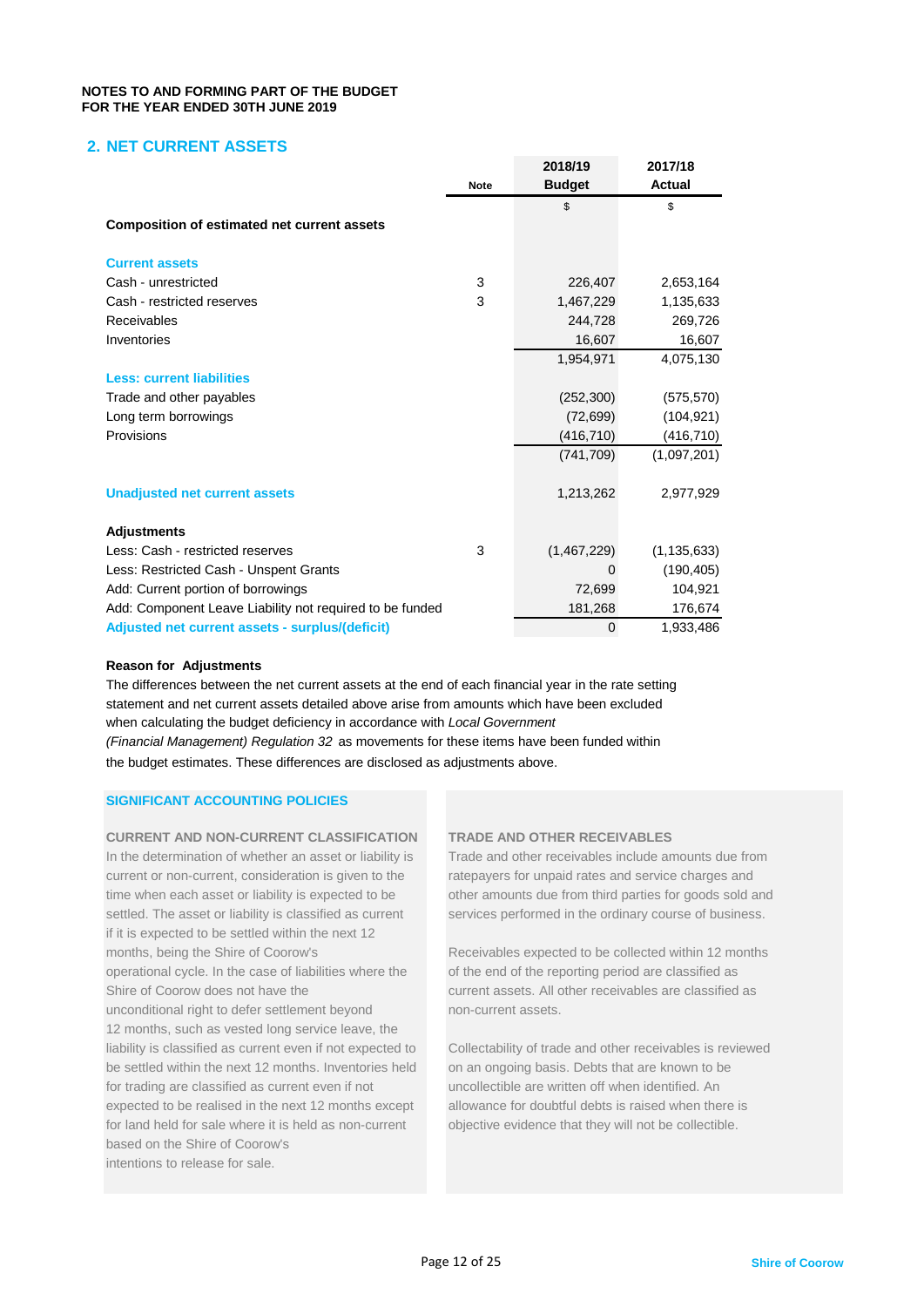### **2. NET CURRENT ASSETS (CONTINUED)**

### **SIGNIFICANT ACCOUNTING POLICIES**

**TRADE AND OTHER PAYABLES EMPLOYEE BENEFITS**<br> **Trade and other payables represent liabilities for goods Short-term employee benefits** Trade and other payables represent liabilities for goods<br> **Short-term employee benefits**<br> **Short-term employee benefits**<br> **Short-term employee benefits**<br> **Short-term employee benefits** and services provided to the Shire prior to the end of the financial year that are unpaid and arise when the obligations for short-term employee benefits. Short term Shire of Coorow becomes obliged to make employee benefits are benefits (other than termination future payments in respect of the purchase of these benefits) that are expected to be settled wholly before goods and services. The amounts are unsecured, are 12 months after the end of the annual reporting period recognised as a current liability and are normally paid in which the employees render the related service, within 30 days of recognition. including wages, salaries and sick leave. Short-term

Provisions are recognised when the settled. Shire of Coorow has a legal or constructive obligation, as a result of past events, for which it is The Shire of Coorow's obligations for

Provisions are measured using the best estimate of the Shire of Coorow's obligations for amounts required to settle the obligation at the end of the employees' annual leave and long service leave

### **INVENTORIES**

### **General**

Inventories are measured at the lower of cost and net realisable value.

Net realisable value is the estimated selling price in the ordinary course of business less the estimated costs of completion and the estimated costs necessary to make the sale.

### **Superannuation**

The Shire of Coorow contributes to a number of superannuation funds on behalf of employees.

All funds to which the Shire of Coorow contributes are defined contribution plans.

employee benefits are measured at the (undiscounted) **PROVISIONS EXPRESS ARRANGEMENT CONSUMING EXPECTED AMOUNTS EXPECTED AT A PROVISIONS** 

probable that an outflow of economic benefits will short-term employee benefits such as wages, salaries and result and that outflow can be reliably measured. sick leave are recognised as a part of current trade and other payables in the statement of financial position. The reporting period. entitlements are recognised as provisions in the statement of financial position.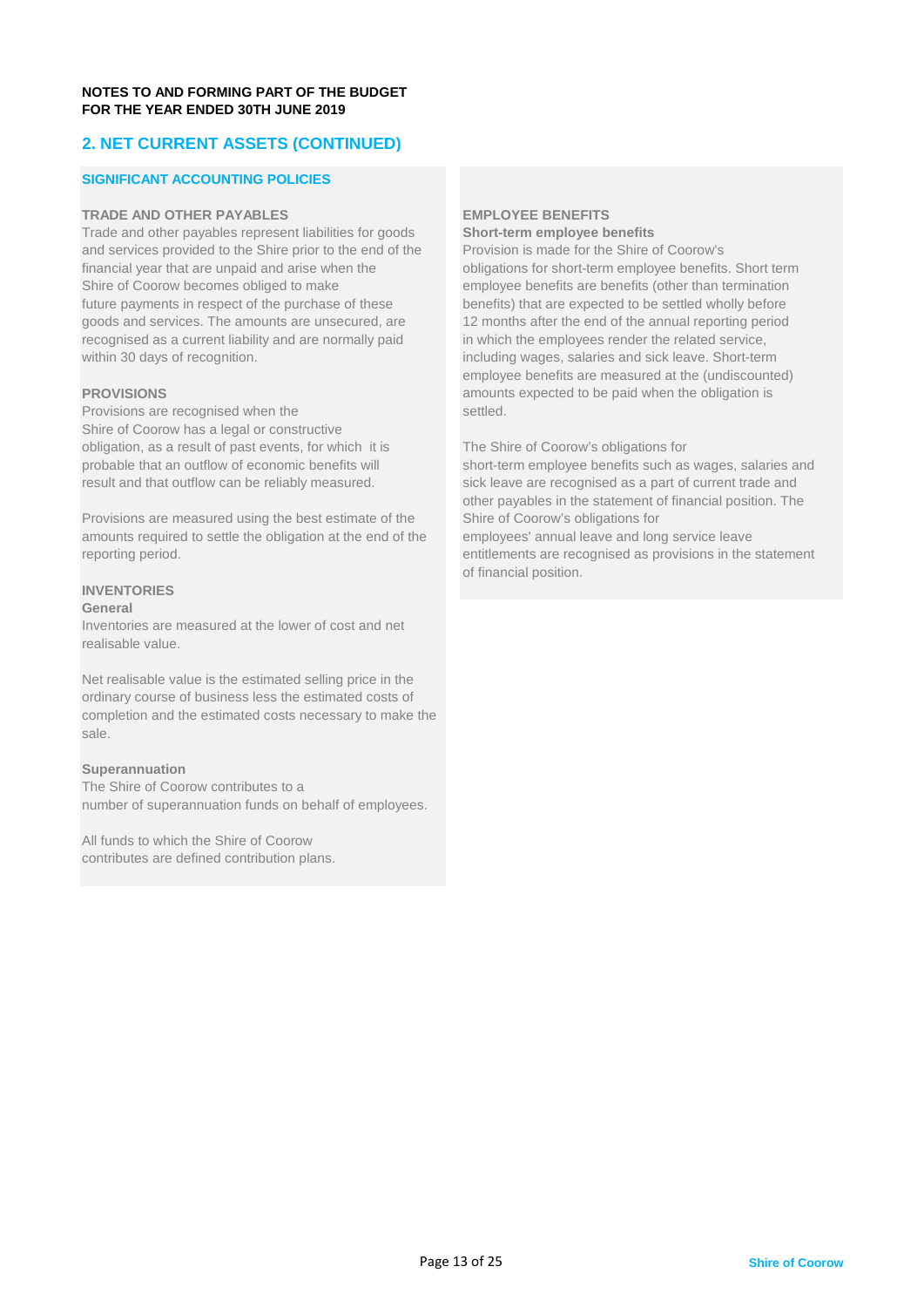### **3. RECONCILIATION OF CASH**

For the purposes of the Statement of Cash Flows, cash includes cash and cash equivalents, net of outstanding bank overdrafts. Estimated cash at the end of the reporting period is as follows:

|                                                                                                            | 2018/19<br><b>Budget</b> | 2017/18<br><b>Actual</b> | 2017/18<br><b>Budget</b> |
|------------------------------------------------------------------------------------------------------------|--------------------------|--------------------------|--------------------------|
|                                                                                                            | \$                       | \$                       | \$                       |
| Cash - unrestricted                                                                                        | 226,407                  | 2,653,164                | 624,482                  |
| Cash - restricted                                                                                          | 1,467,229                | 1,135,633                | 1,013,035                |
|                                                                                                            | 1,693,636                | 3,788,797                | 1,637,517                |
| The following restrictions have been imposed<br>by regulation or other externally imposed<br>requirements: |                          |                          |                          |
| Leave Reserve                                                                                              | 181,268                  | 176,674                  | 175,819                  |
| <b>Building Reserve</b>                                                                                    | 208,153                  | 154,145                  | 204,124                  |
| <b>Resource Sharing Reserve</b>                                                                            | 25,538                   | 24,891                   | 24,770                   |
| <b>Plant Reserve</b>                                                                                       | 636,109                  | 571,120                  | 419,083                  |
| <b>Television Rebroadcasting Reserve</b>                                                                   | 23,071                   | 27,116                   | 26,985                   |
| Joint Venture Housing Reserve                                                                              | 57,690                   | 58,893                   | 74,799                   |
| Road Infrastructure Reserve                                                                                | 115,938                  | 113,000                  | 0                        |
| <b>Bowling Club Reserve</b>                                                                                | 6,523                    | 4,311                    | 4,300                    |
| Pool Revitalisation Reserve                                                                                | 207,312                  | 0                        | 65,504                   |
| <b>Tourist Infrastructure Reserve</b>                                                                      | 5,627                    | 5,484                    | 17,651                   |
|                                                                                                            | 1,467,229                | 1,135,634                | 1,013,035                |
| Reconciliation of net cash provided by<br>operating activities to net result                               |                          |                          |                          |
| <b>Net result</b>                                                                                          | (3,388,196)              | (2,562,037)              | (3,371,869)              |
| Depreciation                                                                                               | 6,172,980                | 6,168,915                | 6,051,277                |
| (Profit)/loss on sale of asset                                                                             | 4,969                    | (6,634)                  | 18,398                   |
| (Increase)/decrease in receivables                                                                         | 24,998                   | 24,292                   | 54,987                   |
| (Increase)/decrease in inventories                                                                         | 0                        | (2,238)                  | 0                        |
| Increase/(decrease) in payables                                                                            | (323, 270)               | 128,749                  | 120,000                  |
| Grants/contributions for the development                                                                   |                          |                          |                          |
| of assets                                                                                                  | (1, 585, 292)            | (1,653,712)              | (1, 177, 694)            |
| <b>Net cash from operating activities</b>                                                                  | 906,189                  | 2,097,335                | 1,695,099                |

### **SIGNIFICANT ACCOUNTING POLICES**

### **CASH AND CASH EQUIVALENTS**

Cash and cash equivalents include cash on hand, cash at bank, deposits available on demand with banks, other short term highly liquid investments that are readily convertible to known amounts of cash and which are subject to an insignificant risk of changes in value and bank overdrafts.

Bank overdrafts are shown as short term borrowings in current liabilities in Note 2 - Net Current Assets.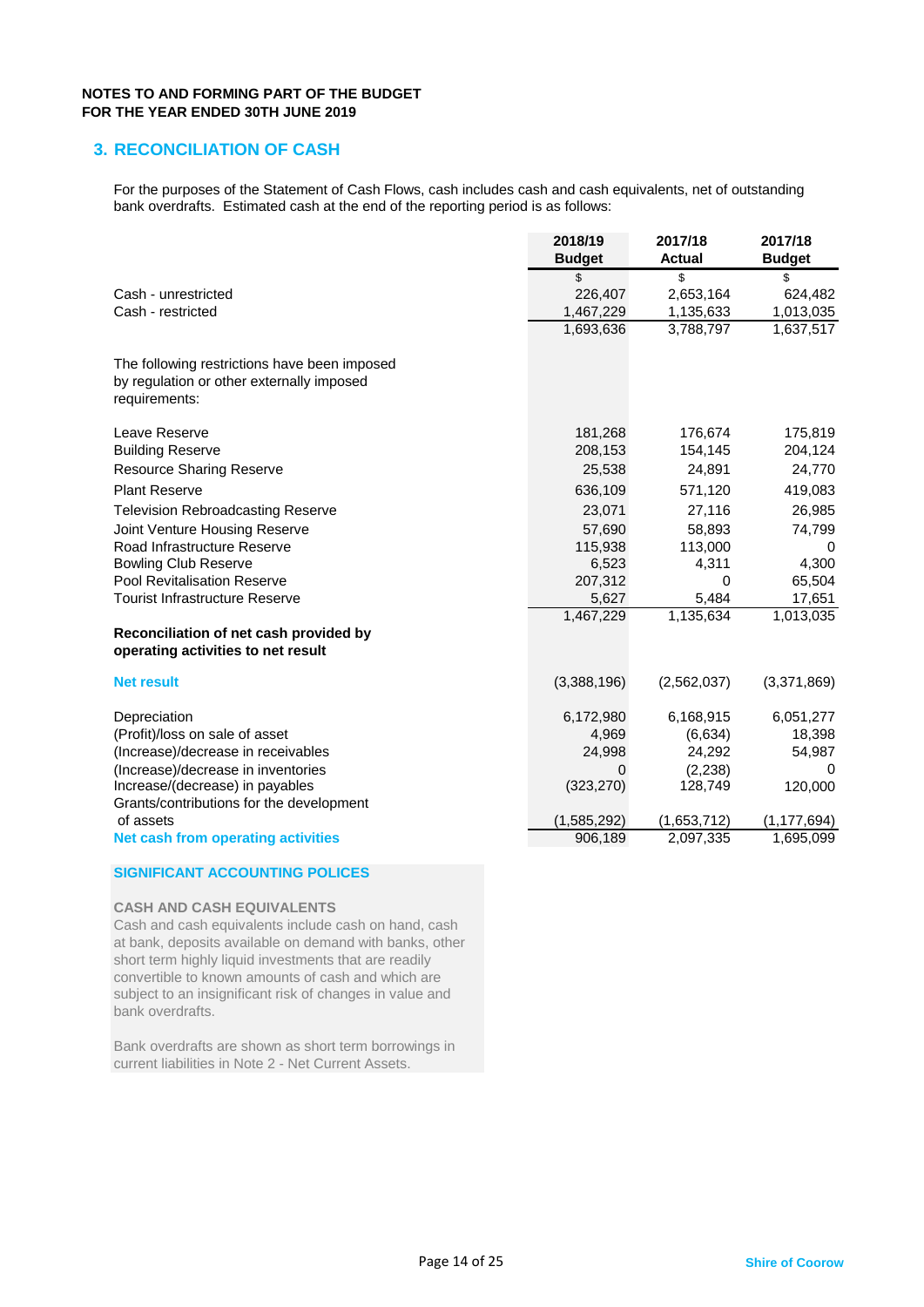### **4. FIXED ASSETS**

### **(a) Acquisition of Assets**

The following assets are budgeted to be acquired during the year.

|                                      |            |                               |                              |          |                                 | <b>Reporting program</b> |                        |                           |           |                      |                                   |                                |                                |
|--------------------------------------|------------|-------------------------------|------------------------------|----------|---------------------------------|--------------------------|------------------------|---------------------------|-----------|----------------------|-----------------------------------|--------------------------------|--------------------------------|
|                                      | Governance | General<br>purpose<br>funding | Law, order,<br>public safety | Health   | <b>Education</b><br>and welfare | Housing                  | Community<br>amenities | Recreation<br>and culture | Transport | Economic<br>services | Other<br>property and<br>services | 2018/19<br><b>Budget total</b> | 2017/18<br><b>Actual total</b> |
| <b>Asset class</b>                   |            |                               |                              |          |                                 |                          |                        |                           |           |                      |                                   |                                |                                |
| <b>Property, Plant and Equipment</b> |            |                               |                              |          |                                 |                          |                        |                           |           |                      |                                   |                                |                                |
| Buildings - non-specialised          |            |                               |                              | $\Omega$ |                                 | 146,420                  | $\Omega$               |                           |           | 0                    |                                   | 146,420                        | 61,173                         |
| Buildings - specialised              |            |                               | 28,061                       |          |                                 | 40,870                   | $\Omega$               | 132,470                   | 36,529    | $\Omega$             |                                   | 237,930                        | 321,278                        |
| Plant and equipment                  |            |                               | 24,875                       |          |                                 |                          |                        |                           | 648,370   |                      | 57,680                            | 730,925                        | 342,355                        |
|                                      | $\Omega$   |                               | 52,936<br>0                  |          |                                 | 187,290                  | 0                      | 132,470                   | 684,899   |                      | 57,680<br>0                       | 1,115,275                      | 724,806                        |
| Infrastructure                       |            |                               |                              |          |                                 |                          |                        |                           |           |                      |                                   |                                |                                |
| Infrastructure - Roads               |            |                               |                              | 0        |                                 |                          |                        | 0                         | 1,908,602 | 0                    | 0                                 | 1,908,602                      | 1,783,782                      |
| Infrastructure - Footpaths           |            |                               |                              |          |                                 | U                        |                        |                           | 96,210    | $\Omega$             |                                   | 96,210                         | 7,509                          |
| Infrastructure - Drainage            |            |                               |                              |          |                                 |                          |                        |                           |           |                      |                                   |                                | 3,303                          |
| Infrastructure - Other               |            |                               |                              |          |                                 |                          | 5,365                  | 2,043,650                 |           |                      |                                   | 2,049,015                      | 643,280                        |
|                                      | $\Omega$   |                               | 0<br>0                       |          |                                 |                          | 5,365                  | 2,043,650                 | 2,004,812 | $\Omega$             |                                   | 4,053,827                      | 2,437,874                      |
| <b>Total acquisitions</b>            | $\Omega$   |                               | 52,936<br>0                  | $\Omega$ |                                 | 187,290                  | 5,365                  | 2,176,120                 | 2,689,711 |                      | 57,680<br>0                       | 5,169,102                      | 3,162,680                      |

A detailed breakdown of acquisitions on an individual asset basis can be found in the supplementary information attached to this budget document as follows:

2018/2019 Capital Budget & Funding Sources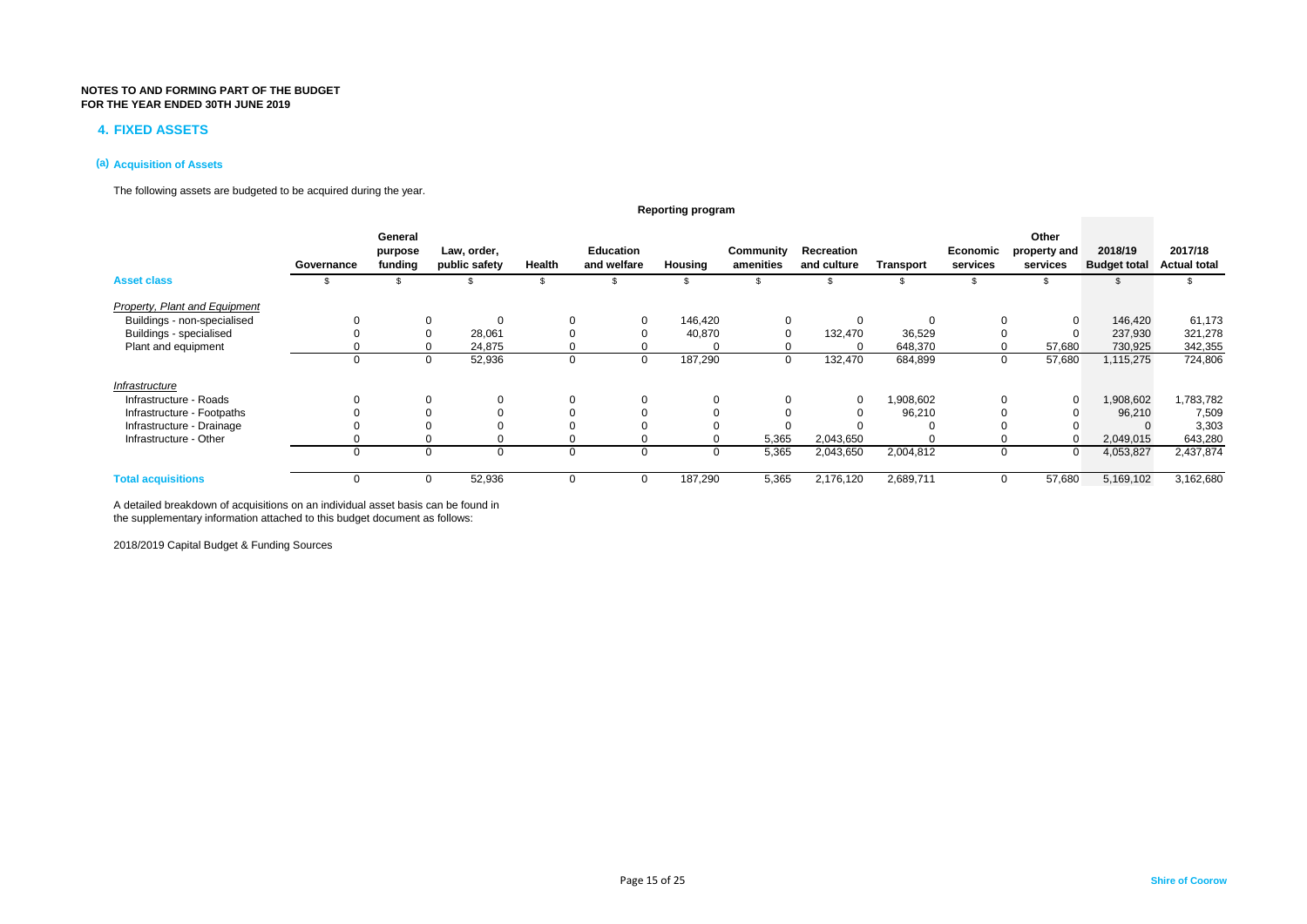### **4. FIXED ASSETS (CONTINUED)**

### **(b) Disposals of Assets**

The following assets are budgeted to be disposed of during the year.

|                               | Net book | <b>Sale</b> |               | 2018/19 Budget | 2017/18 Actual |          | 2017/18 Budget |           |
|-------------------------------|----------|-------------|---------------|----------------|----------------|----------|----------------|-----------|
|                               | value    | proceeds    | <b>Profit</b> | Loss           | <b>Profit</b>  | Loss     | Profit         | Loss      |
|                               |          |             |               |                |                |          |                |           |
| <b>By Program</b>             |          |             |               |                |                |          |                |           |
| Governance                    |          |             |               |                |                | (450)    | 0              | 0         |
| Law, order, public safety     |          |             |               |                | 10,164         |          |                |           |
| Health                        |          |             |               |                |                | (6, 427) |                | (2,853)   |
| Housing                       | 36,661   | 50,000      | 13,339        |                |                |          |                |           |
| Transport                     | 129,580  | 104,979     | 2,666         | (27, 267)      | 3,346          |          |                | (15, 545) |
| Other property and services   | 26,107   | 32,400      | 6,293         |                |                |          |                |           |
|                               | 192,348  | 187,379     | 22,298        | (27, 267)      | 13,510         | (6, 877) | 0              | (18, 398) |
| <b>By Class</b>               |          |             |               |                |                |          |                |           |
| Property, Plant and Equipment |          |             |               |                |                |          |                |           |
| Land - freehold land          | 10,000   | 10,000      |               |                |                |          |                | 0         |
| Buildings - non-specialised   | 26,661   | 40,000      | 13,339        |                |                |          |                |           |
| Plant and equipment           | 155,687  | 137,379     | 8,959         | (27, 267)      | 13,511         | (6, 877) |                | (18, 398) |
|                               | 192,348  | 187,379     | 22,298        | (27, 267)      | 13,511         | (6, 877) | 0              | (18, 398) |

A detailed breakdown of disposals on an individual asset basis can be found in the supplementary information attached to this budget document as follows:

2018/2019 Capital Budget & Funding Sources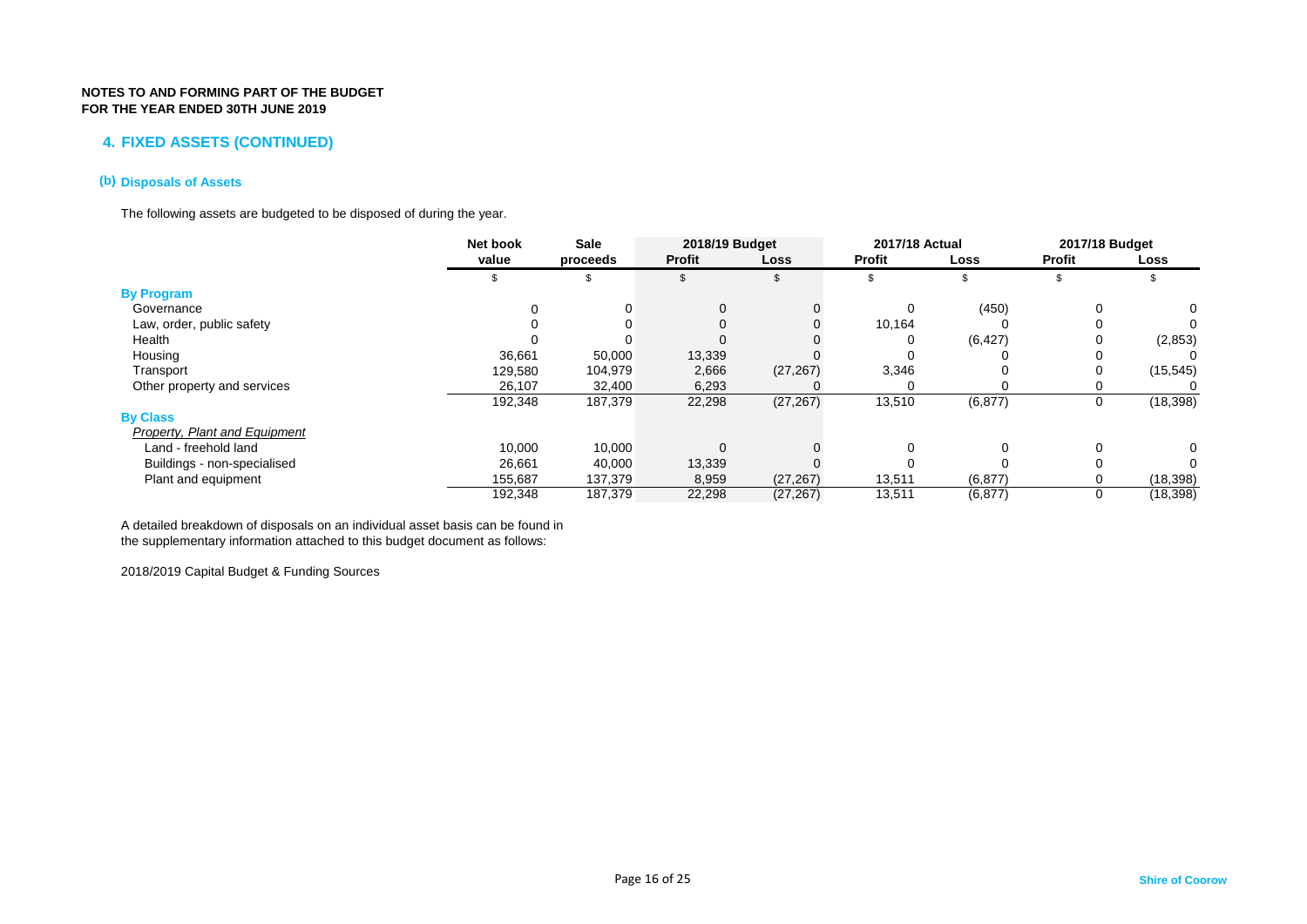### **5. ASSET DEPRECIATION**

|                              | 2018/19<br><b>Budget</b> | 2017/18<br>Actual | 2017/18<br><b>Budget</b> |
|------------------------------|--------------------------|-------------------|--------------------------|
|                              | \$                       | \$                | \$                       |
| <b>By Program</b>            |                          |                   |                          |
| Governance                   | 694                      | 683               | 68,744                   |
| Law, order, public safety    | 188,898                  | 188,431           | 127,414                  |
| Health                       | 8,010                    | 9,313             | 9,404                    |
| <b>Education and welfare</b> | 46,800                   | 47,253            | 49,636                   |
| Housing                      | 142,638                  | 143,137           | 144,503                  |
| Community amenities          | 76,643                   | 76,776            | 67,046                   |
| Recreation and culture       | 822,946                  | 824,274           | 827,877                  |
| Transport                    | 4,412,167                | 4,408,142         | 4,588,379                |
| Economic services            | 22,994                   | 23,373            | 20,356                   |
| Other property and services  | 451,190                  | 447,533           | 147,918                  |
|                              | 6,172,980                | 6,168,915         | 6,051,277                |
| <b>By Class</b>              |                          |                   |                          |
| Buildings - non-specialised  | 0                        | 128,400           | 0                        |
| Buildings - specialised      | 820,765                  | 661,179           | 807,765                  |
| Furniture and equipment      | 0                        |                   | 7,493                    |
| Plant and equipment          | 498,170                  | 611,706           | 477,170                  |
| Infrastructure - Roads       | 4,371,961                | 4,357,221         | 4,320,961                |
| Infrastructure - Footpaths   | 19,812                   | 20,102            | 18,608                   |
| Infrastructure - Drainage    | 31,605                   | 31,563            | 31,602                   |
| Infrastructure - Other       | 430,667                  | 358,744           | 387,678                  |
|                              | 6,172,980                | 6,168,915         | 6,051,277                |

### **SIGNIFICANT ACCOUNTING POLICIES**

The depreciable amount of all fixed assets including buildings Major dep<br>hut excluding freehold land, are depreciated on a straight-line but excluding freehold land, are depreciated on a straight-line basis over the individual asset's useful life from the time the asset is held ready for use. Leasehold improvements are depreciated over the shorter of either the unexpired of the lease or the estimated useful life of the improvements.

The assets residual values and useful lives are reviewed, and adjusted if appropriate, at the end of each reporting period.

An asset's carrying amount is written down immediately to its recoverable amount if the asset's carrying amount is greater than its estimated recoverable amount.

Gains and losses on disposals are determined by comparing proceeds with the carrying amount. These gains and losses are included in profit or loss in the period which they arise.

**DEPRECIATION**<br>The depreciable amount of all fixed assets including buildings Major depreciation periods used for each class of depreciable

| Buildings - non-specialised | 30 to 50 Years  |
|-----------------------------|-----------------|
| Buildings - specialised     | 30 to 50 Years  |
| Furniture and equipment     | 4 to 10 Years   |
| Plant and equipment         | 5 to 15 Years   |
| Infrastructure - Roads      |                 |
| formation                   | not depreciated |
| pavement                    | 50 Years        |
| bituminous seal             | 20 Years        |
| asphalt surfaces            | 25 Years        |
| gravel sheet                | 12 Years        |
| Infrastructure - Footpaths  | 20 Years        |
| Infrastructure - Drainage   | 75 Years        |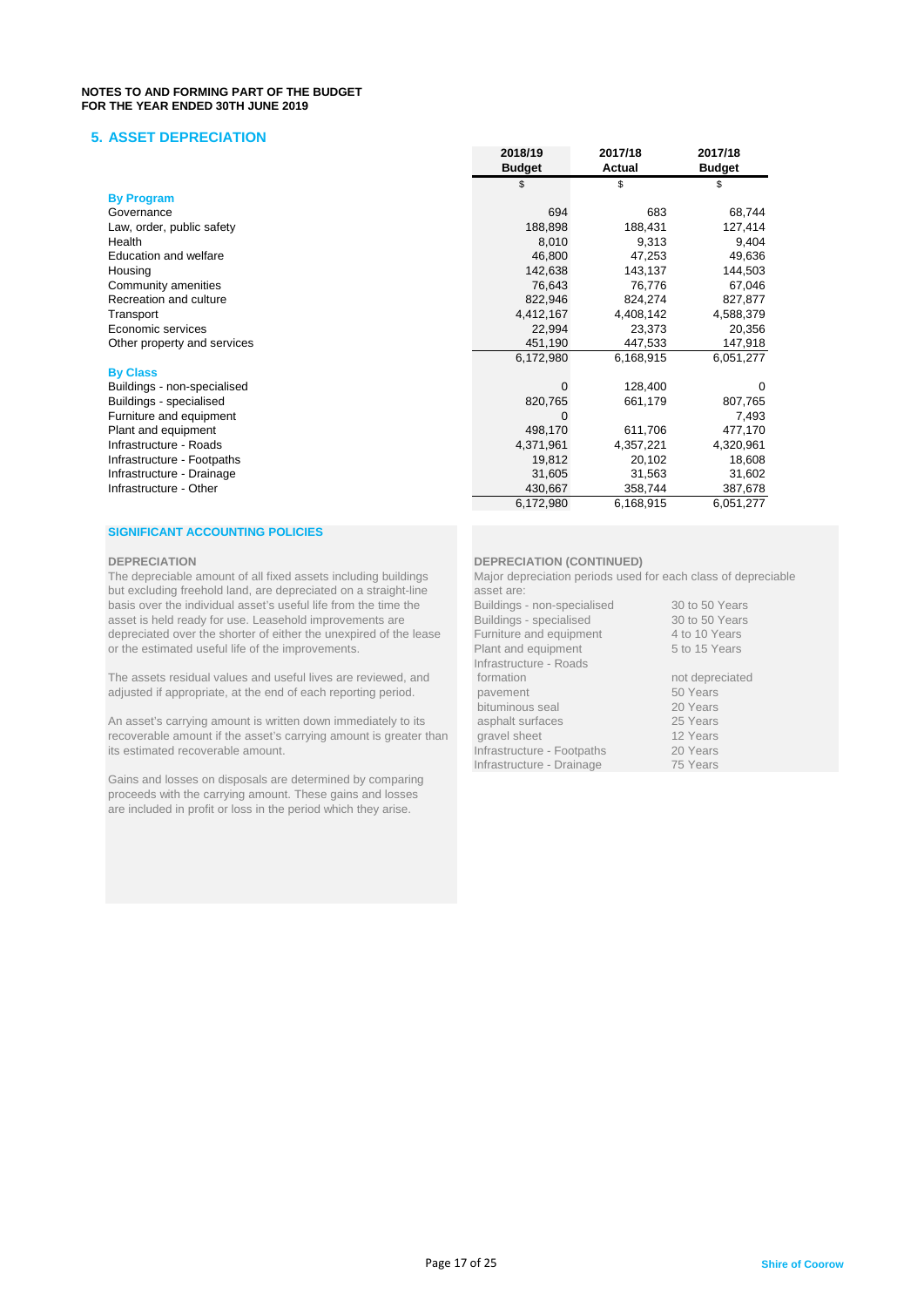### **6. INFORMATION ON BORROWINGS**

### **(a) Borrowing repayments**

Movement in borrowings and interest between the beginning and the end of the current financial year.

|                               |                               |                            | <b>Principal</b><br>repayments |                          | <b>Principal</b><br>outstanding |                          | <b>Interest</b><br>repayments |                          |  |
|-------------------------------|-------------------------------|----------------------------|--------------------------------|--------------------------|---------------------------------|--------------------------|-------------------------------|--------------------------|--|
| <b>Purpose</b>                | <b>Principal</b><br>30-Jun-18 | <b>New</b><br><b>loans</b> | 2018/19<br><b>Budget</b>       | 2017/18<br><b>Actual</b> | 2018/19<br><b>Budget</b>        | 2017/18<br><b>Actual</b> | 2018/19<br><b>Budget</b>      | 2017/18<br><b>Actual</b> |  |
|                               |                               |                            |                                | \$                       | S                               | \$                       | ж.                            | \$.                      |  |
| <b>Housing</b>                |                               |                            |                                |                          |                                 |                          |                               |                          |  |
| Loan 79 - Tuart St House      | $\Omega$                      | $\mathbf{0}$               | 0                              | 23,627                   | 0                               |                          | 0                             | 1,233                    |  |
| Loan 88 - Morcombe St House   | 75,153                        | 0                          | 75,153                         | 72,483                   |                                 | 75,153                   | 2,064                         | 5,992                    |  |
| Loan 89 - Brand St Houses     | 45,014                        | 0                          | 29,768                         | 28,829                   | 15,246                          | 45,014                   | 735                           | 2,766                    |  |
| <b>Recreation and culture</b> |                               |                            |                                |                          |                                 |                          |                               |                          |  |
| Loan 87 - Maley Park          | 0                             | $\Omega$                   | 0                              | 12,264                   | ∩                               | 0                        | 0                             | 870                      |  |
| Loan 91 - Swimming Pool       | $\Omega$                      | 500,000                    |                                | 0                        | 500,000                         |                          | 0                             | 0                        |  |
|                               | 120,167                       | 500,000                    | 104,921                        | 137,203                  | 515,246                         | 120,167                  | 2,799                         | 10,861                   |  |
| <b>Self Supporting Loans</b>  |                               |                            |                                |                          |                                 |                          |                               |                          |  |
| <b>Economic services</b>      |                               |                            |                                |                          |                                 |                          |                               |                          |  |
| Coorow Hotel SSL              | 0                             | 250,000                    | 21,663                         | 0                        | 228,337                         | 0                        | 7,632                         | 0                        |  |
|                               | $\Omega$                      | 250,000                    | 21,663                         | $\Omega$                 | 228,337                         | 0                        | 7,632                         | 0                        |  |
|                               | 120,167                       | 750,000                    | 126,584                        | 137,203                  | 743,583                         | 120,167                  | 10,431                        | 10,861                   |  |

All borrowing repayments, other then Self Supporting Loans, will be financed by general purpose revenue.

The self supporting loan(s) repayment will be fully reimbursed.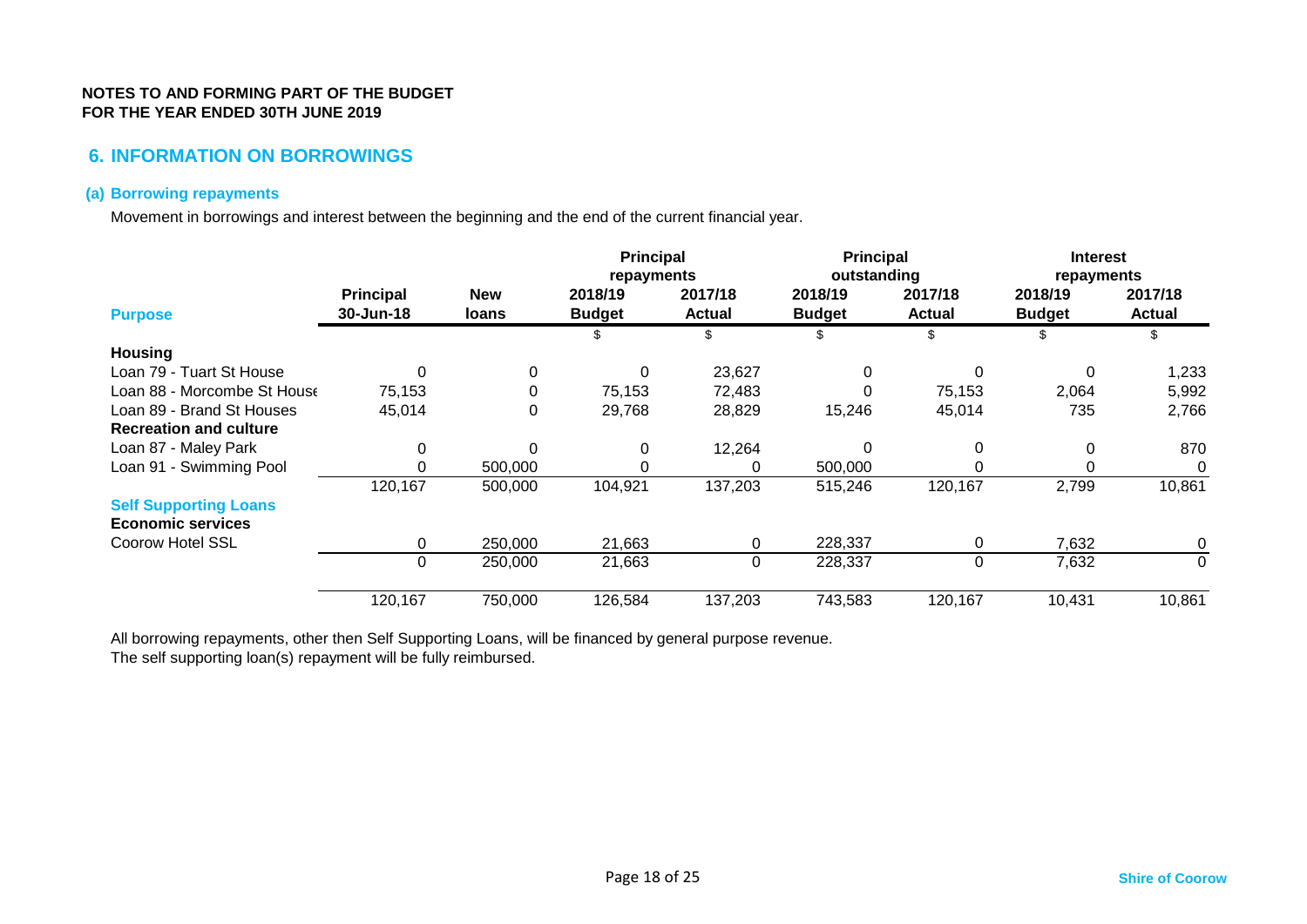### **6. INFORMATION ON BORROWINGS (CONTINUED)**

### **(b) New borrowings - 2018/19**

| <b>Particulars/Purpose</b> | <b>Institution</b> | Loan<br>type      | Term<br>(vears) | <b>Interest</b><br>rate | Amount<br>borrowed<br>budget | Total<br>interest &<br>charges | Amount<br>used<br>budget | <b>Balance</b><br>unspent |
|----------------------------|--------------------|-------------------|-----------------|-------------------------|------------------------------|--------------------------------|--------------------------|---------------------------|
|                            |                    |                   |                 | %                       |                              |                                |                          |                           |
| Loan 90 - Coorow Hotel     | <b>WATC</b>        | Fixed Rate        | 10              | 3.12                    | 250,000                      | 42,954                         | 250,000                  |                           |
| Loan 91 - Swimming Pool    | <b>WATC</b>        | <b>Fixed Rate</b> | 10              | 3.12                    | 500,000                      | 85.908                         | 500,000                  |                           |
|                            |                    |                   |                 |                         | 750,000                      | 128.862                        | 750.000                  |                           |

### **(c) Unspent borrowings**

The Shire had no unspent borrowing funds as at 30th June 2018 nor is it expected to have unspent borrowing funds as at 30th June 2019.

### **(d) Credit Facilities**

|                                                          | 2018/19<br><b>Budget</b> | 2017/18<br><b>Actual</b> | 2017/18<br><b>Budget</b> |
|----------------------------------------------------------|--------------------------|--------------------------|--------------------------|
|                                                          |                          | \$                       |                          |
| Undrawn borrowing facilities credit standby arrangements |                          |                          |                          |
| Credit card limit                                        | 15.000                   | 15.000                   | 15.000                   |
| Total amount of credit unused                            | 15.000                   | 15.000                   | 15,000                   |
| Loan facilities                                          |                          |                          |                          |
| Loan facilities in use at balance date                   | 743.583                  | 120.167                  | 120.167                  |

### **SIGNIFICANT ACCOUNTING POLICIES**

### **BORROWING COSTS**

Borrowing costs are recognised as an expense when incurred except where they are directly attributable to the acquisition, construction or production of a qualifying asset. Where this is the case, they are capitalised as part of the cost of the particular asset until such time as the asset is substantially ready for its intended use or sale.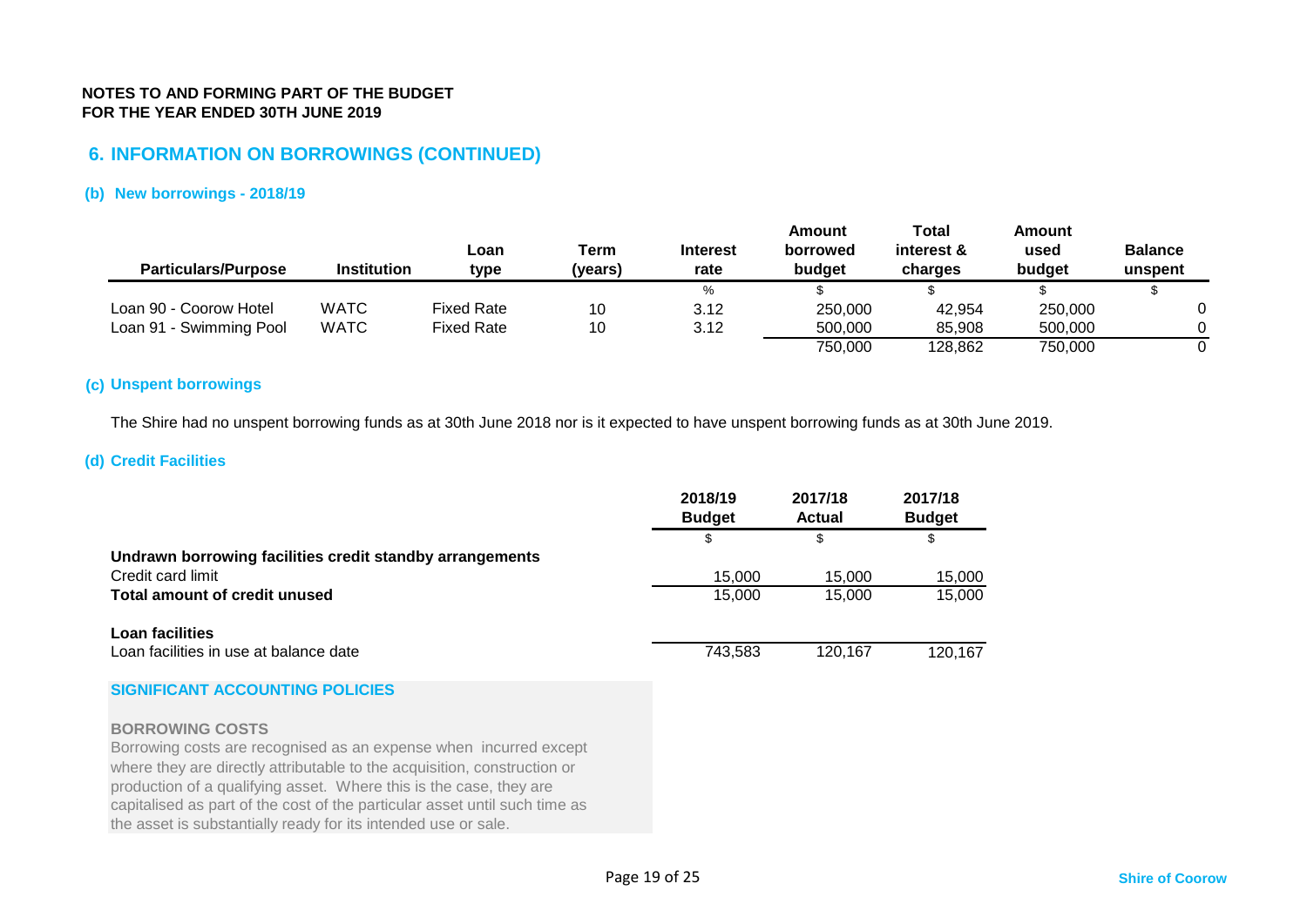### **7. CASH BACKED RESERVES**

### **(a) Cash Backed Reserves - Movement**

|                                          | 2018/19<br><b>Budget</b>         | 2018/19                      | 2018/19<br><b>Budget</b>  | 2018/19<br><b>Budget</b>         | 2017/18<br>Actual         | 2017/18                      | 2017/18<br>Actual  | 2017/18<br>Actual                | 2017/18<br><b>Budget</b>  | 2017/18                      | 2017/18<br><b>Budget</b> | 2017/18<br><b>Budget</b>  |
|------------------------------------------|----------------------------------|------------------------------|---------------------------|----------------------------------|---------------------------|------------------------------|--------------------|----------------------------------|---------------------------|------------------------------|--------------------------|---------------------------|
|                                          | <b>Opening</b><br><b>Balance</b> | <b>Budget</b><br>Transfer to | <b>Transfer</b><br>(from) | <b>Closing</b><br><b>Balance</b> | Opening<br><b>Balance</b> | Actual<br><b>Transfer to</b> | Transfer<br>(from) | <b>Closing</b><br><b>Balance</b> | Opening<br><b>Balance</b> | <b>Budget</b><br>Transfer to | Transfer<br>(from)       | Closing<br><b>Balance</b> |
|                                          |                                  |                              |                           |                                  |                           |                              |                    |                                  |                           |                              |                          |                           |
| Leave Reserve                            | 176.674                          | 4.594                        |                           | 181,268                          | 172.378                   | 4,296                        |                    | 176.674                          | 172,378                   | 3.441                        |                          | 175,819                   |
| <b>Building Reserve</b>                  | 154,145                          | 54,008                       |                           | 208,153                          | 4,044                     | 150,101                      |                    | 154,145                          | 4,043                     | 200,081                      |                          | 204,124                   |
| <b>Resource Sharing Reserve</b>          | 24,891                           | 647                          |                           | 25,538                           | 24,285                    | 605                          |                    | 24,891                           | 24,285                    | 485                          |                          | 24,770                    |
| <b>Plant Reserve</b>                     | 571.120                          | 64,989                       |                           | 636,109                          | 410.880                   | 160,240                      |                    | 571.120                          | 410.881                   | 8,202                        |                          | 419,083                   |
| <b>Television Rebroadcasting Reserve</b> | 27,116                           | 705                          | (4,750)                   | 23,071                           | 26,457                    | 659                          |                    | 27,116                           | 26,457                    | 528                          |                          | 26,985                    |
| Wann Park Water Reserve                  |                                  |                              |                           |                                  | 31.756                    | 791                          | (32, 548)          |                                  | 31.756                    | 634                          | (32, 390)                |                           |
| Joint Venture Housing Reserve            | 58,893                           | 1,178                        | (2, 381)                  | 57.690                           | 59,829                    | 1,491                        | (2, 427)           | 58,893                           | 59,829                    | 20,775                       | (5,805)                  | 74,799                    |
| Road Infrastructure Reserve              | 113.000                          | 2,938                        |                           | 115,938                          |                           | 113,000                      |                    | 113,000                          |                           |                              |                          |                           |
| <b>Bowling Club Reserve</b>              | 4,311                            | 2,212                        |                           | 6,523                            | 2,157                     | 2,154                        |                    | 4,311                            | 2,157                     | 2,143                        |                          | 4,300                     |
| Pool Revitalisation Reserve              |                                  | 207,312                      |                           | 207,312                          | 32,848                    | 819                          | (33,667)           |                                  | 32,848                    | 32,656                       |                          | 65,504                    |
| <b>Tourist Infrastructure Reserve</b>    | 5,484                            | 143                          |                           | 5,627                            |                           | 5,484                        |                    | 5,484                            |                           | 17,651                       |                          | 17,651                    |
|                                          | 1,135,634                        | 338,726                      | (7, 131)                  | 1.467.229                        | 764.634                   | 439,640                      | (68, 642)          | 1,135,634                        | 764.634                   | 286,596                      | (38, 195)                | 1,013,035                 |

### **(b) Cash Backed Reserves - Purposes**

In accordance with Council resolutions in relation to each reserve account, the purpose for which the reserves are set aside are as follows:

|                                          | Anticipated |                                                                                      |
|------------------------------------------|-------------|--------------------------------------------------------------------------------------|
| Reserve name                             | date of use | Purpose of the reserve                                                               |
| Leave Reserve                            | Ongoing     | To be used to fund annual and long service leave requirements                        |
| <b>Building Reserve</b>                  | Ongoing     | To be used for the upgrading of Council buildings                                    |
| <b>Resource Sharing Reserve</b>          | Ongoing     | To be used for resource sharing projects                                             |
| <b>Plant Reserve</b>                     | Ongoing     | To be used for the purchase of major plant                                           |
| <b>Television Rebroadcasting Reserve</b> | Ongoing     | To be used to maintain/upgrade equipment at rebroadcasting sites                     |
| Wann Park Water Reserve                  | 2017/2018   | To be used to fund the development of a suitable water supply to Wann Park in Leeman |
| Joint Venture Housing Reserve            | Ongoing     | To be used for the maintenance and further development of joint venture housing      |
| Road Infrastructure Reserve              | Ongoing     | To be used for road, footpath and drainage infrastructure projects                   |
| <b>Bowling Club Reserve</b>              | Ongoing     | To be used for the future replacement of synthetic bowling green surfaces            |
| <b>Pool Revitalisation Reserve</b>       | 2019/2020   | To be used for the renewal of the Coorow Swimming Pool                               |
| <b>Tourist Infrastructure Reserve</b>    | Ongoing     | To be used for the construction and renewal of tourist infrastructure                |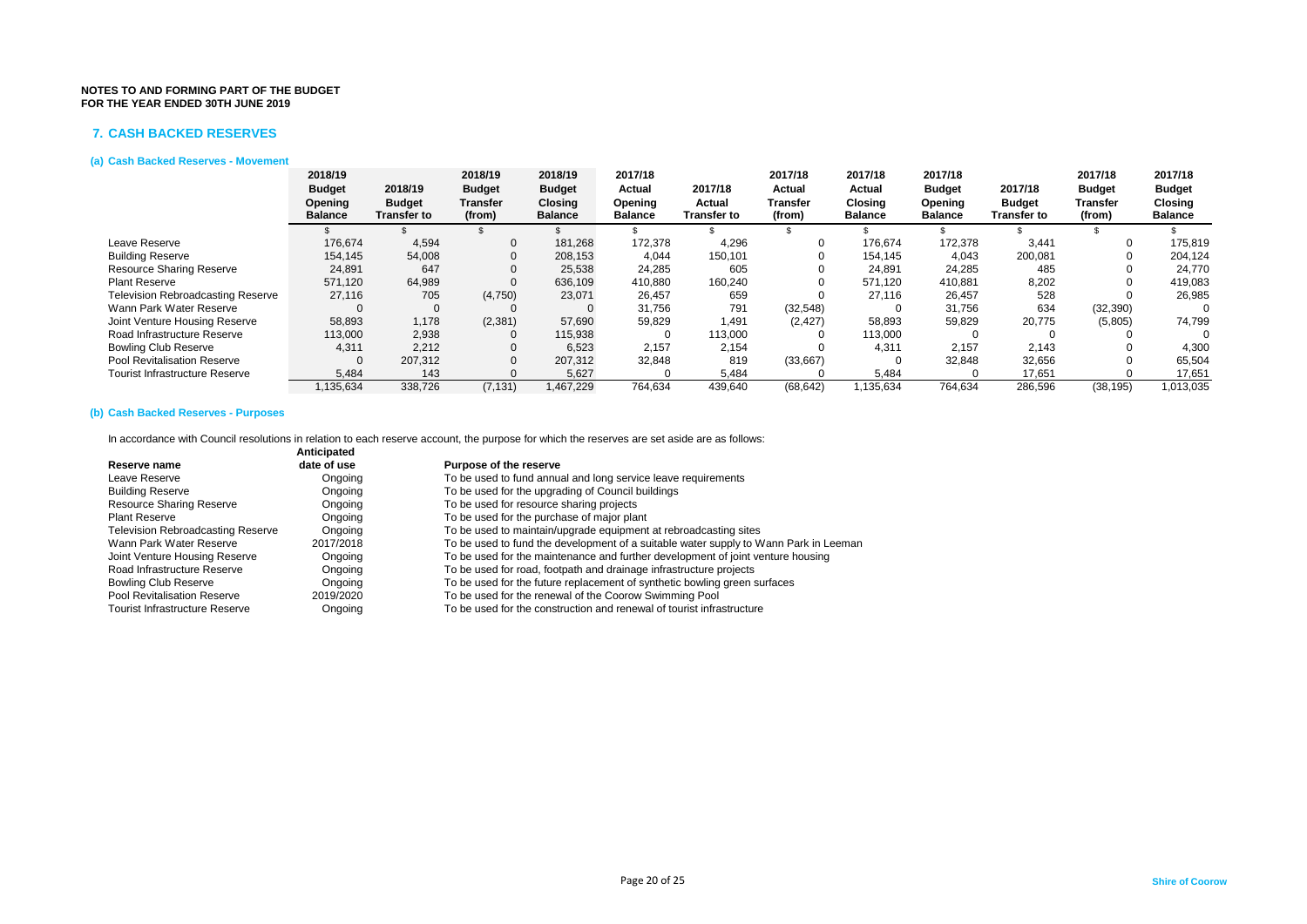### **8. FEES & CHARGES REVENUE**

|                             | 2018/19<br><b>Budget</b> | 2017/18<br><b>Actual</b> |
|-----------------------------|--------------------------|--------------------------|
|                             | \$                       | \$                       |
| General purpose funding     | 4,210                    | 4,716                    |
| Law, order, public safety   | 4,250                    | 5,655                    |
| Health                      | 2,275                    | 3,999                    |
| Education and welfare       | 27,260                   | 28,148                   |
| Housing                     | 91,800                   | 77,710                   |
| Community amenities         | 312,163                  | 309,475                  |
| Recreation and culture      | 17,271                   | 21,257                   |
| Economic services           | 68.126                   | 89,861                   |
| Other property and services | 25,000                   | 27,846                   |
|                             | 552.355                  | 568,667                  |

### **9. GRANT REVENUE**

|                                                               | 2018/19       | 2017/18       |
|---------------------------------------------------------------|---------------|---------------|
|                                                               | <b>Budget</b> | <b>Actual</b> |
|                                                               | \$            | \$            |
| Grants, subsidies and contributions are included as operating |               |               |
| revenues in the Statement of Comprehensive Income:            |               |               |
| <b>By Program:</b>                                            |               |               |
| Operating grants, subsidies and contributions                 |               |               |
| Governance                                                    | 0             | 7,454         |
| General purpose funding                                       | 683,236       | 1,399,582     |
| Law, order, public safety                                     | 62,180        | 79,309        |
| Health                                                        | 1,150         | 1,544         |
| Education and welfare                                         | 500           | 843           |
| Housing                                                       | 200           | $\Omega$      |
| Community amenities                                           | 0             | 10,000        |
| Recreation and culture                                        | 369,949       | 103,254       |
| Transport                                                     | 77,314        | 86,334        |
| Economic services                                             | 1,000         |               |
| Other property and services                                   | 56,200        | 158,143       |
|                                                               | 1,251,729     | 1,846,463     |
| Non-operating grants, subsidies and contributions             |               |               |
| Law, order, public safety                                     | 62,875        | 136,688       |
| <b>Education and welfare</b>                                  | 0             | 73,693        |
| Community amenities                                           | 3,727         | 265,721       |
| Recreation and culture                                        | 784,139       | 103,904       |
| Transport                                                     | 734,551       | 1,016,999     |
| Economic services                                             | 0             | 56,707        |
|                                                               | 1,585,292     | 1,653,712     |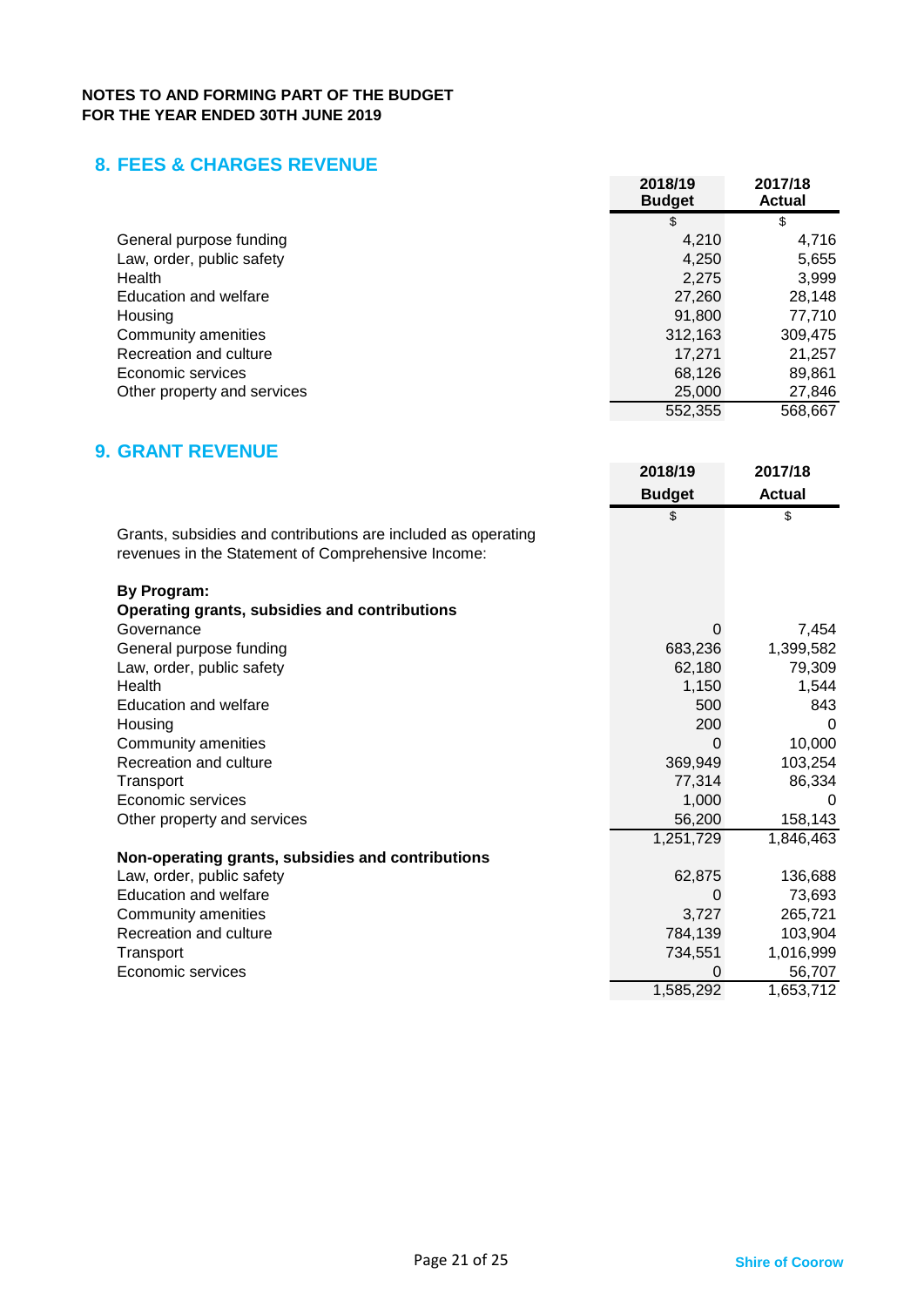### **10. OTHER INFORMATION**

|                                        | 2018/19<br><b>Budget</b> | 2017/18<br><b>Actual</b> | 2017/18<br><b>Budget</b> |
|----------------------------------------|--------------------------|--------------------------|--------------------------|
| The net result includes as revenues    | \$                       | \$                       | \$                       |
| (a) Interest earnings                  |                          |                          |                          |
| Investments                            |                          |                          |                          |
| - Reserve funds                        | 29,174                   | 19,057                   | 15,264                   |
| - Other funds                          | 50,000                   | 73,983                   | 30,000                   |
| Interest on Self Supporting Loan       | 7,632                    | O                        |                          |
| Other interest revenue (refer note 1b) | 25,600                   | 34,149                   | 25,500                   |
|                                        | 112,406                  | 127,189                  | 70,764                   |
| The net result includes as expenses    |                          |                          |                          |
| (b) Auditors remuneration              |                          |                          |                          |
| Audit services                         | 50,000                   | 23,548                   | 18,250                   |
| Other services                         | 12,000                   | 2,379                    | 12,700                   |
|                                        | 62,000                   | 25,927                   | 30,950                   |
| (c) Interest expenses (finance costs)  |                          |                          |                          |
| Borrowings (refer note 6(a))           | 10,431                   | 10,861                   | 10,861                   |
|                                        | 10,431                   | 10,861                   | 10,861                   |
| (d) Elected members remuneration       |                          |                          |                          |
| Meeting fees                           | 18,400                   | 19,000                   | 18,800                   |
| Mayor/President's allowance            | 10,000                   | 10,000                   | 10,000                   |
| Deputy Mayor/President's allowance     | 2,500                    | 2,500                    | 2,500                    |
| <b>Travelling expenses</b>             | 6,000                    | 11,377                   | 7,000                    |
| Telecommunications allowance           | 4,800                    | 4,800                    | 4,800                    |
|                                        | 41,700                   | 47,677                   | 43,100                   |

### **11. MAJOR LAND TRANSACTIONS**

It is not anticipated any land transactions or major land transactions will occur in 2018/19.

### **12. TRADING UNDERTAKINGS AND MAJOR TRADING UNDERTAKINGS**

It is not anticipated any trading undertakings or major trading undertakings will occur in 2018/19.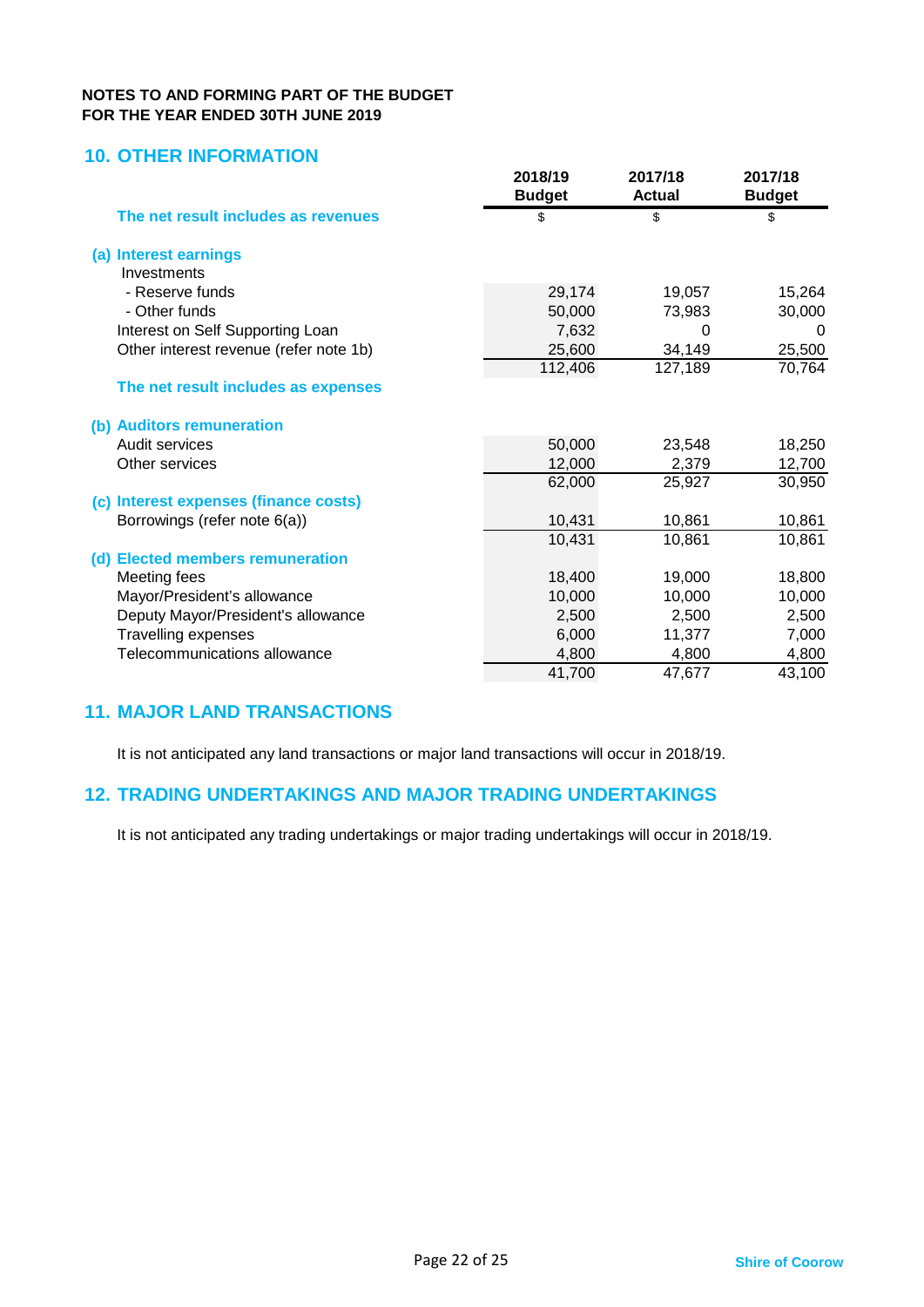### **13. INTERESTS IN JOINT ARRANGEMENTS**

It is not anticipated the Shire will be party to any joint venture arrangements during 2018/19.

### **14. TRUST FUNDS**

Funds held at balance date over which the local government has no control and which are not included in the financial statements are as follows:

| <b>Detail</b>                      | <b>Balance</b><br>30-Jun-18 | <b>Estimated</b><br>amounts<br>received | <b>Estimated</b><br>amounts<br>paid | <b>Estimated</b><br>balance<br>30-Jun-19 |
|------------------------------------|-----------------------------|-----------------------------------------|-------------------------------------|------------------------------------------|
|                                    | S                           | \$                                      | $($ \$)                             | \$                                       |
| <b>BCTIF</b>                       | 606                         | 12,500                                  | (12,800)                            | 306                                      |
| <b>Building Services Levy</b>      | 429                         | 10.200                                  | (10,500)                            | 129                                      |
| <b>Standpipe Cards</b>             | 2,730                       | 200                                     | (1,300)                             | 1,630                                    |
| Leeman Ratepayer Association       | 5.791                       | 0                                       | (2,000)                             | 3,791                                    |
| Kerbing/Footpath Bonds             | 13,600                      | 500                                     | (3,000)                             | 11,100                                   |
| Coorow Volunteer Bush Fire Brigade | 2,025                       | 0                                       | (1,000)                             | 1,025                                    |
| <b>Coorow Number Plates</b>        | 400                         | 400                                     | (800)                               | 0                                        |
| <b>Green Head Number Plates</b>    | 200                         | 200                                     | (400)                               | 0                                        |
| Leeman Number Plates               | 200                         |                                         |                                     | 200                                      |
| Refuse Site Key                    | 200                         |                                         |                                     | 200                                      |
| Other Bonds                        | 383,119                     | 4,500                                   | (373, 430)                          | 14,189                                   |
| <b>Housing Bonds</b>               | 1,430                       | 0                                       | (1,430)                             | 0                                        |
|                                    | 410,730                     | 28,500                                  | (406, 660)                          | 32,570                                   |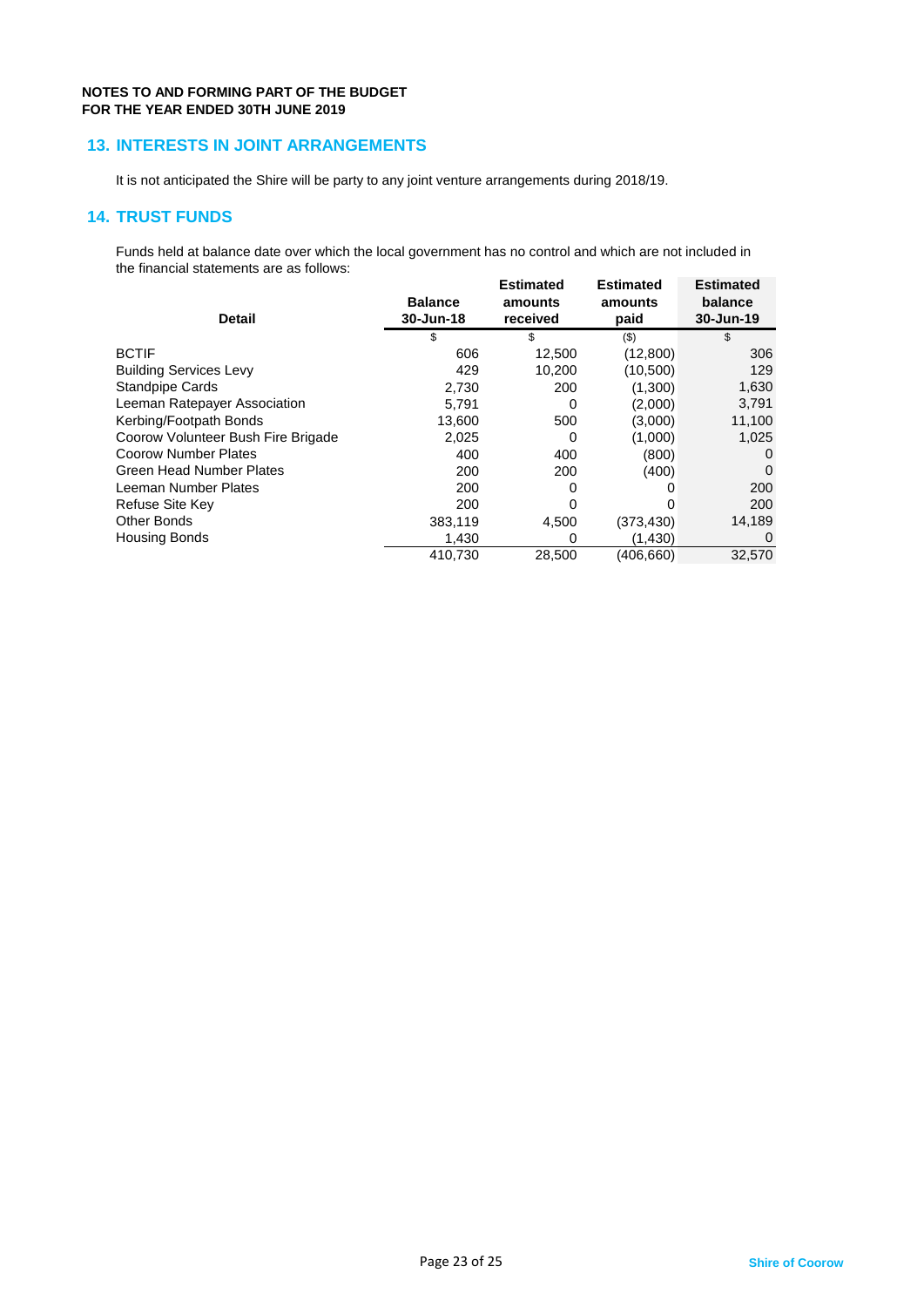### **15. BUDGET RATIOS**

|                               | 2015/16       | 2016/17       | 2017/18 | 2018/19       |
|-------------------------------|---------------|---------------|---------|---------------|
|                               | <b>Actual</b> | <b>Actual</b> | Actual  | <b>Budget</b> |
|                               |               |               |         |               |
| <b>Operating Surplus</b>      | (1.48)        | (0.87)        | (0.89)  | (0.28)        |
| <b>Funds After Operations</b> | 0.32          | 0.60          | 0.94    | 1.73          |
| <b>PPE</b>                    | (0.03)        | 0.02          | (0.03)  | (0.01)        |
| Infrastructure                | (0.01)        | (0.02)        | (0.01)  | (0.01)        |
| Cash Reserves                 | 0.37          | 0.15          | 0.25    | 0.32          |
| <b>Borrowings</b>             | 0.11          | 0.05          | 0.03    | 0.19          |
| <b>Debt Servicing</b>         | 0.04          | 0.03          | 0.03    | 0.03          |
| Average Rates (UV)            | 7,342         | 7.963         | 8.404   | 8,821         |
| Average Rates (GRV)           | 1.122         | 1,186         | 1,225   | 1,269         |
|                               |               |               |         |               |

The ratios are calculated as follows:

### **OPERATIONS**

| <b>Operating Surplus</b>      | Adjusted underlying surplus (or deficit)                   |
|-------------------------------|------------------------------------------------------------|
|                               | Adjusted underlying revenue                                |
| <b>Funds After Operations</b> | <b>Funds remaining after operations</b>                    |
|                               | General funds                                              |
| <b>ASSET RATIOS</b>           |                                                            |
| <b>PPE</b>                    | Closing WDV value of PPE less Opening WDV value of PPE     |
|                               | Opening WDV value of PPE                                   |
| Infrastructure                | Closing WDV Infrastructure less Opening WDV infrastructure |
|                               | Opening WDV Infrastructure                                 |
| <b>FINANCING RATIOS</b>       |                                                            |
| Cash Reserves                 | <b>Discretionary Reserve Balance</b>                       |
|                               | <b>General Funds</b>                                       |
| <b>Borrowings</b>             | <b>Principal outstanding</b>                               |
|                               | General funds                                              |
| Debt Servicing                | Principal and interest due                                 |
|                               | General funds                                              |
| <b>RATES RATIOS</b>           |                                                            |

Average Rates **Rate revenue per category** Number of properties per category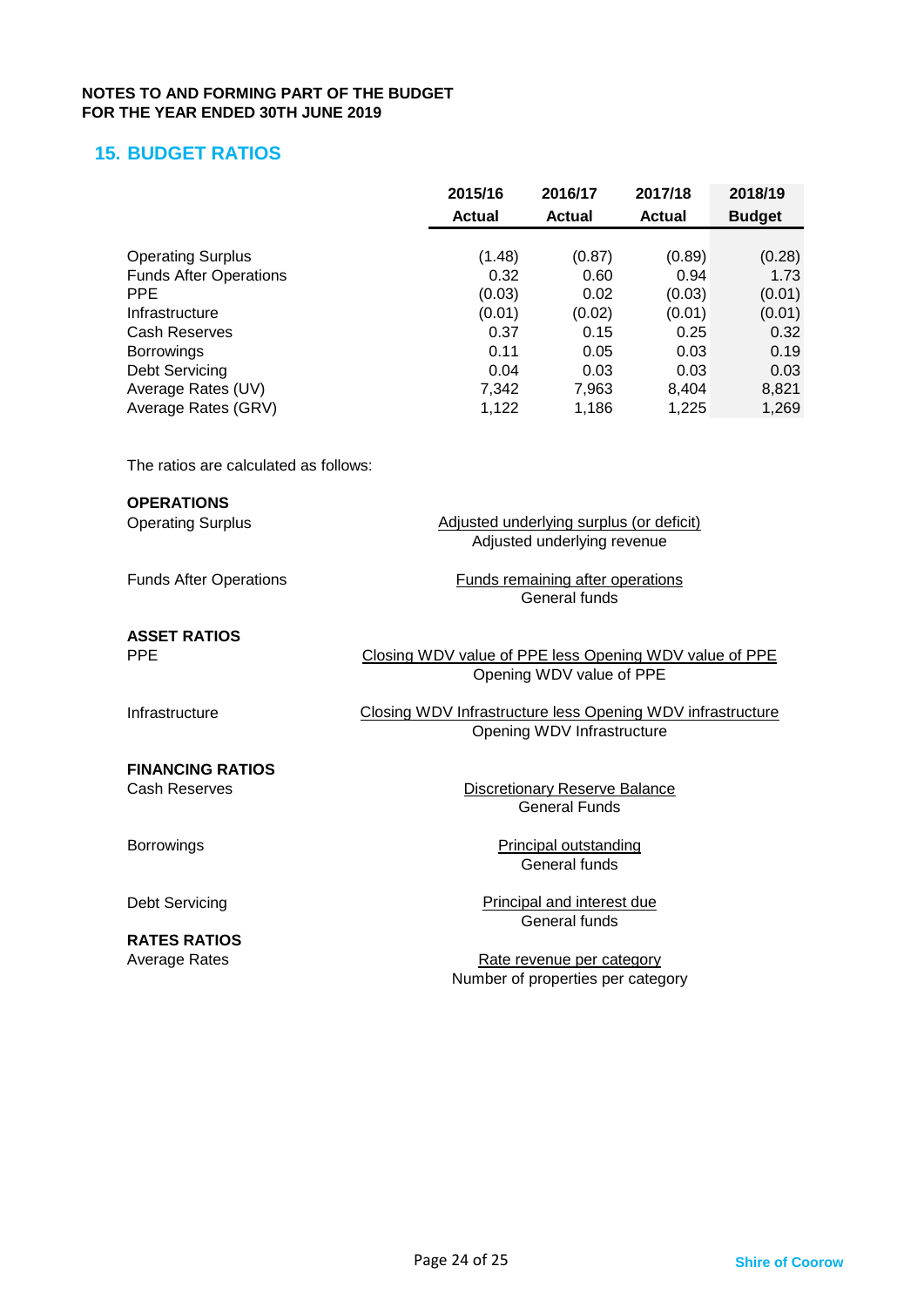### **16. SIGNIFICANT ACCOUNTING POLICIES - OTHER INFORMATION**

### **GOODS AND SERVICES TAX (GST) ROUNDING OFF FIGURES**

Revenues, expenses and assets are recognised net of the All figures shown in this statement are rounded to the amount of GST, except where the amount of GST incurred nearest dollar. is not recoverable from the Australian Taxation Office (ATO).

Receivables and payables are stated inclusive of GST adjusted to conform with receivable or payable. The net amount of GST recoverable the current budget year. receivable or payable. The net amount of GST recoverable from, or payable to, the ATO is included with receivables or payables in the statement of financial position. **BUDGET COMPARATIVE FIGURES**

Cash flows are presented on a gross basis. The GST figures shown in the budget relate to the original components of cash flows arising from investing or budget estimate for the relevant item of disclosure. components of cash flows arising from investing or financing activities which are recoverable from, or payable to, the ATO are presented as operating cash flows. **REVENUE RECOGNITION**

The preparation of a budget in conformity with Australian Accounting Standards requires management to make the assets comprising the contributions. judgements, estimates and assumptions that effect the application of policies and reported amounts of assets and Control over assets acquired from rates is obtained at liabilities, income and expenses. the commencement of the rating period or, where

The estimates and associated assumptions are based on historical experience and various other factors that are believed to be reasonable under the circumstances; the results of which form the basis of making the judgements about carrying values of assets and liabilities that are not readily apparent from other sources. Actual results may differ from these estimates.

### **COMPARATIVE FIGURES**

Where required, comparative figures have been<br>adjusted to conform with changes in presentation for

Unless otherwise stated, the budget comparative<br>figures shown in the budget relate to the original

Rates, grants, donations and other contributions are recognised as revenues when the **CRITICAL ACCOUNTING ESTIMATES**<br>The preparation of a budget in conformity with Australian Shire of Coorow obtains control over

earlier, upon receipt of the rates.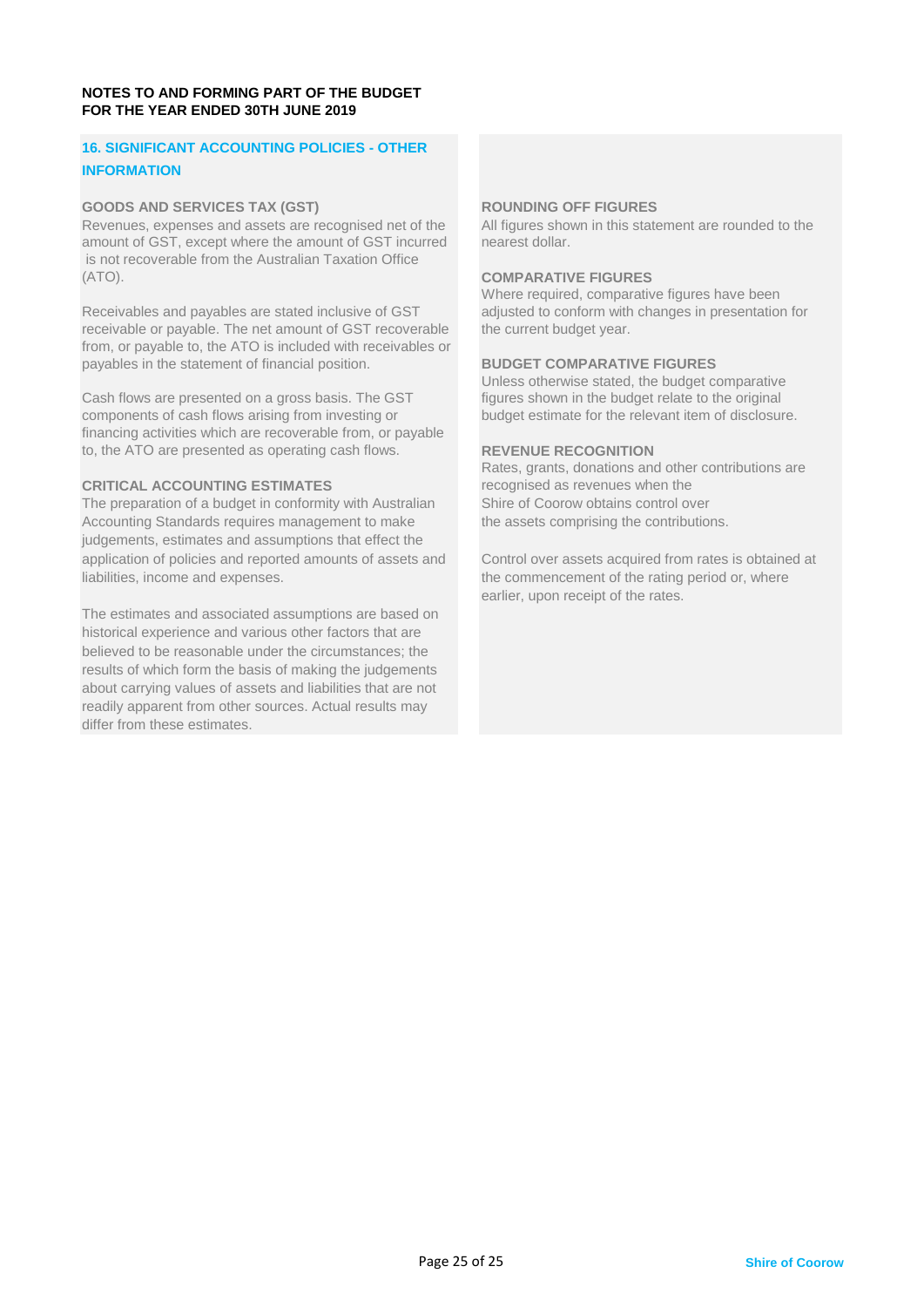# **2018/2019 Capital Budget & Funding Sources**

| <b>BUILDINGS</b>                                                              | <b>PROG</b> | <b>JOB</b>                      | C/C        | <b>COST</b>          | <b>TRADE</b>                                 | <b>RES/LOAN</b>                  | <b>GRANTS</b>            | <b>MUNI</b>       |
|-------------------------------------------------------------------------------|-------------|---------------------------------|------------|----------------------|----------------------------------------------|----------------------------------|--------------------------|-------------------|
| Green Head Fire Shed - Capital                                                | 5           | <b>BC047</b>                    | 421        | 28,061               | $\overline{a}$                               |                                  | 28,061                   |                   |
| 6, Lot 131 Spain Street - Capital                                             | 9           | <b>BC000</b>                    | 420        | 30,000               |                                              |                                  | L,                       | 30,000            |
| 7, Lot 29 Spain Street - Capital                                              | 9           | <b>BC013</b>                    | 420        | 57,000               |                                              |                                  | L,                       | 57,000            |
| 2, Lot 9 Thomas Street - Capital                                              | 9           | <b>BC019</b>                    | 420        | 25,000               | $\overline{a}$                               |                                  | Ĭ.                       | 25,000            |
| 29, Lot 49 Nairn Street - Capital                                             | 9           | <b>BC020</b>                    | 420        | 9,370                |                                              |                                  | $\overline{a}$           | 9,370             |
| 63, Lot 64 Nairn Street - Capital                                             | 9           | <b>BC022</b>                    | 420        | 10,900               |                                              |                                  | Ĭ.                       | 10,900            |
| 5, Lot 520 Tuart Street - Capital                                             | 9           | <b>BC023</b>                    | 420        | 40,000               |                                              |                                  |                          | 40,000            |
| 18, Lot 626 Morcombe Road - Capital                                           | 9           | <b>BC024</b>                    | 421        | 6,500                |                                              |                                  |                          | 6,500             |
| 9, Lot 453 Morcombe Road - Capital                                            | 9           | <b>BC054</b>                    | 420        | 1,700                |                                              |                                  |                          | 1,700             |
| Unit A Brand Street - Capital                                                 | 9           | <b>BC055</b>                    | 423        | 3,410                |                                              |                                  |                          | 3,410             |
| Unit B Brand Street - Capital                                                 | 9           | <b>BC056</b>                    | 423        | 3,410                |                                              |                                  |                          | 3,410             |
| Coorow Bowling Club - Capital                                                 | 11          | <b>BC031</b>                    | 420        | 6,220                |                                              |                                  |                          | 6,220             |
| Coorow Hall - Capital                                                         | 11          | <b>BC033</b>                    | 420        | 3,000<br>12,000      |                                              |                                  | $\overline{a}$           | 3,000             |
| Maley Park Facilities - Capital                                               | 11<br>11    | <b>BC034</b><br><b>BC036</b>    | 421<br>423 | 105,000              |                                              | $\overline{a}$<br>$\overline{a}$ | $\frac{1}{2}$<br>50,000  | 12,000            |
| Green Head Community Centre - Capital<br>Coorow Golf Club Buildings - Capital | 11          | <b>BC050</b>                    | 420        | 6,250                |                                              | $\overline{\phantom{a}}$         |                          | 55,000<br>6,250   |
| Coorow Depot - Capital                                                        | 12          | <b>BC039</b>                    | 420        |                      |                                              | $\overline{a}$                   | Ĭ.                       | 11,000            |
| Leeman Depot - Capital                                                        | 12          | <b>BC040</b>                    | 420        | 11,000<br>5,053      |                                              | $\overline{a}$                   |                          | 5,053             |
| Green Head Depot - Capital                                                    | 12          | <b>BC041</b>                    | 420        | 20,476               |                                              | $\overline{a}$                   |                          | 20,476            |
|                                                                               |             |                                 |            | 384,350              | $\overline{a}$                               | $\overline{a}$                   | 78,061                   | 306,289           |
|                                                                               |             |                                 |            |                      |                                              |                                  |                          |                   |
| <b>PLANT &amp; EQUIPMENT</b>                                                  |             |                                 |            |                      |                                              |                                  |                          |                   |
| CCTV Cameras & Equipment (Capital)                                            | 5           | PE0072                          | 423        | 24,875               |                                              |                                  | 22,875                   | 2,000             |
| CAT DGH Dozer (Capital)                                                       | 12          | PE0035                          | 420        | 480,000              | 50,000                                       | $\overline{\phantom{a}}$         | $\frac{1}{2}$            | 430,000           |
| CW002 MWS Dual Cab Utility (Capital)                                          | 12          | <b>PE0002</b>                   | 420        | 51,500               | 30,273                                       |                                  | Ĭ.                       | 21,227            |
| CW008 Coastal Leading Hand Utility (Capital                                   | 12          | <b>PE008</b>                    | 420        | 40,526               | 22,706                                       |                                  | $\overline{a}$           | 17,820            |
| CW0024 Low Loader Trailer (Capital)                                           | 12          | PE0024                          | 420        | 30,000               | $\overline{\phantom{a}}$                     | $\overline{\phantom{a}}$         | $\overline{a}$           | 30,000            |
| Pedestrian Roller                                                             | 12          | PE6                             | 420        | 12,000               | $\overline{\phantom{a}}$                     |                                  | $\overline{a}$           | 12,000            |
| CW3315 Utility (Capital)                                                      | 12          | PE3315                          | 420        | 31,669               | 2,000                                        |                                  | Ĭ.                       | 29,669            |
| CW3512 Skid Steer Loader (Capital)                                            | 12          | PE3512                          | 420        | 2,675                | $\overline{\phantom{a}}$                     | $\overline{\phantom{a}}$         | $\overline{\phantom{a}}$ | 2,675             |
| CW000 DCEO Vehicle (Capital)                                                  | 14          | <b>PE000</b>                    | 420        | 57,680               | 32,400                                       | $\sim$                           | L,                       | 25,280            |
|                                                                               |             |                                 |            | 730,925              | 137,379                                      | $\overline{a}$                   | 22,875                   | 570,671           |
| <b>INFRASTRUCTURE - ROADS</b>                                                 |             |                                 |            |                      |                                              |                                  |                          |                   |
| Fennell Road (Capital) Council Funded                                         | 12          | <b>RC025</b>                    | 420        | 120,046              |                                              |                                  |                          | 120,046           |
| Teasdale Road (Capital) Council Funded                                        | 12          | <b>RC026</b>                    | 421        | 60,000               |                                              |                                  | $\overline{a}$           | 60,000            |
| Banovich Road (Capital) Council Funded                                        | 12          | <b>RC035</b>                    | 420        | 123,612              | $\overline{a}$                               | $\overline{a}$                   | $\overline{a}$           | 123,612           |
| South Waddy Road (Capital) Council Funded                                     | 12          | <b>RC005</b>                    | 420        | 186,581              |                                              | $\overline{\phantom{0}}$         | Ĭ.                       | 186,581           |
| Tootbardie Road (Capital) Council Funded                                      | 12          | <b>RC027</b>                    | 420        | 116,468              |                                              |                                  | $\overline{a}$           | 116,468           |
| Mazza Road (Capital) Council Funded                                           | 12          | <b>RC028</b>                    | 420        | 83,348               | ÷                                            | $\overline{\phantom{a}}$         | $\overline{a}$           | 83,348            |
| Miling North Road (Capital) R2R                                               | 12          | R2R029                          | 421        | 132,662              |                                              | $\overline{a}$                   | 68,052                   | 64,610            |
| Thomas Road (Capital) R2R                                                     | 12          | R2R014                          | 420        | 113,076              |                                              | $\overline{a}$                   | 95,000                   | 18,076            |
| Wubin-Gunyidi Road (Capital) R2R                                              | 12          | R <sub>2</sub> R <sub>165</sub> | 420        | 162,664              |                                              | $\overline{a}$                   | 71,166                   | 91,498            |
| Buntine-Marchagee Road (Capital) RRG                                          | 12          | <b>RRG002</b>                   | 421        | 292,199              | $\overline{a}$                               | $\overline{a}$                   | 177,000                  | 115,199           |
| Coorow-Greenhead Road East (Capital) RRG                                      | 12          | <b>RRG161</b>                   | 420        | 248,114              |                                              |                                  | 162,000                  | 86,114            |
| Coorow-Greenhead Road West (Capital) RRG                                      | 12          | <b>RRG162</b>                   | 421        | 269,832              |                                              |                                  | 161,333                  | 108,499           |
|                                                                               |             |                                 |            | 1,908,602            |                                              |                                  | 734,551                  | 1,174,051         |
| <b>INFRASTRUCTURE - FOOTPATHS</b>                                             |             |                                 |            |                      |                                              |                                  |                          |                   |
| Green Head Road Footpath (Capital)                                            | 12          | FC104                           | 423        | 27,970               |                                              |                                  |                          | 27,970            |
| Grigson Street Footpath (Capital)                                             | 12          | <b>FC106</b>                    | 423        | 26,180               |                                              |                                  |                          | 26,180            |
| Morcombe Street, Green Head Footpath (Capi                                    | 12          | <b>FC108</b>                    | 423        | 14,020               |                                              |                                  | L,                       | 14,020            |
| Morcombe Road, Leeman Footpath (Capital)                                      | 12          | FC109                           | 423        | 28,040               |                                              |                                  |                          | 28,040            |
|                                                                               |             |                                 |            | 96,210               | $\overline{a}$                               | $\overline{\phantom{a}}$         | $\overline{a}$           | 96,210            |
|                                                                               |             |                                 |            |                      |                                              |                                  |                          |                   |
| <b>INFRASTRUCTURE OTHER</b>                                                   |             |                                 |            |                      |                                              |                                  |                          |                   |
| Coastal Waste Transfer Station (Capital)                                      | 10          | <b>OC007</b>                    | 421        | 5,365                |                                              |                                  |                          | 5,365             |
| Coastal Cemetery (Capital)                                                    | 10          | <b>OC048</b>                    | 423        |                      |                                              |                                  |                          |                   |
| Leeman Foreshore Infrastructure (Capital)                                     | 11          | <b>OC004</b>                    | 422        | 249,145              |                                              |                                  | 249,145                  | $\overline{a}$    |
| Green Head Skate Park (Capital)                                               | 11          | OC009                           | 421        | 30,000               |                                              | L,                               | 20,000                   | 10,000            |
| Maley Park Infrastructure (Capital)                                           | 11          | OC034                           | 421        | 50,000               |                                              | $\overline{\phantom{a}}$         |                          | 50,000            |
| Coorow Skate Park (Capital)                                                   | 11          | OC036                           | 421        | 11,700               |                                              |                                  |                          | 11,700            |
| Morphett Park Infrastructure (Capital)                                        | 11          | OC042                           | 423        | 4,990                |                                              |                                  |                          | 4,990             |
| Dynamite Bay Infrastructure (Capital)                                         | 11          | OC043                           | 423        | 45,000               |                                              |                                  |                          | 45,000            |
| Lakes Park (Capital)                                                          | 11          | OC046                           | 420        |                      |                                              |                                  |                          | L,                |
| Green Head Sports Club Other Infrastructure (                                 | 11          | OC062                           | 420        | 5,000                |                                              |                                  | L,                       | 5,000             |
| Lot 601 Park, Peterson Place (Capital)                                        | 11          | OC064                           | 423        | 183,834              |                                              | $\overline{\phantom{a}}$         | 183,834                  |                   |
| Coorow Swimming Pool (Capital)                                                | 11          | OC037                           | 420        | 1,060,000            |                                              | 500,000                          | 500,000                  | 60,000            |
| Three Bays Walkway (Capital)                                                  | 11          | OC065                           | 422        | 403,981<br>2,049,015 | $\boldsymbol{0}$<br>$\overline{\phantom{a}}$ | $\boldsymbol{0}$<br>500,000      | 350,531<br>1,303,510     | 53,450<br>245,505 |
| Total                                                                         |             |                                 |            | 5,169,102            | 137,379                                      | 500,000                          | 2,138,997                | 2,392,726         |
|                                                                               |             |                                 |            |                      |                                              |                                  |                          |                   |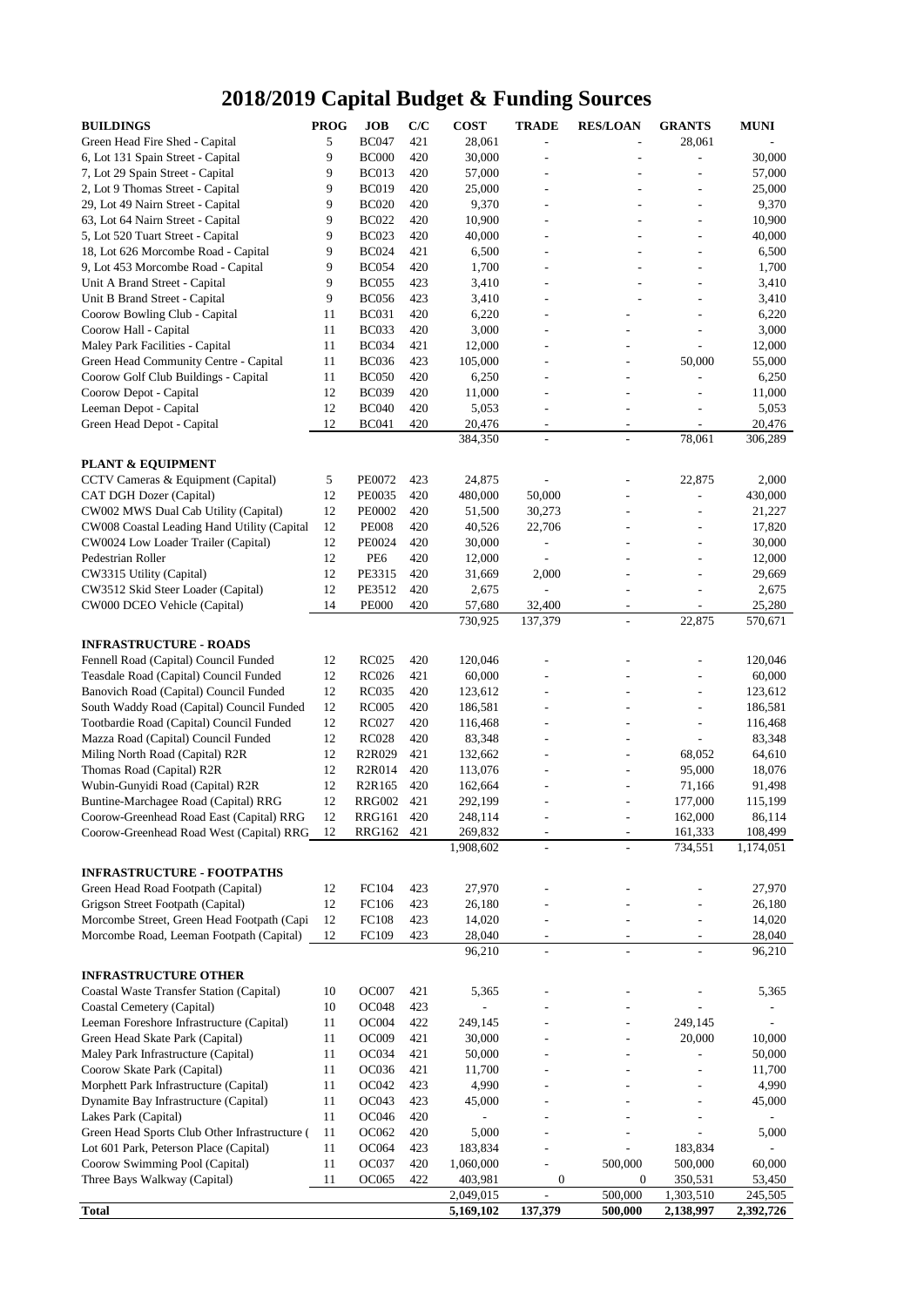| SHIRE OF COOROW 2018/2019 FEES AND CHARGES                      |                     |                          |             |                         |                                       |         |
|-----------------------------------------------------------------|---------------------|--------------------------|-------------|-------------------------|---------------------------------------|---------|
|                                                                 |                     |                          | Fee/Charge  |                         | <b>GST Incl.</b> Authority to set Fee | GL      |
|                                                                 |                     |                          |             |                         |                                       |         |
| <b>GOVERNANCE</b>                                               |                     |                          |             |                         |                                       |         |
| <b>Freedom of Information</b>                                   |                     |                          |             |                         |                                       |         |
| <b>Application Fee</b>                                          |                     | \$                       | 30.00       | N                       | Set by FOI Regs 1993                  | 3140235 |
| Charge for Staff Member's Time Dealing with Application         | per hour (pro rata) | $\overline{\mathcal{L}}$ | 30.00       | N                       | Set by FOI Regs 1993                  | 3140235 |
| Charge for Access Time Supervised by Staff Member               | per hour (pro rata) | \$                       | 30.00       | ${\sf N}$               | Set by FOI Regs 1993                  | 3140235 |
| Photocopy charges - staff time                                  | per hr (pro rata)   | $\overline{\$}$          | 30.00       | N                       | Set by FOI Regs 1993                  | 3140235 |
| Photocopy charges                                               | per page            | \$                       | 0.20        | N                       | Set by FOI Regs 1993                  | 3140235 |
| Charge for time taken by staff to transcribe data between media | per hour (pro rata) | \$                       | 30.00       | $\overline{N}$          | Set by FOI Regs 1993                  | 3140235 |
| Charge for duplicating a tape, film or computer information     |                     |                          | actual cost | ${\sf N}$               | Set by FOI Regs 1993                  | 3140235 |
| Charge for delivery, packaging and postage                      |                     |                          | actual cost | N                       | Set by FOI Regs 1993                  | 3140235 |
| <b>GENERAL PURPOSE FUNDING</b>                                  |                     |                          |             |                         |                                       |         |
| <b>Rates</b>                                                    |                     |                          |             |                         |                                       |         |
| Late Payment Penalty Interest                                   |                     |                          | 11%         | N                       | Council in accordance with LGA 6.13   | 3030145 |
| <b>Instalment Option Interest</b>                               |                     |                          | 5.5%        | ${\sf N}$               | Council in accordance with LGA 6.45   | 3030146 |
| Instalment Option Admin Fee                                     | per instalment      | \$                       | 6.00        | N                       | Council in accordance with LGA 6.45   | 3030120 |
| Enquiries/Orders/Requisitions Fee                               |                     | $\overline{\$}$          | 79.00       | Υ                       | Council                               | 3030121 |
| Dishonoured Cheque Processing Fee                               |                     |                          | actual cost | Y                       | Council                               | 3030201 |
|                                                                 |                     |                          |             |                         |                                       |         |
| <b>Sale of Council Publications</b>                             |                     |                          |             |                         |                                       |         |
| Electoral Roll (email pdf)                                      | each                | \$                       | 27.00       | N                       | Subject to LGA Admin Reg 29B          | 3030221 |
| Rate Book (email pdf)                                           | each                | \$                       | 100.00      | N                       | Subject to LGA Admin Reg 29B          | 3030220 |
| Agendas/Minutes (email pdf)                                     | each                | $\overline{\mathbf{e}}$  | 16.00       | N                       | Council                               | 3030221 |
| Municipal Heritage Register (unbound)                           |                     | $\overline{\mathcal{L}}$ | 53.00       | $\overline{\mathsf{N}}$ | Council                               | 3030220 |
| Building Approval Statistics (email pdf)                        | per annum           | \$                       | 95.00       | N                       | Subject to LGA Admin Reg 29B          | 3030220 |
|                                                                 |                     |                          |             |                         |                                       |         |
| Printing/Photocopying/Faxing                                    |                     |                          |             |                         |                                       |         |
| <b>Black only</b>                                               |                     |                          |             |                         |                                       |         |
| Photocopying per single sheet A4 Black and White                | each                | \$                       | 0.65        | Y                       | Council                               | 3030220 |
| Photocopying per double side A4 Black and White                 | each                | $\overline{\mathbf{e}}$  | 1.15        | Υ                       | Council                               | 3030220 |
| Photocopying per single sheet A3 Black and White                | each                | \$                       | 1.05        | Y                       | Council                               | 3030220 |
| Photocopying per double side A3 Black and White                 | each                | \$                       | 2.05        | $\overline{Y}$          | Council                               | 3030220 |
| Colour                                                          |                     |                          |             |                         |                                       |         |
| Photocopying per single sheet A4 Colour                         | each                | \$                       | 1.55        | Y                       | Council                               | 3030220 |
| Photocopying per double side Colour                             | each                | $\overline{\mathbf{S}}$  | 3.10        | Y                       | Council                               | 3030220 |
| Photocopying per single sheet A3 Colour                         | each                | \$                       | 2.60        | Y                       | Council                               | 3030220 |
| Photocopying per double side A3 Colour                          | each                | \$                       | 5.15        | Y                       | Council                               | 3030220 |
| Facsimile                                                       |                     |                          |             |                         |                                       |         |
| Facsimile (outgoing) per minute - 1page                         | each                | \$                       | 3.40        | Υ                       | Council                               | 3030220 |
| Facsimile (outgoing) Additional pages                           | each                | \$                       | 3.40        | Y                       | Council                               | 3030220 |
| Facsimile (incoming) - 1 page                                   | each                | \$                       | 3.40        | Y                       | Council                               | 3030220 |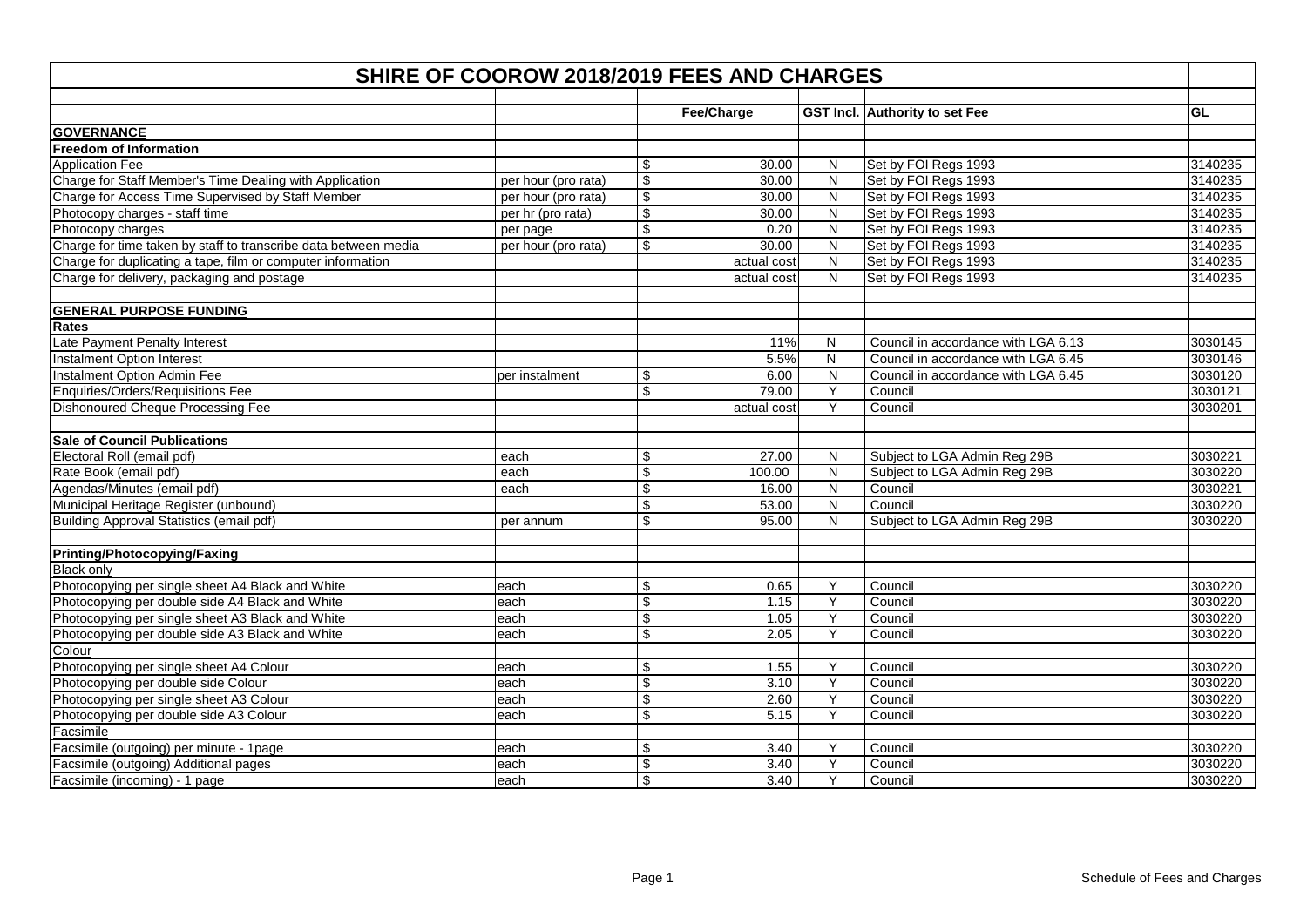| SHIRE OF COOROW 2018/2019 FEES AND CHARGES                                                           |                   |    |            |                         |                                                                      |         |
|------------------------------------------------------------------------------------------------------|-------------------|----|------------|-------------------------|----------------------------------------------------------------------|---------|
|                                                                                                      |                   |    |            |                         |                                                                      |         |
|                                                                                                      |                   |    | Fee/Charge |                         | <b>GST Incl.</b> Authority to set Fee                                | GL      |
| <b>LAW, ORDER, PUBLIC SAFETY</b>                                                                     |                   |    |            |                         |                                                                      |         |
|                                                                                                      |                   |    |            |                         |                                                                      |         |
| <b>Animal Control</b>                                                                                |                   |    |            |                         |                                                                      |         |
| Microchipping of Dogs and Cats                                                                       | per animal        | \$ | 62.00      | N                       | Council                                                              | 3050235 |
| Registration of Cats (initial grant and renewal)                                                     | per annum         | \$ | 20.00      | ${\sf N}$               | Cat Regs 2012                                                        | 3050221 |
|                                                                                                      | 3 year period     | \$ | 42.50      | N                       | Cat Regs 2012                                                        | 3050221 |
|                                                                                                      | lifetime          | \$ | 100.00     | $\mathsf{N}$            | Cat Regs 2012                                                        | 3050221 |
| Concessional annual rate if registered after 31 May up to 31 October                                 | per annum         | \$ | 10.00      | $\overline{N}$          | Cat Regs 2012                                                        | 3050221 |
| Concessional Rates - Eligible Pensioners can claim a 50% discount                                    |                   |    |            |                         | Note: Registration of a breeding cat must be a lifetime registration |         |
| <b>Registration of Dogs</b>                                                                          |                   |    |            |                         |                                                                      |         |
| Dangerous dog (sterilised or unsterilised)                                                           | per annum         | \$ | 50.00      | N                       | Dog Regs 2013                                                        | 3050221 |
| Unsterilised                                                                                         | per annum         | \$ | 50.00      | $\overline{\mathsf{N}}$ | Dog Regs 2013                                                        | 3050221 |
|                                                                                                      | 3 year period     | \$ | 120.00     | ${\sf N}$               | Dog Regs 2013                                                        | 3050221 |
|                                                                                                      | lifetime          | \$ | 250.00     | ${\sf N}$               | Dog Regs 2013                                                        | 3050221 |
| Sterilised                                                                                           | per annum         | \$ | 20.00      | $\overline{N}$          | Dog Regs 2013                                                        | 3050221 |
|                                                                                                      | 3 year period     | \$ | 42.50      | ${\sf N}$               | Dog Regs 2013                                                        | 3050221 |
|                                                                                                      | lifetime          | \$ | 100.00     | N                       | Dog Regs 2013                                                        | 3050221 |
| Concessional Rates - Eligible Pensioners can claim a 50% discount                                    |                   |    |            |                         |                                                                      |         |
| Guide dogs                                                                                           |                   |    | nil        | N                       | Dog Regs 2013                                                        | 3050221 |
| Dogs used for droving or tending stock                                                               |                   |    |            | N                       | Dog Regs 2013                                                        | 3050221 |
| Dogs owned by pensioners                                                                             |                   |    | $***$      | ${\sf N}$               | Dog Regs 2013                                                        | 3050221 |
| Foxhounds, bona fide kept together in a kennelled pack of >= 10                                      | per pack          | \$ | 40.00      | $\overline{\mathsf{N}}$ | Dog Regs 2013                                                        | 3050221 |
| Registration after 31 May in any year                                                                |                   |    | $**$       | ${\sf N}$               | Dog Regs 2013                                                        | 3050221 |
| Dogs kept in an approved kennel, where not otherwise registered                                      | per establishment | \$ | 200.00     | ${\sf N}$               | Dog Regs 2013                                                        | 3050221 |
| State Emergency Services tracker dogs                                                                |                   | \$ | 1.00       | ${\sf N}$               | Dog Regs 2013                                                        | 3050221 |
| 25% of fee otherwise payable ** 50% of fee otherwise payable                                         |                   |    |            |                         |                                                                      |         |
| Seizure & Impounding of Animal                                                                       |                   | \$ | 123.00     | ${\sf N}$               | Council                                                              | 3050240 |
| Daily Sustenance                                                                                     | per animal        | \$ | 22.50      | Y                       | Council                                                              | 3050220 |
| Surrender and/or Destruction of Dog/Cat                                                              |                   | \$ | 121.00     | ${\sf N}$               | Council                                                              | 3050222 |
| Hire of Dog Barking Collar                                                                           | per week          | \$ | 32.00      | $\overline{\mathsf{N}}$ | Council                                                              | 3050235 |
| Replacement of Dog/Cat Licence Tag                                                                   |                   | \$ | 4.20       | $\overline{\mathsf{N}}$ | Council                                                              | 3050235 |
| Replacement of Dog/Cat Name Tag                                                                      |                   | \$ | 4.20       | $\overline{\mathsf{N}}$ | Council                                                              | 3050235 |
| Inspection of Register                                                                               |                   | \$ | 3.00       | ${\sf N}$               | Council                                                              | 3050235 |
| Certified copy of an entry in the register                                                           |                   | \$ | 6.00       | ${\sf N}$               | Council                                                              | 3050235 |
| Daily Sustenance - Livestock                                                                         |                   | \$ | 22.50      | $\overline{Y}$          | Council                                                              | 3050220 |
| Impounding of Cattle, Horses, Pigs and the like *                                                    |                   | \$ | 236.00     | $\mathsf{N}$            | Council                                                              | 3050240 |
| Impounding of Sheep, Goats and the like #                                                            |                   | \$ | 72.00      | N                       | Council                                                              | 3050240 |
| with an additional charge of \$2.20 per km for each km that each animal needs to be driven to a      |                   |    |            |                         |                                                                      |         |
| pound after the first km plus a daily charge of \$22.00 per day after the first day                  |                   |    |            |                         |                                                                      |         |
| # with an additional charge of \$2 per km for each km that each animal needs to be driven to a pound |                   |    |            |                         |                                                                      |         |
| after the first km plus a daily charge of \$5.00 per day after the first day.                        |                   |    |            |                         |                                                                      |         |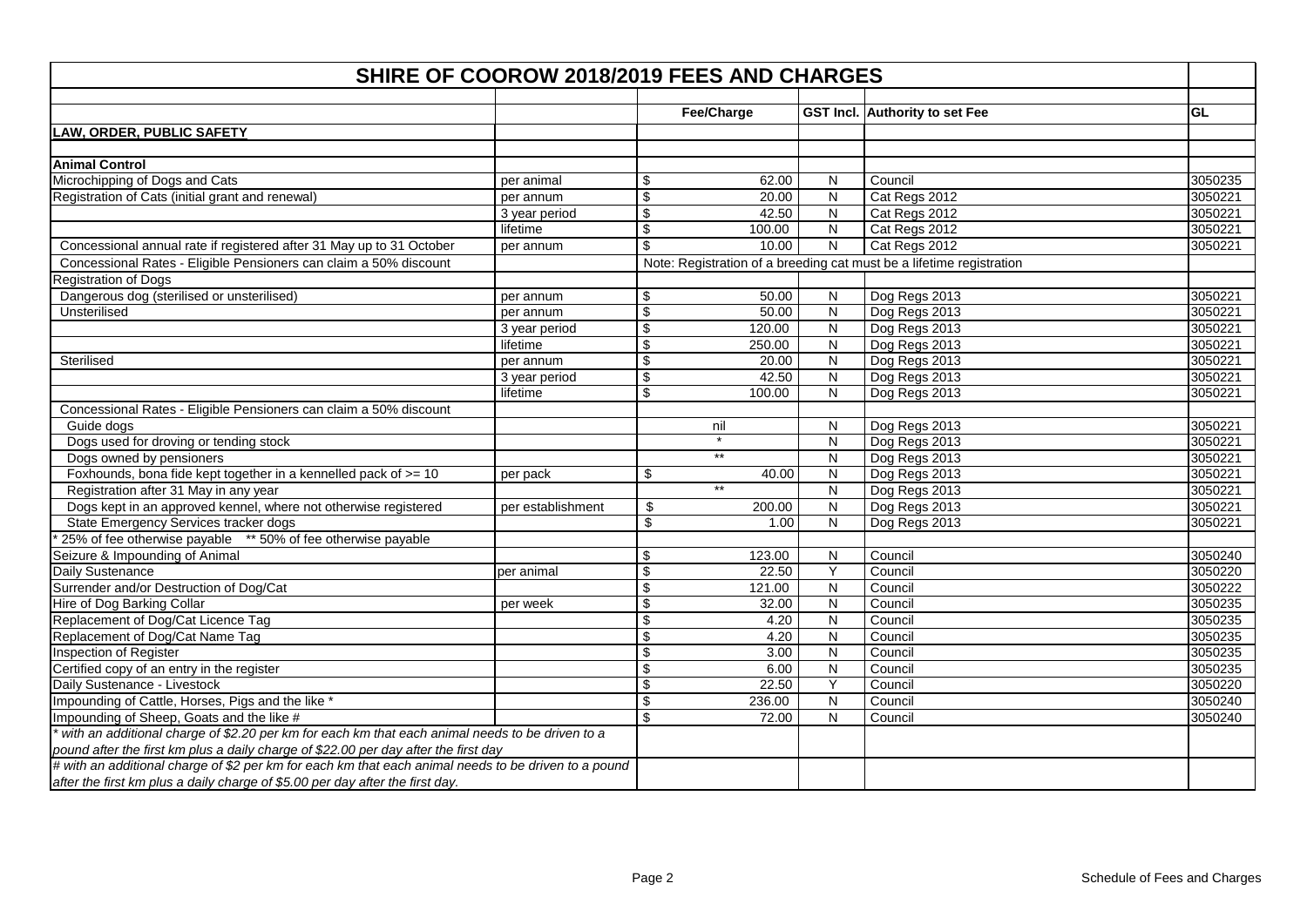| SHIRE OF COOROW 2018/2019 FEES AND CHARGES                                 |                            |    |            |                         |                                             |         |
|----------------------------------------------------------------------------|----------------------------|----|------------|-------------------------|---------------------------------------------|---------|
|                                                                            |                            |    | Fee/Charge |                         | GST Incl. Authority to set Fee              | GL      |
| <b>Impounding Fees - Vehicles</b>                                          |                            |    |            |                         |                                             |         |
| <b>Towing Fee</b>                                                          | per km                     | \$ | 2.20       | Υ                       | Council                                     | 3050340 |
| <b>Holding Fee</b>                                                         | per day                    | \$ | 12.00      | $\overline{\mathsf{N}}$ | Council                                     | 3050340 |
|                                                                            |                            |    |            |                         |                                             |         |
| <b>HEALTH</b>                                                              |                            |    |            |                         |                                             |         |
| <b>Coorow Medical Centre</b>                                               |                            |    |            |                         |                                             |         |
| Professional Hiring of Premises Fee                                        | per day                    | \$ | 42.00      | Y                       | Council                                     | 3070435 |
| Treatment of Sewage and Disposal of Effluent and Liquid Waste              |                            |    |            |                         |                                             |         |
| Application Fee for the Approval of an Apparatus                           |                            | \$ | 118.00     | N                       | Health (Treatment of Sewage and Disposal of | 3070420 |
| Issuing Fee for a 'Permit to Use an Apparatus'                             |                            | \$ | 118.00     | N                       | Effluent and Liquid Waste) Regulations 1974 | 3070420 |
|                                                                            |                            |    |            |                         |                                             |         |
| <b>Premises Serving Food</b>                                               |                            |    |            |                         |                                             |         |
| Food Act Registration Fee (as resolved by Council)                         | per premises, per annur \$ |    | 58.00      | N                       | Council                                     | 3070421 |
| <b>Offensive Trades</b>                                                    |                            |    |            |                         |                                             |         |
| icenses                                                                    |                            |    |            |                         |                                             |         |
| Slaughterhouses                                                            |                            | \$ | 298.00     | N                       | Health (Offensive Trades Fees) Regs 1976    | 3070421 |
| Piggeries                                                                  |                            | \$ | 298.00     | N                       | Health (Offensive Trades Fees) Regs 1976    | 3070421 |
| <b>Artificial Manure Depots</b>                                            |                            | \$ | 211.00     | N                       | Health (Offensive Trades Fees) Regs 1976    | 3070421 |
| <b>Bone Mills</b>                                                          |                            | \$ | 171.00     | ${\sf N}$               | Health (Offensive Trades Fees) Regs 1976    | 3070421 |
| Places for Storing, Drying or Preserving Bones                             |                            | \$ | 171.00     | N                       | Health (Offensive Trades Fees) Regs 1976    | 3070421 |
| Fat Melting, Fat Extracting or Tallow Melting Establishments:              |                            |    |            |                         |                                             |         |
| - Butcher Shops and Similar                                                |                            | \$ | 171.00     | N                       | Health (Offensive Trades Fees) Regs 1976    | 3070421 |
| - Larger Establishments                                                    |                            | \$ | 298.00     | N                       | Health (Offensive Trades Fees) Regs 1976    | 3070421 |
| <b>Blood Drying</b>                                                        |                            | \$ | 171.00     | N                       | Health (Offensive Trades Fees) Regs 1976    | 3070421 |
| Gut Scraping, Preparation of Sausage Skins                                 |                            | \$ | 171.00     | N                       | Health (Offensive Trades Fees) Regs 1976    | 3070421 |
| Fellmongeries                                                              |                            | \$ | 171.00     | N                       | Health (Offensive Trades Fees) Regs 1976    | 3070421 |
| <b>Manure Works</b>                                                        |                            | \$ | 211.00     | N                       | Health (Offensive Trades Fees) Regs 1976    | 3070421 |
| <b>Fish Curing Establishments</b>                                          |                            | \$ | 211.00     | ${\sf N}$               | Health (Offensive Trades Fees) Regs 1976    | 3070421 |
| Laundries, Dry-cleaning Establishments                                     |                            | \$ | 147.00     | N                       | Health (Offensive Trades Fees) Regs 1976    | 3070421 |
| <b>Bone Merchant Premises</b>                                              |                            | \$ | 171.00     | $\overline{\mathsf{N}}$ | Health (Offensive Trades Fees) Regs 1976    | 3070421 |
| <b>Flock Factories</b>                                                     |                            | \$ | 171.00     | ${\sf N}$               | Health (Offensive Trades Fees) Regs 1976    | 3070421 |
| <b>Knackeries</b>                                                          |                            | \$ | 298.00     | $\overline{N}$          | Health (Offensive Trades Fees) Regs 1976    | 3070421 |
| <b>Poultry Processing Establishments</b>                                   |                            | \$ | 298.00     | N                       | Health (Offensive Trades Fees) Regs 1976    | 3070421 |
| Poultry Farming                                                            |                            | \$ | 298.00     | N                       | Health (Offensive Trades Fees) Regs 1976    | 3070421 |
| Rabbit Farming                                                             |                            | \$ | 298.00     | N                       | Health (Offensive Trades Fees) Regs 1976    | 3070421 |
| Fish Processing Establishment in which Whole Fish are Cleaned and Prepared |                            | \$ | 298.00     | ${\sf N}$               | Health (Offensive Trades Fees) Regs 1976    | 3070421 |
| Shellfish and Crustacean Processing Establishments                         |                            | \$ | 298.00     | ${\sf N}$               | Health (Offensive Trades Fees) Regs 1976    | 3070421 |
| Any other offensive trade not specified                                    |                            | \$ | 298.00     | $\mathsf{N}$            | Health (Offensive Trades Fees) Regs 1976    | 3070421 |
|                                                                            |                            |    |            |                         |                                             |         |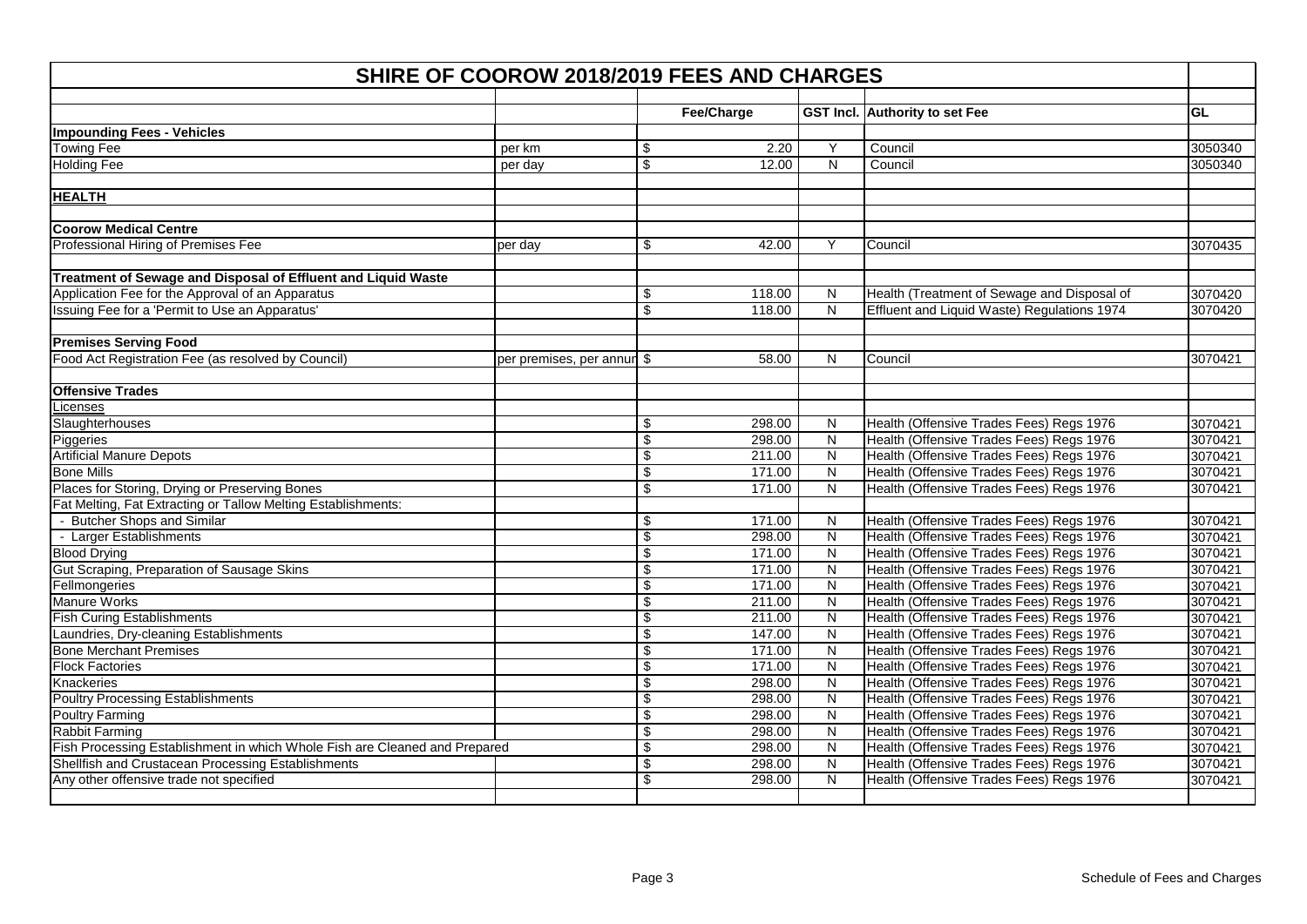| <b>SHIRE OF COOROW 2018/2019 FEES AND CHARGES</b>                      |                |    |                  |                |                                |         |
|------------------------------------------------------------------------|----------------|----|------------------|----------------|--------------------------------|---------|
|                                                                        |                |    |                  |                |                                | GL      |
|                                                                        |                |    | Fee/Charge       |                | GST Incl. Authority to set Fee |         |
| <b>HOUSING</b>                                                         |                |    |                  |                |                                |         |
|                                                                        |                |    |                  |                |                                |         |
| Rent from Council Housing Leased to non-staff                          |                |    |                  |                |                                |         |
| Leeman Properties                                                      | per week       | \$ | 369.00           | N              | Council                        | 3090220 |
| <b>Coorow Properties</b>                                               | per week       | \$ | 210.00           | N              | Council                        | 3090220 |
| <b>Rent from Aged Accommodation Units</b>                              |                |    |                  |                |                                |         |
| Leeman Aged Units                                                      |                |    |                  |                |                                |         |
| Units 1 & 4 - 2 bedroom                                                | per week       |    |                  | N              | As per joint venture agreement | 3080620 |
| Units 2 & 3 - 1 bedroom                                                | per week       |    |                  | N              | As per joint venture agreement | 3080620 |
| Coorow Aged Units                                                      |                |    |                  |                |                                |         |
| Units 1 & 2 - 2 bedroom                                                | per week       |    |                  | N              | As per joint venture agreement | 3080620 |
| Bond chargeable max of 4 weeks rent plus pet bond of \$260             |                |    |                  |                |                                |         |
|                                                                        |                |    |                  |                |                                |         |
| Rent from Council Housing Leased to Staff                              | per week       |    | 50% market value | N              | Council                        | 3090120 |
|                                                                        |                |    |                  |                |                                |         |
| <b>COMMUNITY AMENITIES</b>                                             |                |    |                  |                |                                |         |
| <b>Leeman and Green Head Cemetery</b>                                  |                |    |                  |                |                                |         |
| Grave digging to a depth of 1.8 metres:                                |                |    |                  |                |                                |         |
| Ordinary (adult) grave                                                 | on application | \$ | 555.00           | Y              | Council                        | 3100720 |
| Child (under 7 years) grave                                            | on application | \$ | 415.00           | Y              | Council                        | 3100720 |
| Stillborn child grave                                                  | on application | \$ | 350.00           | Y              | Council                        | 3100720 |
| Grave digging deeper than 1.8 metres:                                  |                |    |                  |                |                                |         |
| First additional 0.3 metre                                             |                | \$ | 75.00            | Y              | Council                        | 3100720 |
| Second additional 0.3 metre                                            |                | \$ | 95.00            | $\overline{Y}$ | Council                        | 3100720 |
| Third additional 0.3 metre                                             |                | \$ | 115.00           | Y              | Council                        | 3100720 |
| Each additional 0.3 metre thereafter                                   |                | \$ | 20.00            | Y              | Council                        | 3100720 |
| Re-opening a grave for each interment or exhumation:                   |                |    |                  |                |                                |         |
| Ordinary (adult) grave                                                 |                | \$ | 555.00           | Y              | Council                        | 3100720 |
| Child (under 7 years) grave                                            |                | \$ | 415.00           | Υ              | Council                        | 3100720 |
| Stillborn child grave                                                  |                | \$ | 350.00           | $\overline{Y}$ | Council                        | 3100720 |
| Removal of kerbing, tiles, etc if necessary according to time required | per man hour   | \$ | 60.00            | Υ              | Council                        | 3100720 |
| Any brick grave                                                        |                | \$ | 380.00           | Υ              | Council                        | 3100720 |
| Any vault                                                              |                | \$ | 115.00           | $\overline{Y}$ | Council                        | 3100720 |
| Interment of ashes in a grave                                          |                | \$ | 115.00           | Y              | Council                        | 3100720 |
| Extra charges:                                                         |                |    |                  |                |                                |         |
| Interment without due notice                                           |                | \$ | 60.00            | Y              | Council                        | 3100720 |
| Late arrival at cemetery gates                                         |                | \$ | 30.00            | $\overline{Y}$ | Council                        | 3100720 |
| Exhumations in addition to re-opening fee                              |                | \$ | 555.00           | $\overline{Y}$ | Council                        | 3100720 |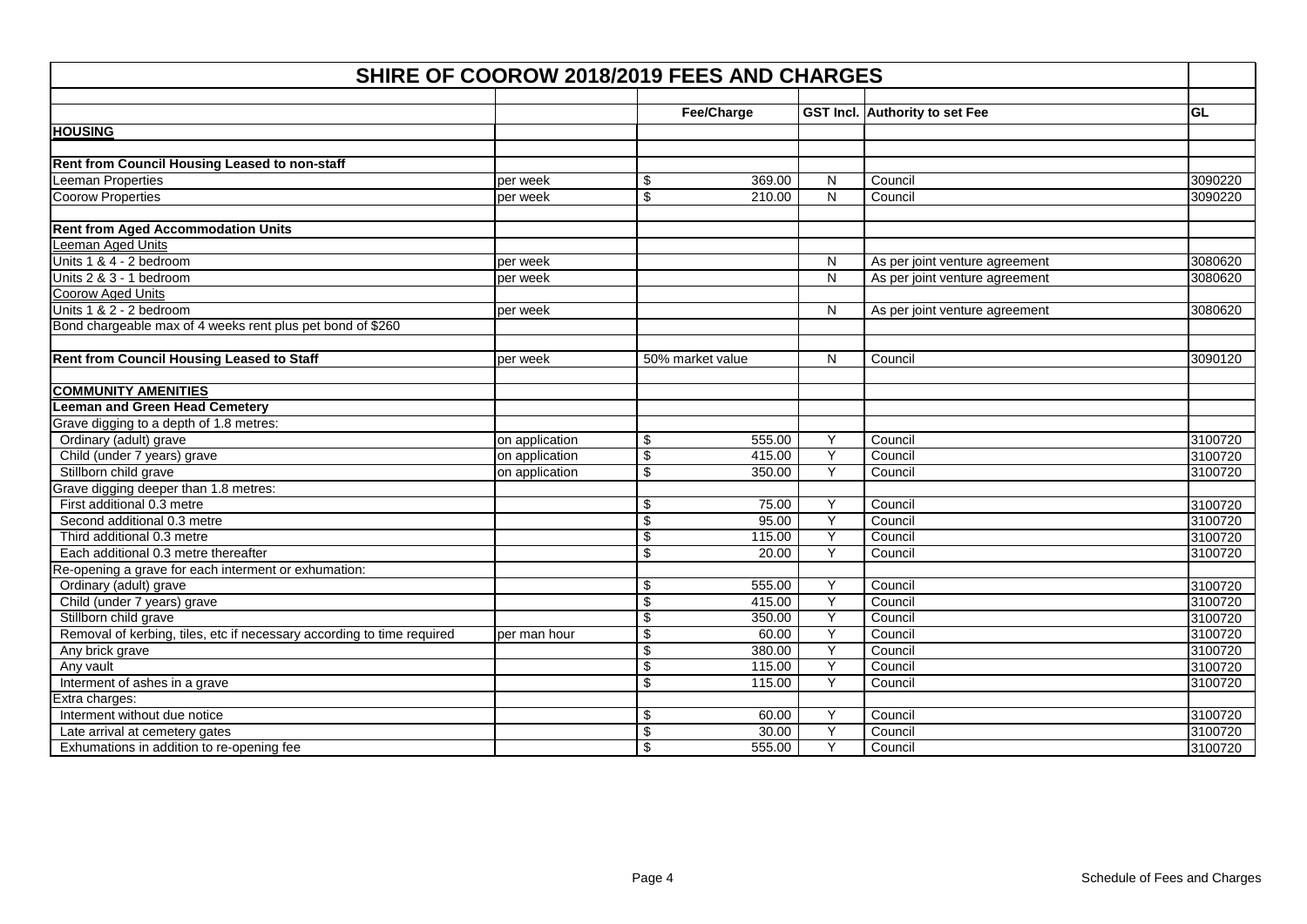| <b>SHIRE OF COOROW 2018/2019 FEES AND CHARGES</b>                             |              |                          |            |                |                                       |           |
|-------------------------------------------------------------------------------|--------------|--------------------------|------------|----------------|---------------------------------------|-----------|
|                                                                               |              |                          |            |                |                                       |           |
|                                                                               |              |                          | Fee/Charge |                | <b>GST Incl.</b> Authority to set Fee | <b>GL</b> |
| Land for Burial:                                                              |              |                          |            |                |                                       |           |
| Single plot (2.4 x 1.2 metres)                                                |              | \$                       | 160.00     | Y              | Council                               | 3100720   |
| Double plot (2.4 x 2.4 metres)                                                |              | \$                       | 320.00     | $\overline{Y}$ | Council                               | 3100720   |
| Triple plot (2.4 x 3.5 metres)                                                |              | \$                       | 480.00     | Y              | Council                               | 3100720   |
| Niche Wall:                                                                   |              |                          |            |                |                                       |           |
| Compartment for ashes                                                         |              | \$                       | 160.00     | Y              | Council                               | 3100721   |
| Interment of ashes into compartment                                           |              | \$                       | 110.00     | Y              | Council                               | 3100721   |
| Permission to erect nameplate                                                 |              | \$                       | 12.00      | ${\sf N}$      | Council                               | 3100721   |
| <b>Erection of nameplate</b>                                                  |              | \$                       | 60.00      | Y              | Council                               | 3100721   |
| Miscellaneous Charges:                                                        |              |                          |            |                |                                       |           |
| Permission to erect anyheadstone, monument or kerbing (Shire to               |              |                          |            |                |                                       |           |
| be notified - Manager Works and Services to authorise beforehand)             |              | \$                       | 55.00      | N              | Council                               | 3100722   |
| Permission to erect nameplate                                                 |              | $\overline{\mathbf{s}}$  | 12.00      | $\mathsf{N}$   | Council                               | 3100721   |
| Registration of "Transfer of Form of Grant of Right of Burial"                |              | \$                       | 20.00      | $\overline{Y}$ | Council                               | 3100720   |
| Copy of "Grant of Burial"                                                     |              | \$                       | 20.00      | Y              | Council                               | 3100720   |
| Grave number plate                                                            |              | \$                       | 26.00      | Y              | Council                               | 3100720   |
| Undertakers/Monumental licence fee                                            |              | $\overline{\mathcal{L}}$ | 23.00      | $\overline{N}$ | Council                               | 3100722   |
| Making a search in register                                                   | per 1/2 hour | \$                       | 16.00      | N              | Council                               | 3100720   |
| <b>Trading in Public Places</b>                                               |              |                          |            |                |                                       |           |
| <b>Stallholders Permit</b>                                                    | per event    | \$                       | 62.00      | N              | Council                               | 3100621   |
| <b>Traders Permit Application</b>                                             |              | \$                       | 62.00      | N              | Council                               | 3100620   |
| <b>Traders Permit</b>                                                         | per annum    | \$                       | 530.00     | $\mathsf{N}$   | Council                               | 3100621   |
|                                                                               | per month    | $\overline{\mathcal{L}}$ | 108.00     | N              | Council                               | 3100621   |
|                                                                               | per week     | \$                       | 318.00     | N              | Council                               | 3100621   |
| <b>Rubbish Charges</b>                                                        |              |                          |            |                |                                       |           |
| Domestic Rubbish (Weekly rubbish/fortnightly recycling - 240L Bins)           |              | \$                       | 318.00     | N              | Council                               | 3100120   |
| Pensioner Domestic Rubbish (Weekly rubbish/fortnightly recycling - 240L Bins) |              | \$                       | 270.00     | $\mathsf{N}$   | Council                               | 3100120   |
| Commercial Rubbish (240L Bin)                                                 |              | \$                       | 318.00     | N              | Council                               | 3100200   |
| Commercial Rubbish (1.5m3 Bulk Bin)                                           |              | \$                       | 3,000.00   | N              | Council                               | 3100200   |
| Commercial Rubbish (3m3 Bulk Bin)                                             |              | \$                       | 3,000.00   | $\mathsf{N}$   | Council                               | 3100200   |
| NB: Commercial charges based on cost recovery.                                |              |                          |            |                |                                       |           |
| <b>Leeman Septage Pond</b>                                                    |              |                          |            |                |                                       |           |
| <b>Waste Water Charges</b>                                                    | per litre    | \$                       | 0.06       | N              | Council                               | 3100320   |
|                                                                               |              |                          |            |                |                                       |           |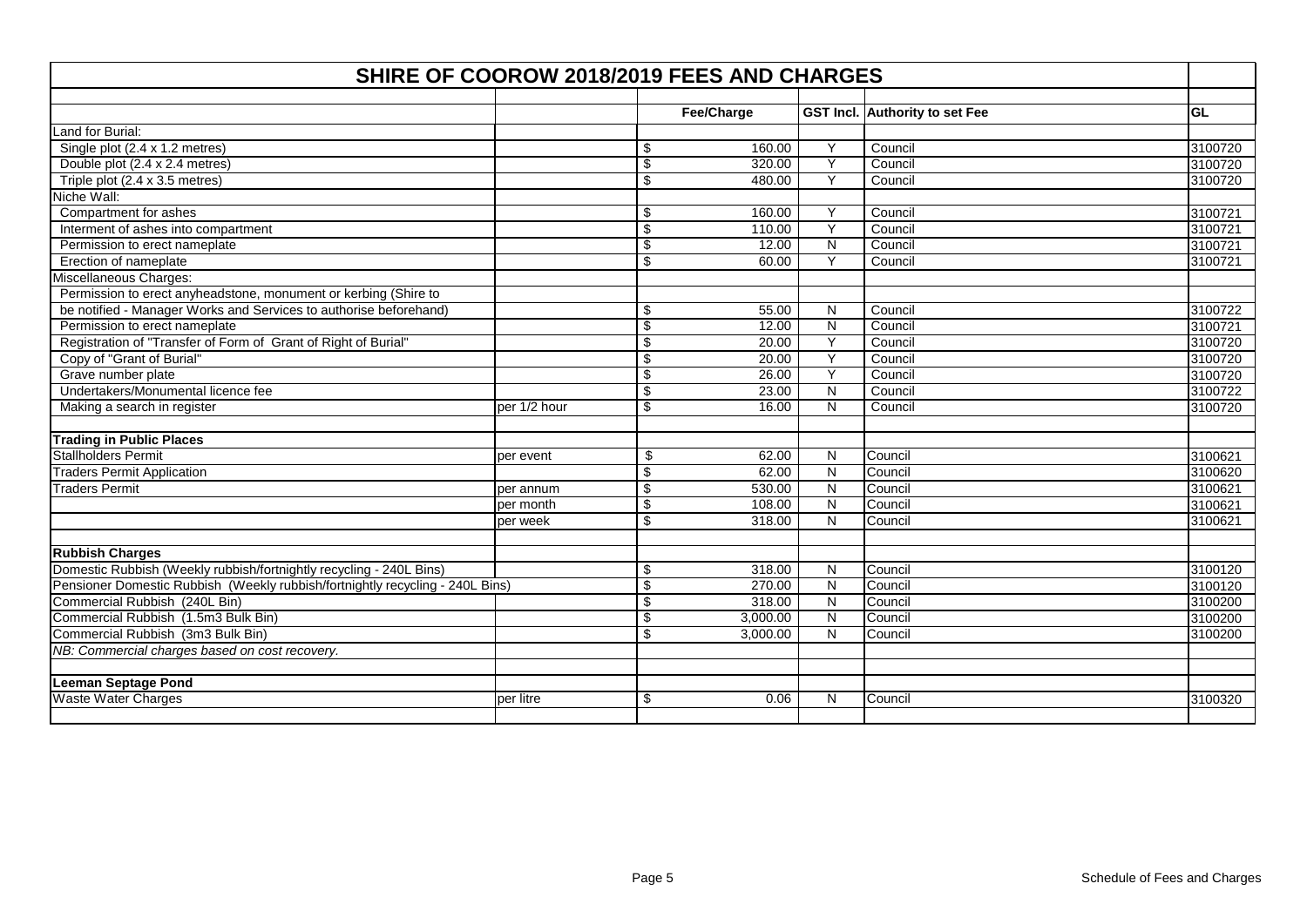| SHIRE OF COOROW 2018/2019 FEES AND CHARGES                                                       |          |    |                         |                |                                       |         |  |  |
|--------------------------------------------------------------------------------------------------|----------|----|-------------------------|----------------|---------------------------------------|---------|--|--|
|                                                                                                  |          |    | Fee/Charge              |                | <b>GST Incl.</b> Authority to set Fee | GL      |  |  |
|                                                                                                  |          |    |                         |                |                                       |         |  |  |
| <b>General Refuse Tipping Charges - Ratepayers &amp; Residents</b>                               |          |    |                         |                |                                       |         |  |  |
| Asbestos Cement Disposal (by Prior Arrangement Only)                                             |          |    |                         |                |                                       |         |  |  |
| Minimum Charge                                                                                   |          | \$ | 113.00                  | Υ              | Council                               | 3100220 |  |  |
| Volume Charge                                                                                    | per m3   | \$ | 113.00                  | Y              | Council                               | 3100220 |  |  |
| <b>Metal Scrap</b>                                                                               |          |    | free *                  | Y              | Council                               | 3100123 |  |  |
| Car Bodies                                                                                       |          |    | free *                  | Y              | Council                               | 3100123 |  |  |
| <b>Uncontaminated Green Waste</b>                                                                |          |    | free *                  | Y              | Council                               | 3100123 |  |  |
| Clean Fill                                                                                       |          |    | free $#$                | Y              | Council                               | 3100123 |  |  |
| Clean Up of Wastes Not Dumped in Correct Location or not Segregated                              |          |    | at cost ##              | Y              | Council                               | 3100123 |  |  |
| Vehicle Tyres (off rim - rims are to go to metal dump area)                                      |          |    |                         |                |                                       |         |  |  |
| Car                                                                                              | per tyre | \$ | 5.65                    | Y              | Council                               | 3100123 |  |  |
| <b>Light Commercial</b>                                                                          | per tyre | \$ | 8.20                    | Y              | Council                               | 3100123 |  |  |
| 4WD Vehicle                                                                                      | per tyre | \$ | 8.20                    | Y              | Council                               | 3100123 |  |  |
| Truck                                                                                            | per tyre | \$ | 16.40                   | Y              | Council                               | 3100123 |  |  |
| All Other Vehicles                                                                               | per tyre |    | commercial rate         | Y              | Council                               | 3100123 |  |  |
|                                                                                                  |          |    |                         |                |                                       |         |  |  |
| * if disposed of with care in correct locality and segregated from other wastes                  |          |    |                         |                |                                       |         |  |  |
| # if disposed of with care in correct locality where it can easily be used for coverage of waste |          |    |                         |                |                                       |         |  |  |
| ## cost of clean up at private hire rates + charges on assessed loose volume of waste            |          |    |                         |                |                                       |         |  |  |
|                                                                                                  |          |    |                         |                |                                       |         |  |  |
| General Refuse Tipping Charges - Entities Outside the Shire                                      |          |    |                         |                |                                       |         |  |  |
| General Refuse - loose                                                                           | per m3   | \$ | 21.50                   |                | Council                               | 3100123 |  |  |
| General Refuse - compacted                                                                       | per m3   | \$ | 37.00                   |                | Council                               | 3100123 |  |  |
| Asbestos Cement Disposal (by Prior Arrangement Only)                                             |          |    |                         |                |                                       |         |  |  |
| Minimum Charge                                                                                   |          | \$ | 113.00                  | Y              | Council                               | 3100220 |  |  |
| Volume Charge                                                                                    | per m3   | \$ | 113.00                  | Y              | Council                               | 3100220 |  |  |
| <b>Metal Scrap</b>                                                                               | per m3   |    | commercial arrangements | Y              | Council                               | 3100202 |  |  |
| <b>Car Bodies</b>                                                                                | per m3   |    | commercial arrangements | Y              | Council                               | 3100202 |  |  |
| <b>Uncontaminated Green Waste</b>                                                                | per m3   |    | commercial arrangements | Y              | Council                               | 3100202 |  |  |
| <b>Clean Fill</b>                                                                                | per m3   |    | commercial arrangements | Y              | Council                               | 3100202 |  |  |
| Clean Up of Wastes Not Dumped in Correct Location or not Segregated                              |          |    | at cost ##              | $\overline{Y}$ | Council                               | 3100202 |  |  |
| Vehicle Tyres (off rim - rims are to go to metal dump area)                                      |          |    |                         |                |                                       |         |  |  |
| Car                                                                                              | per tyre | \$ | 5.65                    | Y              | Council                               | 3100202 |  |  |
| <b>Light Commercial</b>                                                                          | per tyre | \$ | 8.20                    | Y              | Council                               | 3100202 |  |  |
| 4WD Vehicle                                                                                      | per tyre | \$ | 8.20                    | Y              | Council                               | 3100202 |  |  |
| Truck                                                                                            | per tyre | \$ | 16.40                   | Y              | Council                               | 3100202 |  |  |
| <b>All Other Vehicles</b>                                                                        | per tyre |    | commercial arrangements | Y              | Council                               | 3100202 |  |  |
| ## cost of clean up at private hire rates + charges on assessed loose volume of waste            |          |    |                         |                |                                       |         |  |  |
|                                                                                                  |          |    |                         |                |                                       |         |  |  |
|                                                                                                  |          |    |                         |                |                                       |         |  |  |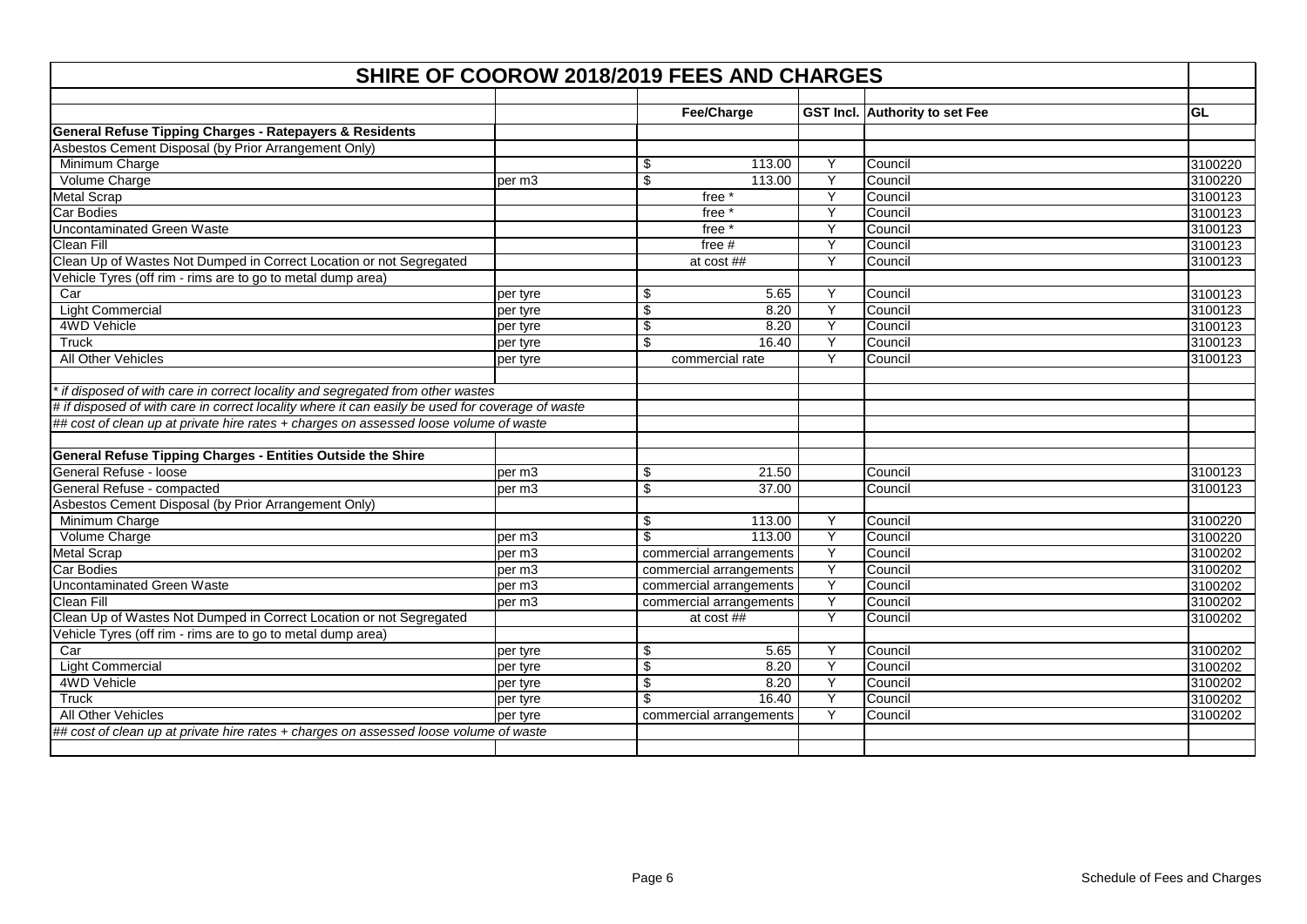| <b>SHIRE OF COOROW 2018/2019 FEES AND CHARGES</b>                                                                                                                                                                        |           |                          |                          |                |                                               |           |
|--------------------------------------------------------------------------------------------------------------------------------------------------------------------------------------------------------------------------|-----------|--------------------------|--------------------------|----------------|-----------------------------------------------|-----------|
|                                                                                                                                                                                                                          |           |                          | Fee/Charge               |                | <b>GST Incl.</b> Authority to set Fee         | <b>GL</b> |
| Refuse Tipping Charges - Business Users, Non-Resident Users, Farm Users, Building and Demolition Wastes                                                                                                                  |           |                          |                          |                |                                               |           |
| General Mixed Waste (where not collected by Council's Refuse Collector)                                                                                                                                                  |           |                          |                          |                |                                               |           |
|                                                                                                                                                                                                                          |           |                          |                          |                |                                               |           |
| Minimum Charge                                                                                                                                                                                                           | per load  | \$                       | 21.50                    | Υ              | Council                                       | 3100202   |
| Volume Charge (loose volume)                                                                                                                                                                                             | per m3    | $\overline{\mathcal{L}}$ | 21.50                    | $\overline{Y}$ | Council                                       | 3100202   |
| Fencing Wire (from farms or otherwise)                                                                                                                                                                                   |           |                          |                          |                |                                               |           |
| Minimum Charge                                                                                                                                                                                                           | per load  | \$                       | 63.50                    | Y              | Council                                       | 3100202   |
| Volume Charge (loose volume)                                                                                                                                                                                             | per m3    | $\overline{\mathcal{S}}$ | 63.50                    | $\overline{Y}$ | Council                                       | 3100202   |
| Out of Hours Tip Access                                                                                                                                                                                                  | per annum | \$                       | 43.00                    | Y              | Council                                       | 3100202   |
| Key Bond (refundable on key return) *                                                                                                                                                                                    |           | \$                       | 100.00                   | N              | Council                                       | T101      |
| * key only available to Commercial tip users once they have demonstrated that their business activities would be adversely affected if increased tip access was not granted                                              |           |                          |                          |                |                                               |           |
| <b>Planning Services Fees</b>                                                                                                                                                                                            |           |                          |                          |                |                                               |           |
| Determining a development application (other than for an extractive industry) where the development has not commenced or been carried out and the estimated cost of the development is:                                  |           |                          |                          |                |                                               | 3100620   |
| a) Not more than \$50,000                                                                                                                                                                                                |           | \$                       | 147.00                   | N              | Planning & Development Regs 2009 - Schedule 2 |           |
| b) More than \$50,000 but not more than \$500,000                                                                                                                                                                        |           |                          |                          |                |                                               |           |
| Percentage of Estimated Development Cost                                                                                                                                                                                 |           |                          | 0.32%                    | N              | Planning & Development Regs 2009 - Schedule 2 |           |
| c) More than \$500,000 but not more than \$2.5 million                                                                                                                                                                   |           |                          |                          |                |                                               |           |
| Minimum Fee                                                                                                                                                                                                              |           | \$                       | 1,700.00                 | N              | Planning & Development Regs 2009 - Schedule 2 |           |
| Additional Percentage for every \$1 in excess of \$500,000                                                                                                                                                               |           |                          | 0.257%                   | N              | Planning & Development Regs 2009 - Schedule 2 |           |
| d) More than \$2.5 million but not more than \$5 million                                                                                                                                                                 |           |                          |                          |                |                                               |           |
| Minimum Fee                                                                                                                                                                                                              |           | \$                       | 7,161.00                 | N              | Planning & Development Regs 2009 - Schedule 2 |           |
| Additional Percentage for every \$1 in excess of \$2.5 million                                                                                                                                                           |           |                          | 0.206%                   | N              | Planning & Development Regs 2009 - Schedule 2 |           |
| e) More than \$5 million but not than \$21.5 million                                                                                                                                                                     |           |                          |                          |                |                                               |           |
| Minimum Fee                                                                                                                                                                                                              |           | \$                       | 12,633.00                | N              | Planning & Development Regs 2009 - Schedule 2 |           |
| Additional Percentage for every \$1 in excess of \$5 million                                                                                                                                                             |           |                          | 0.123%                   | N              | Planning & Development Regs 2009 - Schedule 2 |           |
| f) More than \$21.5 million                                                                                                                                                                                              |           | \$                       | 34.196.00                | N              | Planning & Development Regs 2009 - Schedule 2 |           |
| Note: If development has commenced or been carried out, an additional amount by way of penalty, that is twice the amount of the fee payable for determination of the application (in addition to the initial application |           |                          |                          |                |                                               |           |
| Amended plans (this applies where a determination is already given by the Shire or where amended plans are submitted and not requested by the Shire)                                                                     |           |                          |                          |                |                                               |           |
| Minimum Fee                                                                                                                                                                                                              |           |                          | 97.00                    | N              | Planning & Development Regs 2009 - Schedule 2 |           |
|                                                                                                                                                                                                                          |           | \$                       | 66%                      |                |                                               |           |
| Percentage of the Original Application Fee                                                                                                                                                                               |           |                          |                          | N              | Planning & Development Regs 2009 - Schedule 2 |           |
| Single House - Residential Design Codes performance criteria or Town                                                                                                                                                     |           |                          | \$73 per performance     | N              | Planning & Development Regs 2009 - Schedule 2 |           |
| Planning Scheme variation assessment                                                                                                                                                                                     |           |                          | criteria / TPS variation |                |                                               |           |
| Minimum                                                                                                                                                                                                                  |           | \$                       | 147.00                   | N              | Planning & Development Regs 2009 - Schedule 2 |           |
| <b>Maximum</b>                                                                                                                                                                                                           |           | \$                       | 730.00                   | N              | Planning & Development Regs 2009 - Schedule 2 |           |
| Demolition where Planning Approval Required                                                                                                                                                                              |           |                          | \$147.00                 | N              | Planning & Development Regs 2009 - Schedule 2 |           |
|                                                                                                                                                                                                                          |           |                          |                          |                |                                               |           |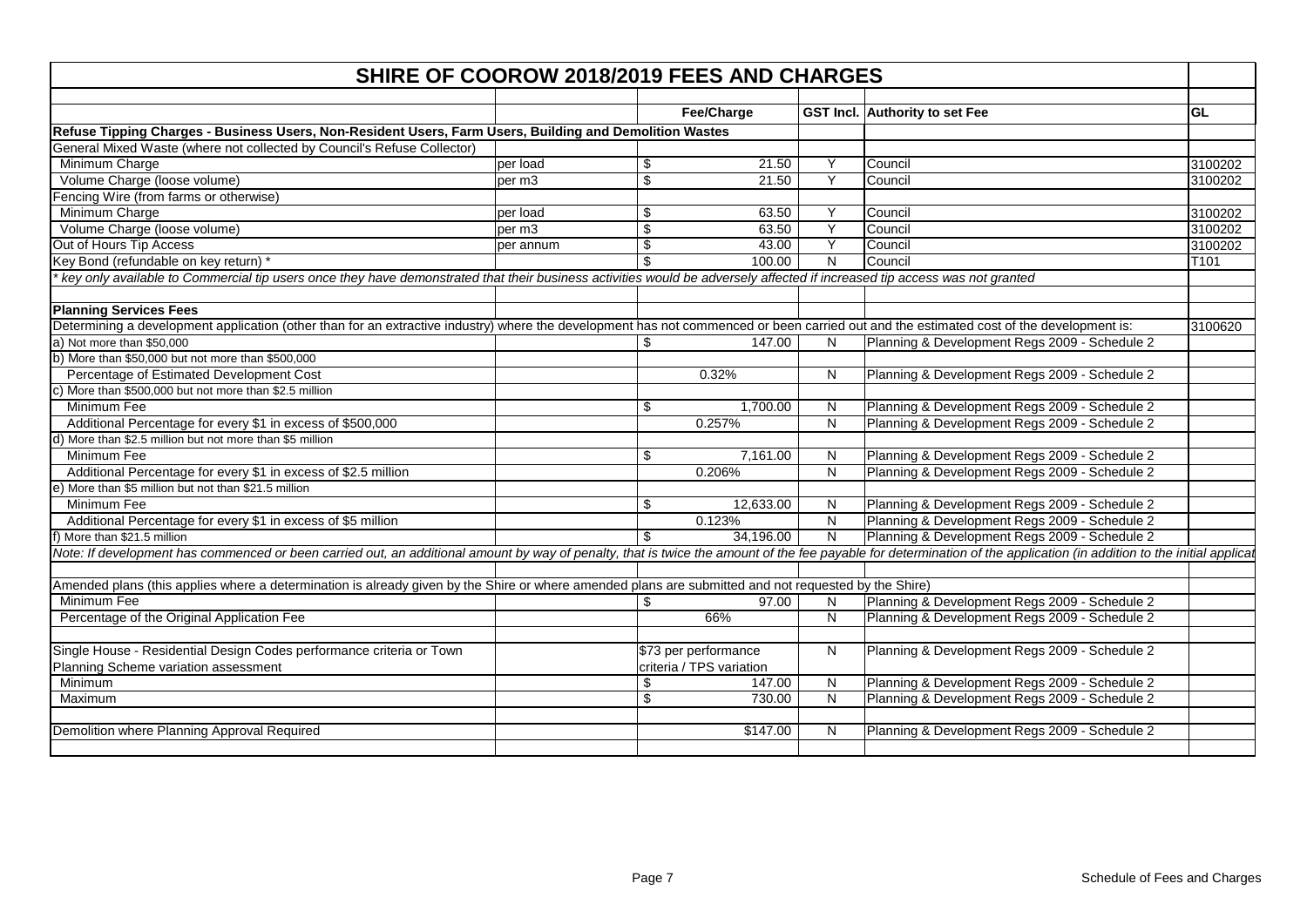| SHIRE OF COOROW 2018/2019 FEES AND CHARGES                                                                                                                                 |                                                  |                          |                 |                |                                               |           |
|----------------------------------------------------------------------------------------------------------------------------------------------------------------------------|--------------------------------------------------|--------------------------|-----------------|----------------|-----------------------------------------------|-----------|
|                                                                                                                                                                            |                                                  |                          | Fee/Charge      |                | GST Incl. Authority to set Fee                | <b>GL</b> |
| Application for approval of home based business/occupation (including cottage industry & short term accommodation) or other Planning Approval                              |                                                  |                          |                 |                |                                               |           |
| <b>Initial Fee</b>                                                                                                                                                         |                                                  | S.                       | 222.00          | N              | Planning & Development Regs 2009 - Schedule 2 | 3100620   |
| <b>Annual Renewal Fee</b>                                                                                                                                                  |                                                  | $\overline{\mathcal{E}}$ | 73.00           | ${\sf N}$      | Planning & Development Regs 2009 - Schedule 2 | 3100621   |
| Penalty if home based business has already commenced, or if approval to                                                                                                    |                                                  |                          | \$444.00        | N <sub>1</sub> | Planning & Development Regs 2009 - Schedule 2 | 3100640   |
| be renewed has expired                                                                                                                                                     |                                                  |                          |                 |                |                                               |           |
| Application for change of use or for alteration or extension or change of a<br>non-conforming use which Determination of Development Application Fees<br>does not apply to |                                                  |                          | \$295.00        | N              | Planning & Development Regs 2009 - Schedule 2 | 3100620   |
| Penalty if the change of use or the alteration or extension or change of the<br>non-conforming use has commenced                                                           |                                                  |                          | \$590.00        | N              | Planning & Development Regs 2009 - Schedule 2 | 3100640   |
| Extension of current Planning Approval                                                                                                                                     |                                                  |                          | \$131.00        | Y              | Planning & Development Regs 2009 - Schedule 2 | 3100620   |
| Relocation of building envelope                                                                                                                                            |                                                  |                          | \$147.00        | N              | Planning & Development Regs 2009 - Schedule 2 | 3100620   |
| Determination of Development Application for an extractive industry                                                                                                        |                                                  |                          |                 |                |                                               |           |
| <b>Initial Fee</b>                                                                                                                                                         |                                                  | \$                       | 739.00          | N              | Planning & Development Regs 2009 - Schedule 2 | 3100620   |
| Penalty if development has commenced or been carried out                                                                                                                   |                                                  | \$                       | 1,478.00        | N              | Planning & Development Regs 2009 - Schedule 2 | 3100640   |
| Provision of a subdivision clearance                                                                                                                                       |                                                  |                          |                 |                |                                               |           |
| Not more than 5 lots                                                                                                                                                       | per lot                                          | \$                       | 73.00           | N              | Planning & Development Regs 2009 - Schedule 2 | 3100620   |
| More than 5 lots but not more than 195 lots                                                                                                                                | per lot for first 5 lots /<br>per lot thereafter |                          | \$73.00/\$35.00 | N              | Planning & Development Regs 2009 - Schedule 2 | 3100620   |
| More than 195 lots                                                                                                                                                         |                                                  | \$                       | 7,393.00        | N              | Planning & Development Regs 2009 - Schedule 2 | 3100620   |
| Issue of zoning certificate                                                                                                                                                | per certificate                                  | \$                       | 73.00           | N              | Planning & Development Regs 2009 - Schedule 2 | 3100620   |
| Reply to a property settlement request                                                                                                                                     | per reply                                        | \$                       | 73.00           | N              | Planning & Development Regs 2009 - Schedule 2 | 3100620   |
| Issue of written planning advice                                                                                                                                           | per advice                                       | \$                       | 73.00           | N              | Planning & Development Regs 2009 - Schedule 2 | 3100620   |
| Minor Scheme Amendment (i.e. an amendment that involves only textual                                                                                                       |                                                  |                          |                 |                |                                               | 3100620   |
| changes or rectifies a zoning anomaly) *                                                                                                                                   |                                                  | \$                       | 4.023.00        | Y              | Planning & Development Regs 2009 - Section 48 |           |
| fee is inclusive of all associated advertising charges with 50% refundable<br>if not advertised                                                                            |                                                  |                          |                 |                |                                               |           |
| Major Scheme Amendment (i.e. an amendment that involves a zoning                                                                                                           |                                                  |                          |                 |                |                                               | 3100620   |
| change)<br>fee is inclusive of all associated advertising charges with 50% refundable if not advertised                                                                    |                                                  | \$                       | 7,377.00        | Y              | Planning & Development Regs 2009 - Section 48 |           |
|                                                                                                                                                                            |                                                  |                          |                 |                |                                               |           |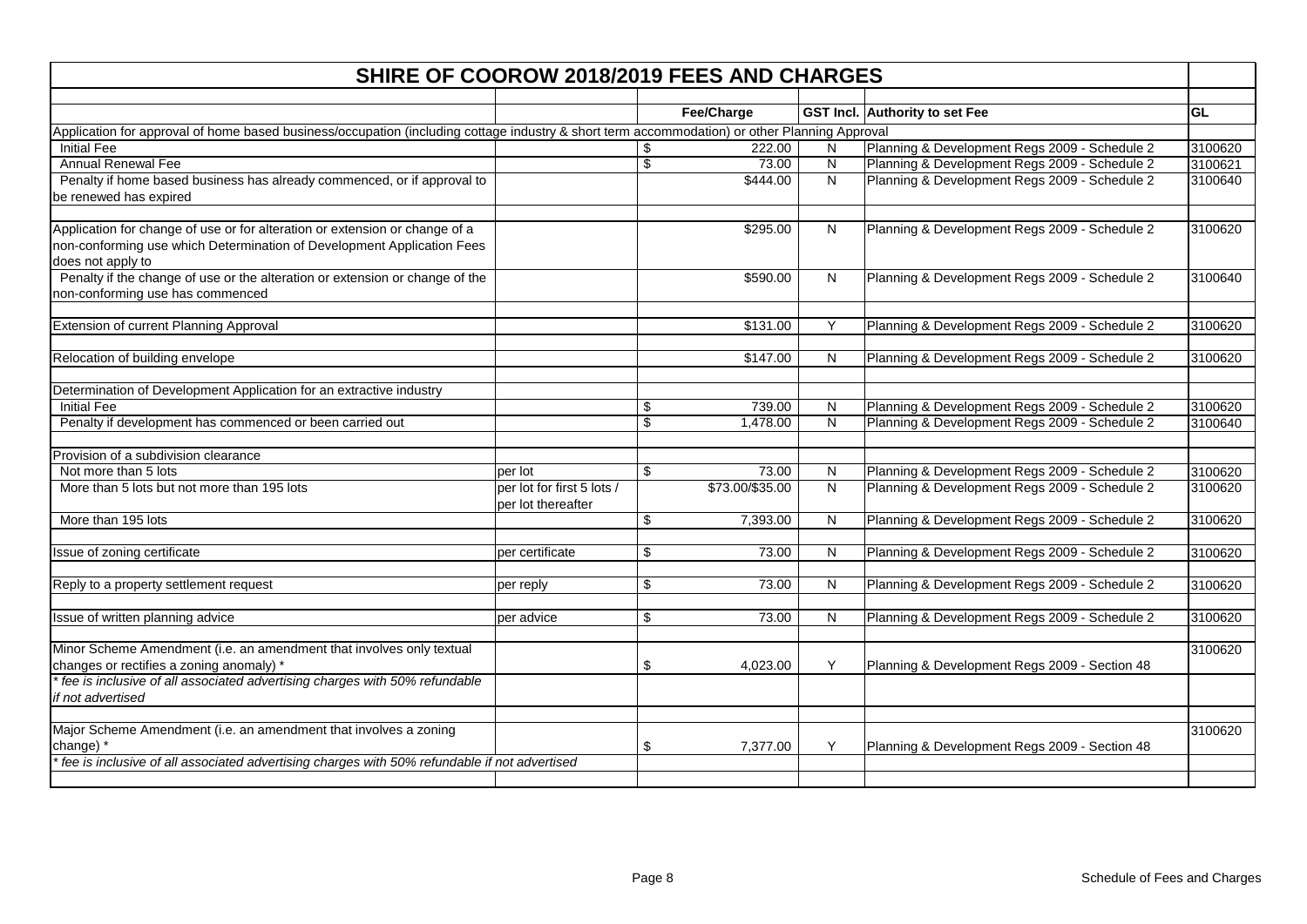| <b>SHIRE OF COOROW 2018/2019 FEES AND CHARGES</b>                                                                                                                   |                   |                          |            |           |                                               |         |
|---------------------------------------------------------------------------------------------------------------------------------------------------------------------|-------------------|--------------------------|------------|-----------|-----------------------------------------------|---------|
|                                                                                                                                                                     |                   |                          |            |           |                                               | GL      |
|                                                                                                                                                                     |                   |                          | Fee/Charge |           | GST Incl. Authority to set Fee                |         |
| Minor Structure Plans, Outline Development Plans, Subdivision Guide Plans<br>or similar *                                                                           |                   | \$                       | 3,348.00   | Y         | Planning & Development Regs 2009 - Section 48 | 3100620 |
| Modifications to Plans once approval given                                                                                                                          |                   | \$                       | 1,077.00   | Y         | Planning & Development Regs 2009 - Section 48 | 3100620 |
| fee is inclusive of all associated advertising charges with 50% refundable if not advertised                                                                        |                   |                          |            |           |                                               |         |
| Major Structure Plans, Outline Development Plans, Subdivision Guide Plans                                                                                           |                   |                          |            |           |                                               | 3100620 |
| or similar *                                                                                                                                                        |                   | \$                       | 6,043.00   | Y         | Planning & Development Regs 2009 - Section 48 |         |
| Modifications to Plans once approval given                                                                                                                          |                   | $\overline{\mathbf{S}}$  | 2,147.00   | Y         | Planning & Development Regs 2009 - Section 48 | 3100620 |
| fee is inclusive of all associated advertising charges with 50% refundable if not advertised                                                                        |                   |                          |            |           |                                               |         |
| Detailed Area Plan                                                                                                                                                  |                   | \$                       | 932.00     | Y         | Planning & Development Regs 2009 - Section 48 |         |
|                                                                                                                                                                     |                   |                          |            |           |                                               | 3100620 |
| <b>Issue of Section 40 certificate</b>                                                                                                                              |                   | \$                       | 73.00      | N         | Planning & Development Regs 2009 - Section 48 | 3100620 |
|                                                                                                                                                                     |                   |                          |            |           |                                               |         |
| Road / R.O.W. / P.A.W. request for closure *<br>fee is inclusive of all associated advertising charges                                                              |                   | \$                       | 657.00     | Υ         | Planning & Development Regs 2009 - Section 48 | 3100620 |
|                                                                                                                                                                     |                   |                          |            |           |                                               |         |
| Advertising                                                                                                                                                         |                   |                          |            |           |                                               |         |
| Onsite signage                                                                                                                                                      | per sign          | \$                       | 323.00     | Y         | Planning & Development Regs 2009 - Section 48 | 3100620 |
| Newspaper advertising                                                                                                                                               | per advertisement | $\overline{\mathcal{L}}$ | 323.00     | Υ         | Planning & Development Regs 2009 - Section 48 | 3100620 |
| CD digital copy of planning document                                                                                                                                |                   | \$                       | 26.00      | Y         | Planning & Development Regs 2009 - Section 48 | 3100620 |
| Pre-strata inspection                                                                                                                                               |                   | \$                       | 329.00     | Υ         | Planning & Development Regs 2009 - Section 48 | 3100620 |
|                                                                                                                                                                     |                   |                          |            |           |                                               |         |
| <b>Council Planning Fees</b>                                                                                                                                        |                   |                          |            |           |                                               |         |
| Purchase of Town Planning Scheme/Strategy text                                                                                                                      |                   | \$                       | 64.00      | ${\sf N}$ | Council                                       | 3100622 |
| electronic copies free from both WAPC and Council websites                                                                                                          |                   |                          |            |           |                                               |         |
| <b>RECREATION AND CULTURE</b>                                                                                                                                       |                   |                          |            |           |                                               |         |
| Community & Recreation Centre Hire - Maley Park, Leeman Recreation Centre & Green Head Community Centre)                                                            |                   |                          |            |           |                                               |         |
| <b>Complete Social Area including Kitchen/Hall/Ablutions</b>                                                                                                        |                   |                          |            |           |                                               |         |
| <b>Hourly Rate</b>                                                                                                                                                  | per hour          | \$                       | 32.00      | Y         | Council                                       | 3110120 |
| Half Day Rate (4 hours)                                                                                                                                             | per half day      | \$                       | 84.00      | Y         | Council                                       | 3110120 |
| Full Day Rate (4 hours +)                                                                                                                                           | per day           | \$                       | 159.00     | Y         | Council                                       | 3110120 |
| Annual Fee - Green Head Church Group                                                                                                                                | per year          | \$                       | 318.00     | Y         | Council                                       | 3110120 |
| Green Head Annual Easter Art Exhibition                                                                                                                             | per event         | \$                       | 108.00     |           | Council                                       | 3110120 |
| Green Head/Leeman Seniors - Social Lolly Days                                                                                                                       | per session       | \$                       | 16.00      |           | Council                                       | 3110120 |
| Leeman/Green Head Belly Dance Group                                                                                                                                 | per session       | \$                       | 16.00      |           | Council                                       | 3110120 |
| ** Surcharge (Cabarets, Socials, etc.)                                                                                                                              | per hour          | \$                       | 93.00      | Y         | Council                                       | 3110120 |
| Shire of Coorow Based Community Group One Off Functions                                                                                                             | per day           |                          |            | N         | Council                                       |         |
| ** As per Policy Manual, charged when building is left in an unsatisfactory condition and requires additional cleaning eg shampooing of carpets, washing of floors. |                   |                          |            |           |                                               |         |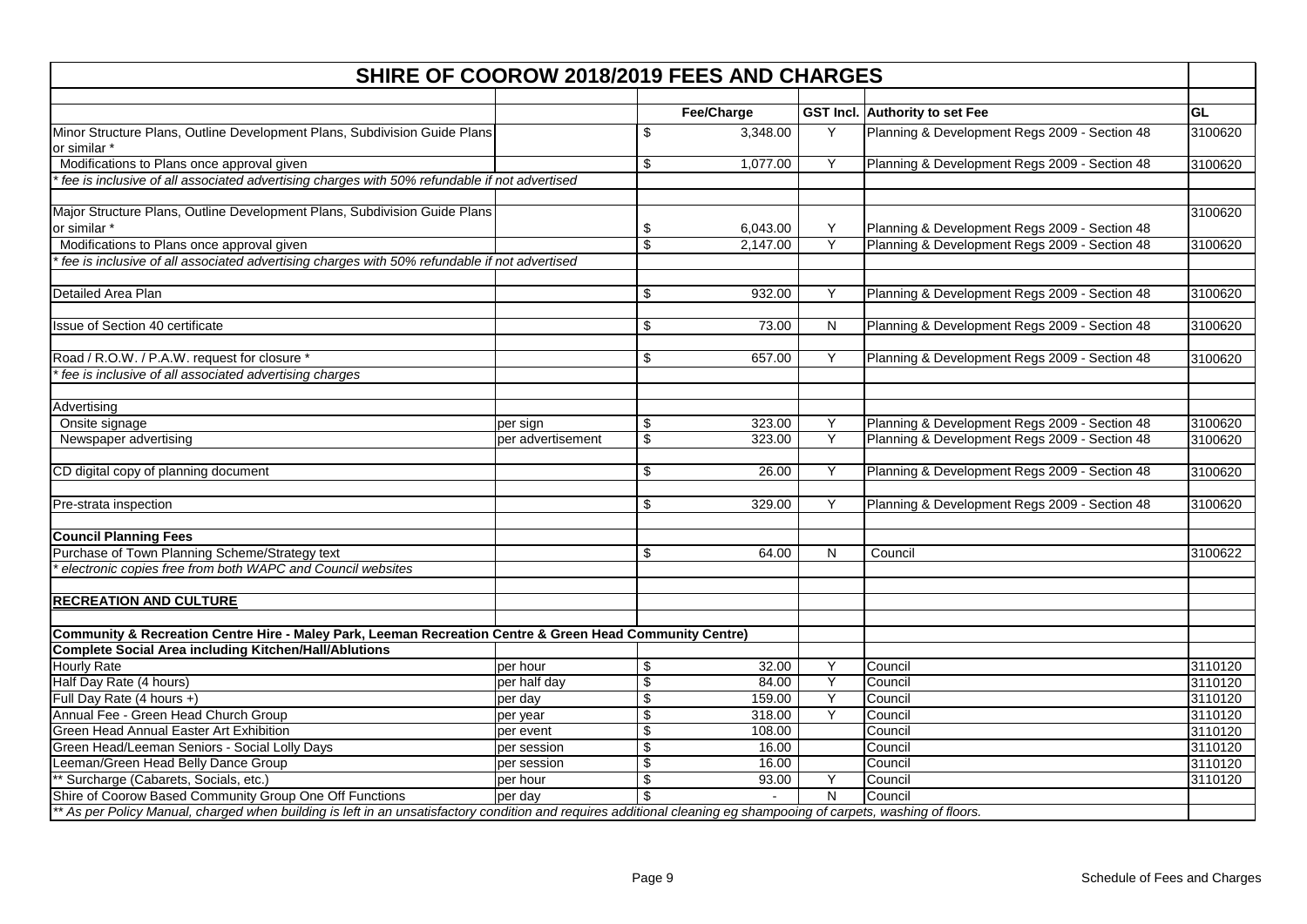| SHIRE OF COOROW 2018/2019 FEES AND CHARGES                                                          |                   |                         |            |                |                                |         |  |
|-----------------------------------------------------------------------------------------------------|-------------------|-------------------------|------------|----------------|--------------------------------|---------|--|
|                                                                                                     |                   |                         | Fee/Charge |                | GST Incl. Authority to set Fee | GL      |  |
| <b>Change Rooms</b>                                                                                 |                   |                         |            |                |                                |         |  |
| Used in conjunction with Function Centre or for Babysitting purposes or as Overnight Sleeping Area. |                   | -\$                     | 41.00      | Y              | Council                        | 3110120 |  |
|                                                                                                     |                   |                         |            |                |                                |         |  |
| <b>Bonds (Refundable)</b>                                                                           |                   |                         |            |                |                                |         |  |
| <b>Facility Hire Bond</b>                                                                           |                   | \$                      | 310.00     | N              | Council                        | T500    |  |
| Key Bond                                                                                            |                   | \$                      | 52.00      | N              | Council                        | T500    |  |
| <b>Coorow Swimming Pool</b>                                                                         |                   |                         |            |                |                                |         |  |
| <b>Casual Admission - Adult</b>                                                                     |                   | \$                      | 4.00       | Y              | Council                        | 3110220 |  |
| Casual Admission - Child                                                                            |                   | \$                      | 2.00       | Y              | Council                        | 3110220 |  |
| Casual Admission - Adult Spectator                                                                  |                   | \$                      | 1.00       | $\overline{Y}$ | Council                        | 3110220 |  |
| Season Ticket - Family                                                                              |                   | \$                      | 164.00     | Y              | Council                        | 3110220 |  |
| Season Ticket - Adult                                                                               |                   | \$                      | 121.00     | Y              | Council                        | 3110220 |  |
| Season Ticket - Child                                                                               |                   | \$                      | 38.00      | Y              | Council                        | 3110220 |  |
| Half Season Ticket - Family                                                                         |                   | \$                      | 94.00      | Y              | Council                        | 3110220 |  |
| Half Season Ticket - Adult                                                                          |                   | \$                      | 64.00      | $\overline{Y}$ | Council                        | 3110220 |  |
| Half Season Ticket - Child                                                                          |                   | \$                      | 22.00      | $\overline{Y}$ | Council                        | 3110220 |  |
| Hire of Pool for Private Functions (with Pool Manager in attendance)                                | per hour          | \$                      | 78.00      | $\overline{Y}$ | Council                        | 3110220 |  |
| <b>Sports Club Hire of Function Centres &amp; Grounds</b>                                           |                   |                         |            |                |                                |         |  |
| Coorow Hockey Club                                                                                  | per season        | \$                      | 320.00     | Y              | Council                        | 3110320 |  |
| (Entitled to 2 training nights per week, home games and special functions)                          |                   |                         |            |                |                                |         |  |
| Coorow Latham Netball Club                                                                          | per season        | \$                      | 320.00     | Y              | Council                        | 3110320 |  |
| (Entitled to 2 training nights per week, home games and special functions)                          |                   |                         |            |                |                                |         |  |
| Coorow Latham Cricket Club                                                                          | per season        | \$                      | 320.00     | Y              | Council                        | 3110320 |  |
| (Entitled to 2 training nights per week, home games and special functions)                          |                   |                         |            |                |                                |         |  |
| Coorow Latham Football Club                                                                         | per season        | \$                      | 530.00     | Y              | Council                        | 3110320 |  |
| (Entitled to 2 training nights per week and home games, special functions                           |                   |                         |            |                |                                |         |  |
| and monthly meetings.)                                                                              |                   |                         |            |                |                                |         |  |
| Coorow Tennis Club                                                                                  | per season        | \$                      | 530.00     | Y              | Council                        | 3110320 |  |
| (Use of function centre for pennants and club fixtures.)                                            |                   |                         |            |                |                                |         |  |
| <b>Turquoise Coast Table Tennis Association</b>                                                     | per season        | \$                      | 320.00     | Y              | Council                        | 3110320 |  |
| (Entitled to one day per week and Annual Tournament.)                                               |                   |                         |            |                |                                |         |  |
| Other Sports Clubs Training Sessions                                                                | per hour          | \$                      | 6.00       | Y              | Council                        | 3110320 |  |
| All other Sporting Groups that use Leeman Rec Centre                                                | per season        | \$                      | 320.00     | $\overline{Y}$ | Council                        | 3110320 |  |
|                                                                                                     |                   |                         |            |                |                                |         |  |
| Crockery, Cutlery & Furniture (for use outside Council facilities)                                  |                   |                         |            |                |                                |         |  |
| Hire of crockery (as available)                                                                     | per setting of 50 | \$                      | 42.00      | Y              | Council                        | 3110120 |  |
| Hire of additional crockery (as available)                                                          | per setting of 10 | $\overline{\mathbf{e}}$ | 16.40      | Y              | Council                        | 3110120 |  |
| Hire of cutlery (as available)                                                                      | per setting of 50 | $\overline{\mathbf{e}}$ | 42.00      | Y              | Council                        | 3110120 |  |
| Hire of additional cutlery (as available)                                                           | per setting of 10 | \$                      | 16.40      | $\overline{Y}$ | Council                        | 3110120 |  |
| <b>Hire of Tables/Trestles</b>                                                                      | per table         | \$                      | 16.40      | Y              | Council                        | 3110120 |  |
| Hire of Chairs                                                                                      | per chair         | \$                      | 1.70       | Y              | Council                        | 3110120 |  |
| <b>Breakages</b>                                                                                    |                   |                         | at cost    | $\overline{Y}$ | Council                        |         |  |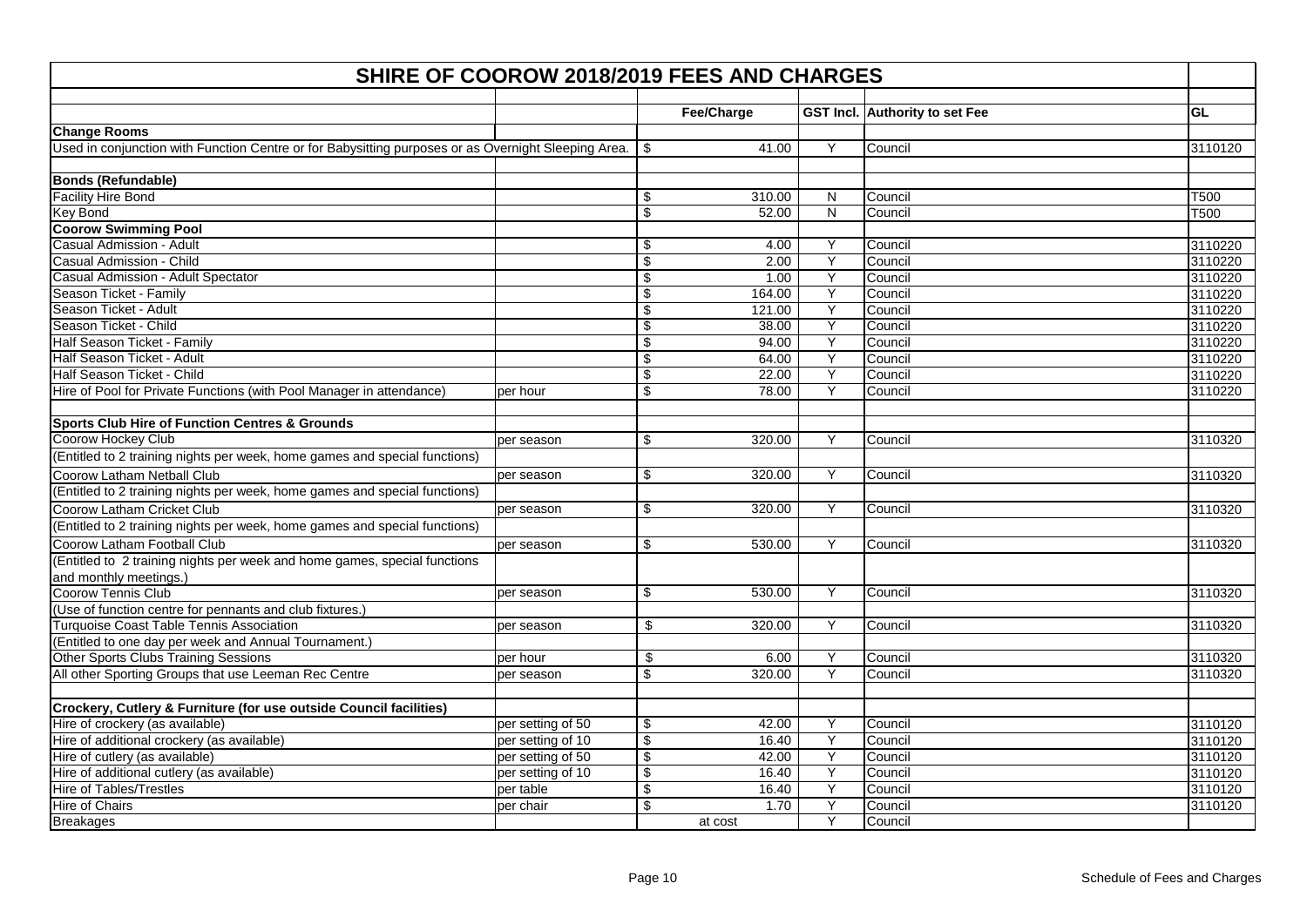| <b>SHIRE OF COOROW 2018/2019 FEES AND CHARGES</b>                                                                                    |                  |                 |                          |                |                                     |           |  |
|--------------------------------------------------------------------------------------------------------------------------------------|------------------|-----------------|--------------------------|----------------|-------------------------------------|-----------|--|
|                                                                                                                                      |                  |                 | Fee/Charge               |                | GST Incl. Authority to set Fee      | <b>GL</b> |  |
| Leases                                                                                                                               |                  |                 |                          |                |                                     |           |  |
| -eeman                                                                                                                               |                  |                 |                          |                |                                     |           |  |
| Leeman Country & Sporting Club (expires 6 Jan 2034)                                                                                  |                  | \$              | 120.00                   | Y              | Council                             | 3110122   |  |
| Leeman Volunteer Sea Rescue Group (expires 31 Dec 2029)                                                                              |                  | \$              | 11.00                    | $\overline{Y}$ | Council                             | 3130820   |  |
| Stephen Small (Lot 52 Thomas Street) (expires 3 November 2021)                                                                       |                  |                 | Last year + June 18 CPI  |                | Council                             | 3130820   |  |
| Lot 53A Thomas Street (yet to be leased)                                                                                             |                  |                 | <b>TBA</b>               | Y              | To be advertised - commercial rates | 3130820   |  |
| Lot 53B Thomas Street                                                                                                                |                  |                 | <b>TBA</b>               |                | To be advertised - commercial rates | 3130820   |  |
| Lot 53C (expired 30 June 2017)                                                                                                       |                  |                 | <b>TBA</b>               | Y              | To be advertised - commercial rates | 3130820   |  |
| St John Ambulance (expires 30 June 2032)                                                                                             |                  | \$              | 22.00                    | Y              | Council                             |           |  |
| Green Head                                                                                                                           |                  |                 |                          |                |                                     |           |  |
| RL & MA Alexander (Lot 395) expires 30 Sep 2019                                                                                      |                  | \$              | 2,296.00                 | Y              | Council                             | 3130820   |  |
| St John Ambulance (expires 30 June 2032)                                                                                             |                  | \$              | 22.00                    | $\overline{Y}$ | Council                             | 3130820   |  |
| Green Head Men's Shed (expires 30 Nov 2023)                                                                                          |                  | \$              | $\overline{\phantom{0}}$ | Y              | Council                             | 3130820   |  |
| Telstra Tower Lease (Lot 709) (paid Jul each year) expires 1 Jul 2021                                                                |                  | \$              | 5,443.00                 | Y              | Council                             | 3110420   |  |
| Green Head Sporting Club (expires 30 June 2031)                                                                                      |                  | \$              | 120.00                   | $\overline{Y}$ | Council                             | 3110122   |  |
| Coorow                                                                                                                               |                  |                 |                          |                |                                     |           |  |
| Coorow Bowling Club (expires 30 June 2031)                                                                                           |                  | \$              | 120.00                   | Y              | Council                             | 3110122   |  |
| Coorow Golf Club (expires 30 June 2031)                                                                                              |                  | \$              | 120.00                   | $\overline{Y}$ | Council                             | 3110122   |  |
| Coorow Community Resource Centre (expires 31 Dec 2018)                                                                               |                  | \$              | 16.00                    | Y              | Council                             | 3110122   |  |
| Coorow Hotel CCLI (Leach Drain easement)                                                                                             |                  | \$              | 660.00                   | Y              | Council                             | 3130820   |  |
|                                                                                                                                      |                  |                 |                          |                |                                     |           |  |
| <b>Library Services</b>                                                                                                              |                  |                 |                          |                |                                     |           |  |
| Lost/Damaged Items                                                                                                                   |                  |                 | at cost                  | N              | Council                             | 3110501   |  |
|                                                                                                                                      |                  |                 |                          |                |                                     |           |  |
| <b>ECONOMIC SERVICES</b>                                                                                                             |                  |                 |                          |                |                                     |           |  |
|                                                                                                                                      |                  |                 |                          |                |                                     |           |  |
| <b>Coorow Caravan Park (Council Owned)</b>                                                                                           |                  |                 |                          |                |                                     | 3130220   |  |
| Powered Site and Water (includes 2 persons)                                                                                          | per week         | \$              | 135.00                   | Y              | Council                             |           |  |
| Powered Site and Water (includes 2 persons)                                                                                          | per day          | $\overline{\$}$ | 25.00                    | $\overline{Y}$ | Council                             |           |  |
| <b>Additional Persons</b>                                                                                                            | per day          | \$              | 5.00                     | Y              | Council                             |           |  |
| Tent Site (unpowered)                                                                                                                | per day          | \$              | 10.00                    | Y              | Council                             |           |  |
| Casual (non resident) Shower                                                                                                         | per person daily | \$              | 6.00                     | Y              | Council                             |           |  |
| Stay two nights - pay for one. Tourists stay free for a maximum of 2 days during Wildflower Season 1 July to 30 September each year. |                  |                 |                          |                |                                     |           |  |
| Maximum 12 week stay at any time.                                                                                                    |                  |                 |                          |                |                                     |           |  |
|                                                                                                                                      |                  |                 |                          |                |                                     |           |  |
| <b>Milligan Island Coastal Node</b>                                                                                                  |                  |                 |                          | Y              |                                     |           |  |
| Overnight site fee                                                                                                                   | per night        | \$              | 15.00                    |                | Council                             | 3130220   |  |
|                                                                                                                                      |                  |                 |                          |                |                                     |           |  |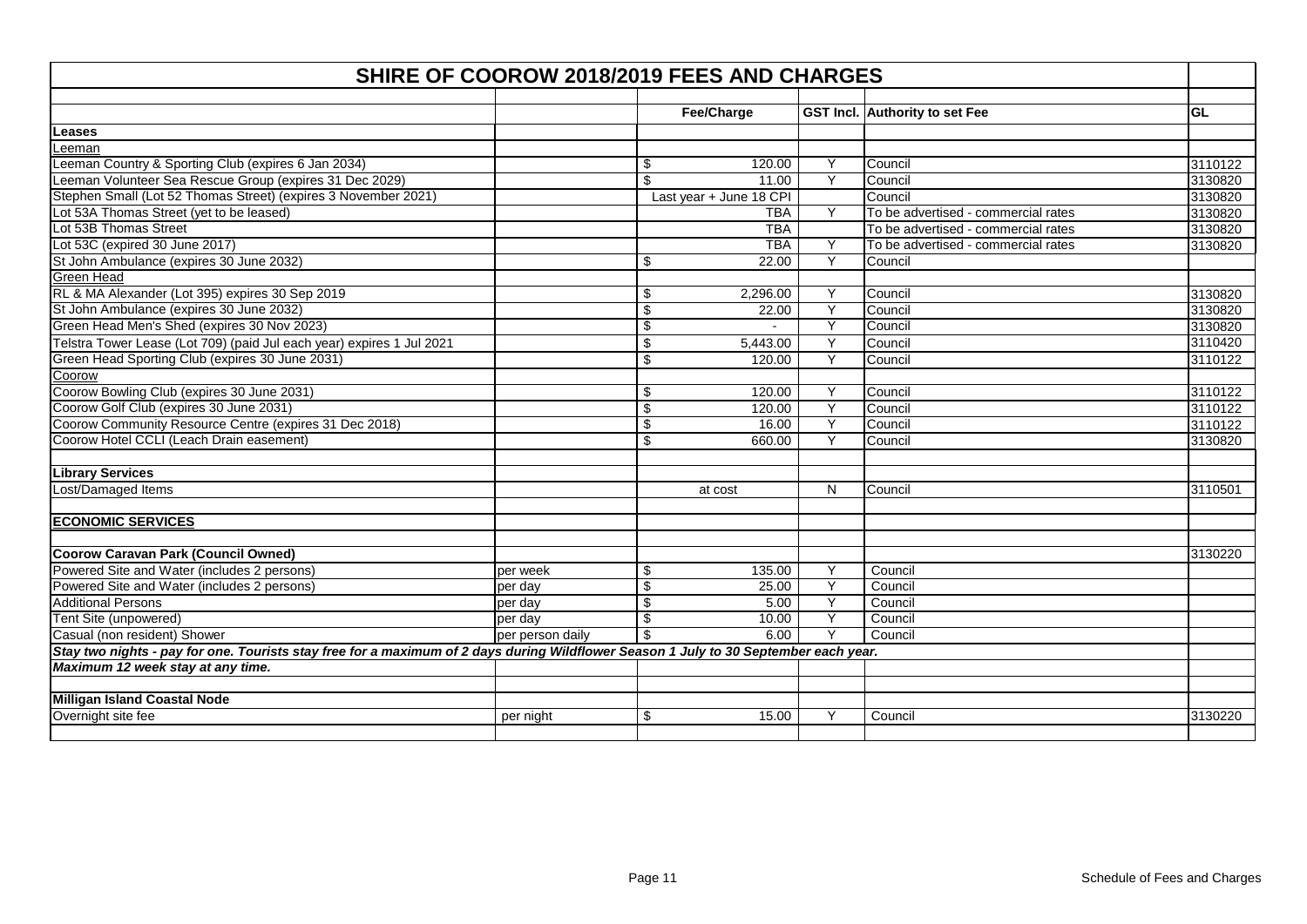| SHIRE OF COOROW 2018/2019 FEES AND CHARGES                             |                                 |                 |                          |                         |                                           |           |  |  |
|------------------------------------------------------------------------|---------------------------------|-----------------|--------------------------|-------------------------|-------------------------------------------|-----------|--|--|
|                                                                        |                                 |                 | Fee/Charge               |                         | GST Incl. Authority to set Fee            | <b>GL</b> |  |  |
| <b>Caravan Park Annual License Fee</b>                                 |                                 |                 |                          |                         |                                           |           |  |  |
| Leeman Caravan Park                                                    |                                 |                 |                          | N                       | Caravan Parks & Camping Grounds Regs 1997 | 3130220   |  |  |
| 125 x Caravan Sites @ \$6.00 each = \$750                              |                                 | \$              | 750.00                   |                         |                                           |           |  |  |
| 20 x Camp Sites @ \$3.00 each = \$60                                   |                                 | \$              | 60.00                    |                         |                                           |           |  |  |
| 0 x Overflow Sites $@$1.50$ each = \$0                                 |                                 | \$              | $\overline{\phantom{a}}$ |                         |                                           |           |  |  |
| Green Head Caravan Park                                                |                                 |                 |                          | N                       | Caravan Parks & Camping Grounds Regs 1997 | 3130220   |  |  |
| 70 x Caravan Sites @ \$6.00 each = \$420                               |                                 | \$              | 420.00                   |                         |                                           |           |  |  |
| 0 x Overflow Sites @ $$1.50$ each = $$0$                               |                                 | \$              |                          |                         |                                           |           |  |  |
| Half Way Mill Road House Caravan Park                                  | minimum fee                     | \$              | 200.00                   | N                       | Caravan Parks & Camping Grounds Regs 1997 | 3130220   |  |  |
| 8 x Caravan Sites $@$ \$6.00 each = \$48                               |                                 |                 |                          |                         |                                           |           |  |  |
| $0 \times$ Camp Sites @ \$3.00 each = \$0                              |                                 |                 |                          |                         |                                           |           |  |  |
| 0 x Overflow Sites @ $$1.50$ each = $$0$                               |                                 |                 |                          |                         |                                           |           |  |  |
| Application for or renewal of license - same as annual fees above      |                                 |                 |                          |                         | Caravan Parks & Camping Grounds Regs 1997 | 3130220   |  |  |
| Additional penalty fee for renewing license after expiry               |                                 | \$              | 20.00                    | N                       | Caravan Parks & Camping Grounds Regs 1997 | 3130240   |  |  |
|                                                                        |                                 |                 |                          |                         |                                           |           |  |  |
| Shire of Coorow Overflow Sites                                         | per site per night              | \$              | 25.00                    | $\overline{Y}$          | Council                                   | 3130220   |  |  |
| <b>Standpipes</b>                                                      |                                 |                 |                          |                         |                                           |           |  |  |
| Public Standpipe System Access Card Bond                               | per annum                       | \$              | 70.00                    | N                       | Council                                   | T012      |  |  |
| Minimum charge for water taken from Standpipe                          |                                 | \$              | 20.00                    | $\overline{\mathsf{N}}$ | Council                                   | 3130821   |  |  |
| <b>Public Standpipe Water Charges</b>                                  | per Kilolitre (1,000 litres) \$ |                 | 5.30                     | ${\sf N}$               | Council                                   | 3130821   |  |  |
| <b>Building Fees</b>                                                   |                                 |                 |                          |                         |                                           |           |  |  |
| Building Permit Fee - Class 1 or 10 building or incidental structure   |                                 |                 |                          |                         |                                           | 3130320   |  |  |
| Percentage of Proposed Building Cost (min. \$96.00 fee)                |                                 |                 | 0.19%                    | N                       | Building Regs 2012                        |           |  |  |
| Building Permit Fee - Class 2 to 9 building or incidental structure    |                                 |                 |                          |                         |                                           |           |  |  |
| Percentage of Proposed Building Cost (min. \$96.00 fee)                |                                 |                 | 0.09%                    | N                       | Building Regs 2012                        |           |  |  |
| Building Permit Fee - uncertified application (min. \$96.00 fee)       |                                 |                 | 0.32%                    | N                       | Building Regs 2012                        |           |  |  |
| Demolition Permit Fee - Class 1 or 10 building or incidental structure |                                 | \$              | 97.70                    | ${\sf N}$               | Building Regs 2012                        |           |  |  |
| Demolition Permit Fee - Class 2 to 9 building or incidental structure  | per storey                      | $\overline{\$}$ | 97.70                    | N                       | Building Regs 2012                        |           |  |  |
| Permit Extension Fee                                                   |                                 | \$              | 97.70                    | N                       | Building Regs 2012                        |           |  |  |
| Occupancy Permit Fee - for a completed building                        |                                 | \$              | 97.70                    | N                       | Building Regs 2012                        |           |  |  |
| Temporary Occupancy Permit Fee - for an incomplete building            |                                 | \$              | 97.70                    | N                       | Building Regs 2012                        |           |  |  |
| Modification/Replacement Occupancy Permit Fee                          |                                 | \$              | 97.70                    | N                       | Building Regs 2012                        |           |  |  |
| Occupancy Permit or Building Approval Certificate - strata scheme      |                                 |                 |                          |                         |                                           |           |  |  |
| (minimum \$105.80 fee)                                                 | per strata unit                 | \$              | 10.80                    | N                       | Building Regs 2012                        |           |  |  |
| Occupancy Permit for Building with Unauthorised Work                   |                                 |                 |                          |                         |                                           |           |  |  |
| Percentage of Proposed Building Cost (min. \$96.00 fee)                |                                 |                 | 0.18%                    | N                       | Building Regs 2012                        |           |  |  |
| Building Approval Certificate for Building with Unauthorised Work      |                                 |                 |                          |                         |                                           |           |  |  |
| Percentage of Proposed Building Cost (min. \$96.00 fee)                |                                 |                 | 0.38%                    | N                       | Building Regs 2012                        |           |  |  |
| Application obtain a Building Standard Declaration                     | per declaration                 | \$              | 2,160.15                 | N                       | Building Regs 2012                        |           |  |  |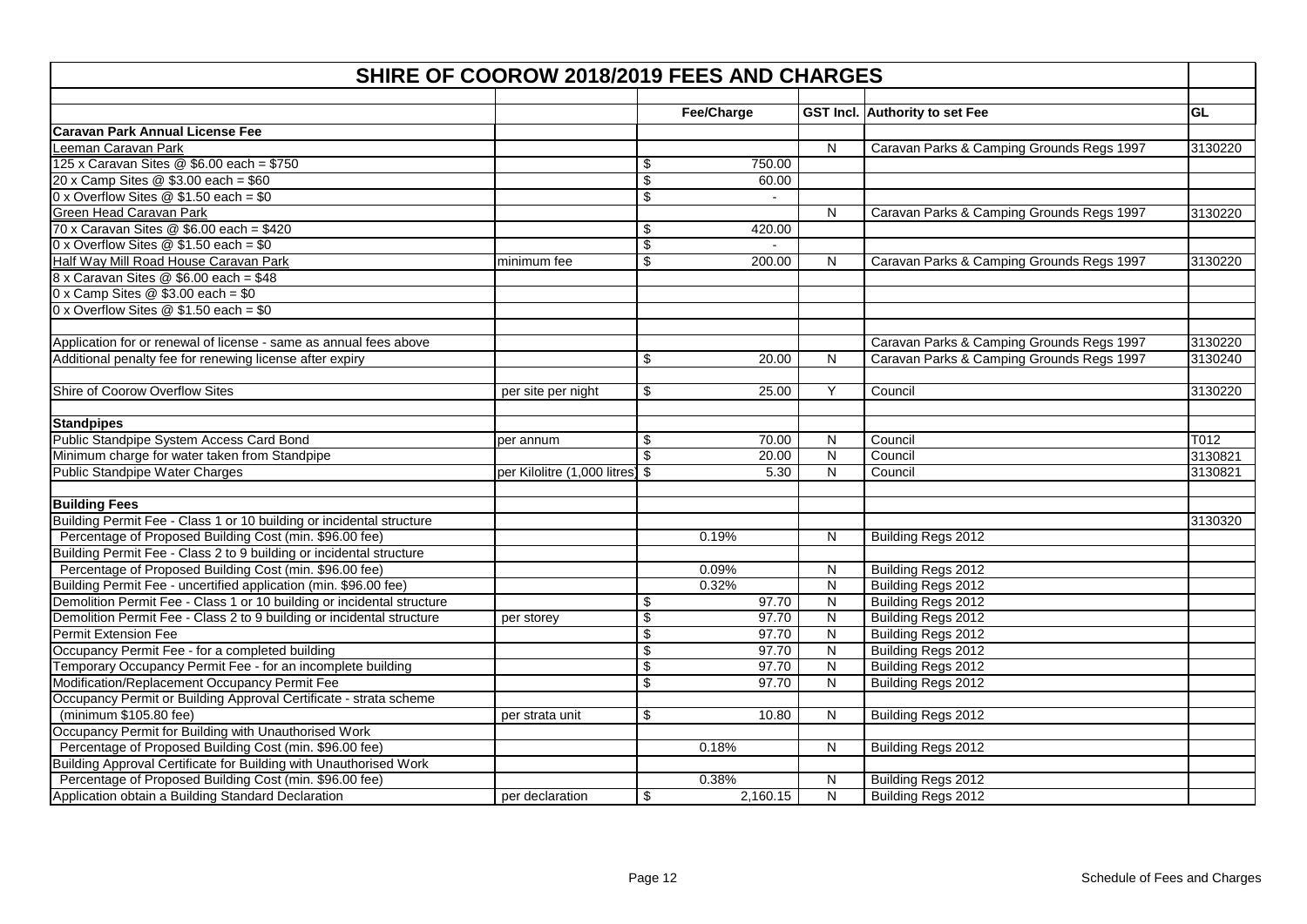| <b>SHIRE OF COOROW 2018/2019 FEES AND CHARGES</b>                                            |                 |                           |               |                         |                                                     |                   |  |
|----------------------------------------------------------------------------------------------|-----------------|---------------------------|---------------|-------------------------|-----------------------------------------------------|-------------------|--|
|                                                                                              |                 |                           | Fee/Charge    |                         | GST Incl. Authority to set Fee                      | <b>GL</b>         |  |
| Building Applicaction for use of Battery Operated Smoke Alarm                                | per application | \$                        | 179.40        |                         | Building Regs 2012                                  |                   |  |
| Swimming Pool Enclosure Inspections (minimum every 4 years)                                  |                 | \$                        | 57.45         | N                       | Building Regs 2012                                  |                   |  |
| <b>BCITF Levy</b>                                                                            |                 |                           |               |                         |                                                     |                   |  |
| Percentage of Proposed Building Cost > \$20,000                                              |                 |                           | 0.20%         | N                       | Building & Construction Ind. Training Levy Act 1990 | T002              |  |
| <b>Building Services Levy</b>                                                                |                 |                           |               |                         |                                                     |                   |  |
| re building permit $\leq$ \$45,000                                                           |                 | \$                        | 61.65         | N                       | Building Act 2011 (Building Commission website)     | T014              |  |
| re building permit > \$45,000                                                                | % value of work |                           | 0.137%        | ${\sf N}$               | Building Act 2011 (Building Commission website)     | T014              |  |
| re demolition permit $\leq$ \$45,000                                                         |                 | \$                        | 61.65         | N                       | Building Act 2011 (Building Commission website)     | $\overline{T014}$ |  |
| re demolition permit > \$45,000                                                              | % value of work |                           | 0.137%        | $\mathsf{N}$            | Building Act 2011 (Building Commission website)     | $\overline{T014}$ |  |
| re occupancy permit / build. approval cert for unauthorised work (s51 of the                 |                 | $\overline{\$}$           | 123.30        | ${\sf N}$               | Building Act 2011 (Building Commission website)     | T014              |  |
| $Act$ ) <= \$45 $k$                                                                          |                 |                           |               |                         |                                                     |                   |  |
| re occupancy permit / build. approval cert for unauthorised work (s51 of the % value of work |                 |                           | 0.274%        | ${\sf N}$               | Building Act 2011 (Building Commission website)     | T014              |  |
| Act) > \$45k                                                                                 |                 |                           |               |                         |                                                     |                   |  |
| re occupancy permit / build. Approval cert for approved building work <=                     |                 | \$                        | 61.65         | N                       | Building Act 2011 (Building Commission website)     | T014              |  |
|                                                                                              |                 |                           |               |                         |                                                     |                   |  |
| \$45k<br>re occupancy permit / build. Approval cert for approved building work >             | % value of work | \$                        | 61.65         | N                       | Building Act 2011 (Building Commission website)     | T014              |  |
|                                                                                              |                 |                           |               |                         |                                                     |                   |  |
| \$45k                                                                                        |                 |                           |               |                         |                                                     |                   |  |
| Footpath/Kerbing Bond (Trust)                                                                |                 | \$                        | 500.00        | N                       | Council                                             | T007              |  |
|                                                                                              |                 |                           |               |                         |                                                     |                   |  |
| Charge out Costs to other Councils for Regulatory Services                                   |                 |                           |               |                         |                                                     |                   |  |
| Ranger Services Hourly Rate                                                                  | per hour        | \$                        | 82.00         |                         | Council                                             | 3050223           |  |
|                                                                                              |                 | $\boldsymbol{\mathsf{S}}$ | 1.10          | Y                       | Council                                             | 3050223           |  |
| Mileage                                                                                      | per km          |                           |               |                         |                                                     |                   |  |
| <b>OTHER PROPERTY &amp; SERVICES</b>                                                         |                 |                           |               |                         |                                                     |                   |  |
| Private Works Charges - Hourly Plant Rates (Standard) Wet Hire Only                          |                 |                           |               |                         |                                                     |                   |  |
| Any utility vehicle (with operator)                                                          | per hour        | \$                        | 82.00         | Υ                       | Council                                             | 3140120           |  |
| <b>Bobcat</b>                                                                                | per hour        | \$                        | 102.00        | Υ                       | Council                                             | 3140120           |  |
| D6H Dozer                                                                                    | per hour        | $\overline{\$}$           | 240.00        | $\overline{Y}$          | Council                                             | 3140120           |  |
| Maintenance Grader                                                                           | per hour        | \$                        | 205.00        | $\overline{Y}$          | Council                                             | 3140120           |  |
| <b>Construction Grader</b>                                                                   | per hour        | $\overline{\mathbf{S}}$   | 245.00        | Y                       | Council                                             | 3140120           |  |
| Cat 950 Loader                                                                               | per hour        | $\overline{\mathbf{S}}$   | 185.00        | $\overline{Y}$          | Council                                             | 3140120           |  |
| Cat 926 Loader (coast)/Backhoe                                                               | per hour        | \$                        | 145.00        | Y                       | Council                                             | 3140120           |  |
| <b>Tree Saw with Loader</b>                                                                  | per hour        | $\overline{\$}$           | 260.00        | $\overline{\mathsf{Y}}$ | Council                                             | 3140120           |  |
| Semi or 8 Wheeler                                                                            | per hour        | \$                        | 170.00        | $\overline{\mathsf{Y}}$ | Council                                             | 3140120           |  |
| Road Train or 8 Wheeler plus Trailer                                                         | per hour        | \$                        | 210.00        | $\overline{Y}$          | Council                                             | 3140120           |  |
| 4x2 Tip Trucks/Tractor/Slasher/Broom                                                         |                 | $\overline{\mathcal{S}}$  | 125.00        | $\overline{Y}$          | Council                                             |                   |  |
| Multi Wheel Roller                                                                           | per hour        |                           | 55.00         |                         |                                                     | 3140120           |  |
|                                                                                              | per hour        | \$                        |               | Y                       | Council                                             | 3140120           |  |
| <b>Vibrating Roller</b>                                                                      | per hour        | $\overline{\mathbf{e}}$   | 155.00        | Y                       | Council                                             | 3140120           |  |
| Works Supervisor/ Manager Works and Services                                                 | per hour        | \$                        | 130.00        | Y                       | Council                                             | 3140120           |  |
| Portable Toilet                                                                              | per day         | \$                        | 45.00         | Y                       | Council                                             | 3140120           |  |
| Box Trailer, dual trailer, chain saw, compactor/pedestrian roll, cement mixer                |                 |                           |               |                         |                                                     |                   |  |
| and non powered tools including gardening tools and ladders                                  |                 |                           | not permitted | Y                       | Council                                             |                   |  |